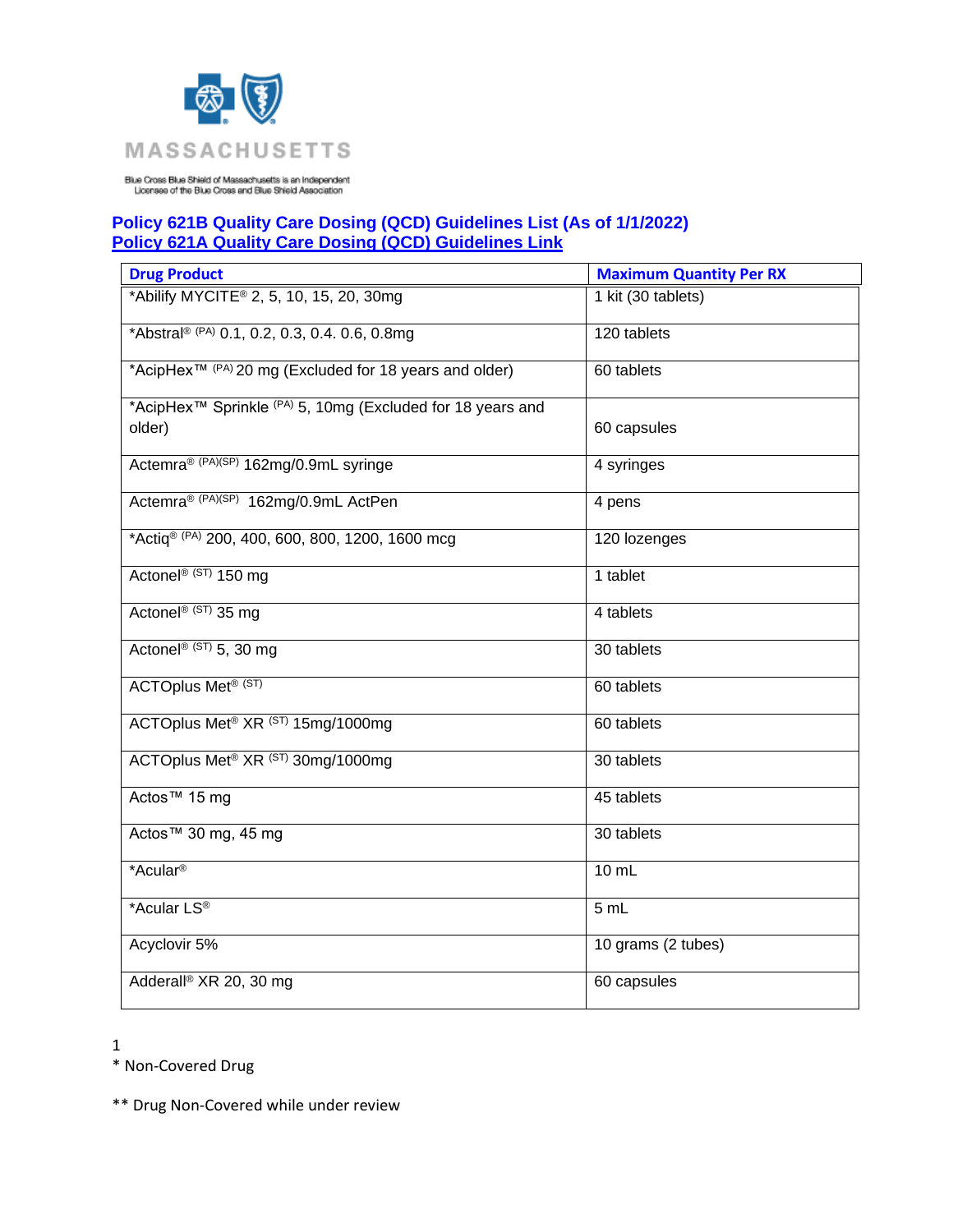

## **Policy 621B Quality Care Dosing (QCD) Guidelines List (As of 1/1/2022) [Policy 621A Quality Care Dosing \(QCD\) Guidelines Link](https://www.bluecrossma.org/medical-policies/sites/g/files/csphws2091/files/acquiadam-assets/621A%20Quality%20Care%20Dosing%20Guidelines%20prn.pdf)**

| <b>Drug Product</b>                                                  | <b>Maximum Quantity Per RX</b>  |
|----------------------------------------------------------------------|---------------------------------|
| Adderall <sup>®</sup> XR 5, 10, 15, 25 mg                            | 30 capsules                     |
| *Addyi 100mg                                                         | 30 tablets                      |
| *Adhansia® XR 25, 35, 45, 55, 70, 85mg                               | 30 capsules                     |
| *Adlyxin® (ST) 10mcg/20mcg starter pack, 20mcg maintenance           |                                 |
| pack                                                                 | 2 pens                          |
| *Admelog <sup>®</sup> 100U/mL                                        | 40mL (4 vials)                  |
| *Admelog <sup>®</sup> Solostar 100U/mL                               | 45 mL (15 pens)                 |
| Advair® Diskus (PA) 100-50, 250-50, 500-50 mcg/act                   | 1 package (package size 14, 60) |
| Advair® HFA (PA) 45/21, 115/21, 230/21 mcg/act                       | 2 inhalers                      |
| *Adyphren®, Adyphren® II kit                                         | 2 units                         |
| *Adyphren® Amp, Amp II kit                                           | 2 units                         |
| *Adzenys® XR 3.1mg, 6.3mg, 9.4mg, 12.5mg, 15.7mg, 18.8mg             | 30 tablets                      |
| *Aemcolo <sup>®</sup> 194mg                                          | 12 tablets                      |
| Aimovig <sup>® (PA)</sup> 70mg/mL, 140mg/dose 2 pack                 | 2mL                             |
| Aimovig ® (PA) 140mg/ml autoinjector                                 | 1mL                             |
| *AirDuo Digihaler® (PA) 55mcg/14mcg, 113mcg, 14mcg,<br>232mcg/14mcg  | 1 inhaler                       |
| *AirDuo RespiClick® (PA) 55mcg/14mcg, 113mcg, 14mcg,<br>232mcg/14mcg | 1 inhaler                       |
| Ajovy® (PA) 225mg/1.5ml                                              | 1 syringe/auto syringe          |
| *Akynzeo® 300mg/0.5mg                                                | I capsule                       |

2

\* Non-Covered Drug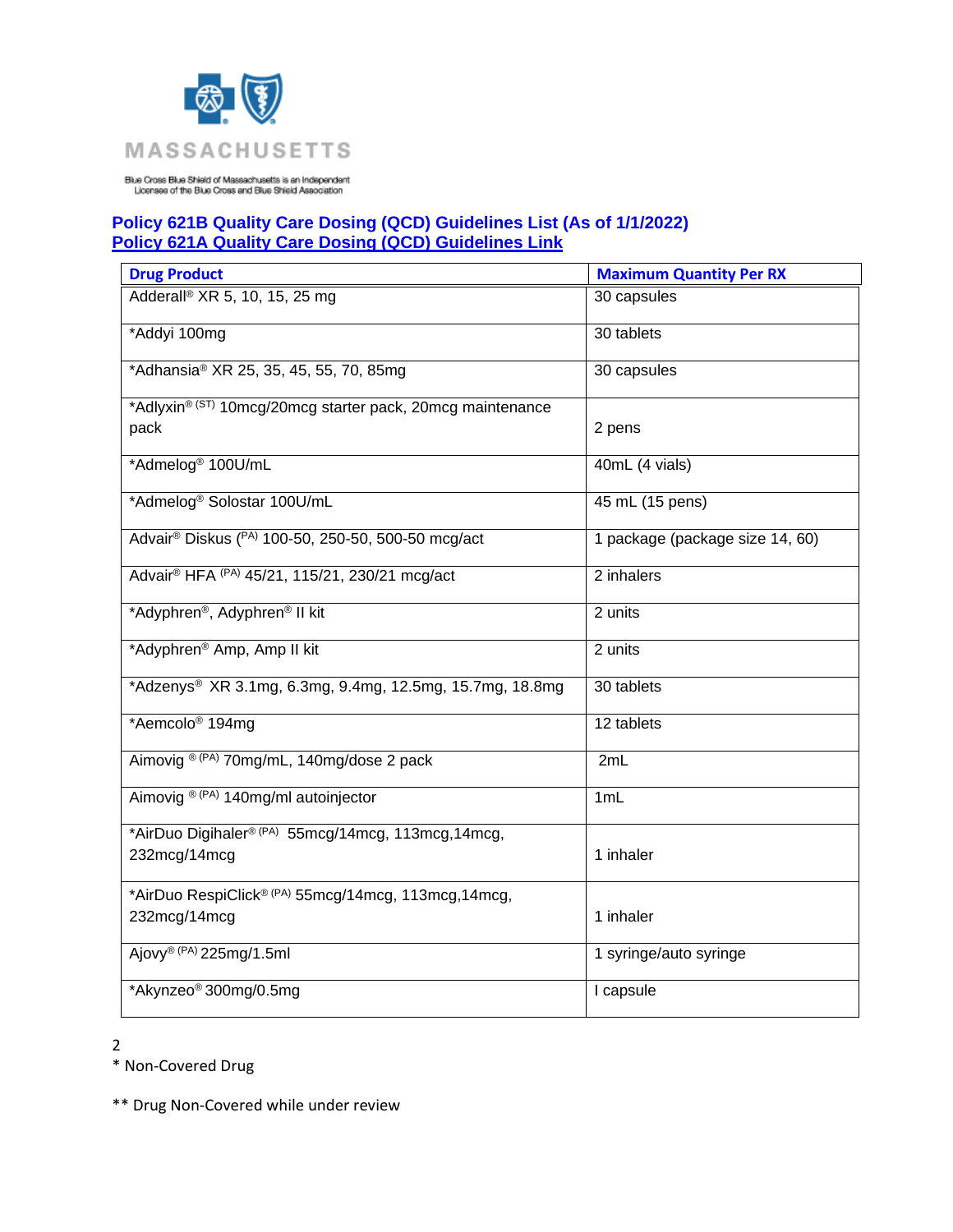

## **Policy 621B Quality Care Dosing (QCD) Guidelines List (As of 1/1/2022) [Policy 621A Quality Care Dosing \(QCD\) Guidelines Link](https://www.bluecrossma.org/medical-policies/sites/g/files/csphws2091/files/acquiadam-assets/621A%20Quality%20Care%20Dosing%20Guidelines%20prn.pdf)**

| <b>Drug Product</b>                                        | <b>Maximum Quantity Per RX</b> |
|------------------------------------------------------------|--------------------------------|
| *Albuterol Sulfate HFA (Ventolin Authorized Product) 90mcg | 2 inhalers                     |
| *Albuterol Sulfate HFA (ProAir Authorized Product) 90mcg   | 2 inhalers                     |
| albuterol sulfate HFA (generic product) 90mcg              | 2 inhalers                     |
| alendronate 35, 70 mg                                      | 4 tablets                      |
| alendronate 5, 10, 40 mg                                   | 30 tablets                     |
| alendronate solution 70 mg                                 | 3 bottles/300 ml               |
| *Alinia <sup>®</sup> 500mg                                 | 6 tablets                      |
| *Alinia <sup>®</sup> 100mg/5mL                             | 180mL                          |
| almotriptan 6.25mg 12.5mg                                  | 12 tablets                     |
| *Alora <sup>®</sup>                                        | 8 patches                      |
| alosetron 0.5mg, 1mg                                       | 60 tablets                     |
| *Alrex <sup>™</sup>                                        | 20 mL                          |
| *Alsuma™ 0.6mg/0.5ml Auto-Injector                         | 2 Auto-Injectors               |
| Altoprev <sup>®</sup> 20,40, 60mg                          | 30 tablets                     |
| *Alvesco® 80, 160 mcg                                      | 1 inhaler                      |
| *Ambien™ CR 6.25, 12.5 mg                                  | 14 tablets                     |
| *Ambien <sup>™</sup> 5, 10 mg                              | 14 tablets                     |
| Amethia <sup>®</sup>                                       | 1 pack (84 tabs)               |
| Amethia Lo®                                                | 1 pack $(84$ tabs)             |
| Amerge <sup>™</sup> 1, 2.5 mg                              | 9 tablets                      |

3

\* Non-Covered Drug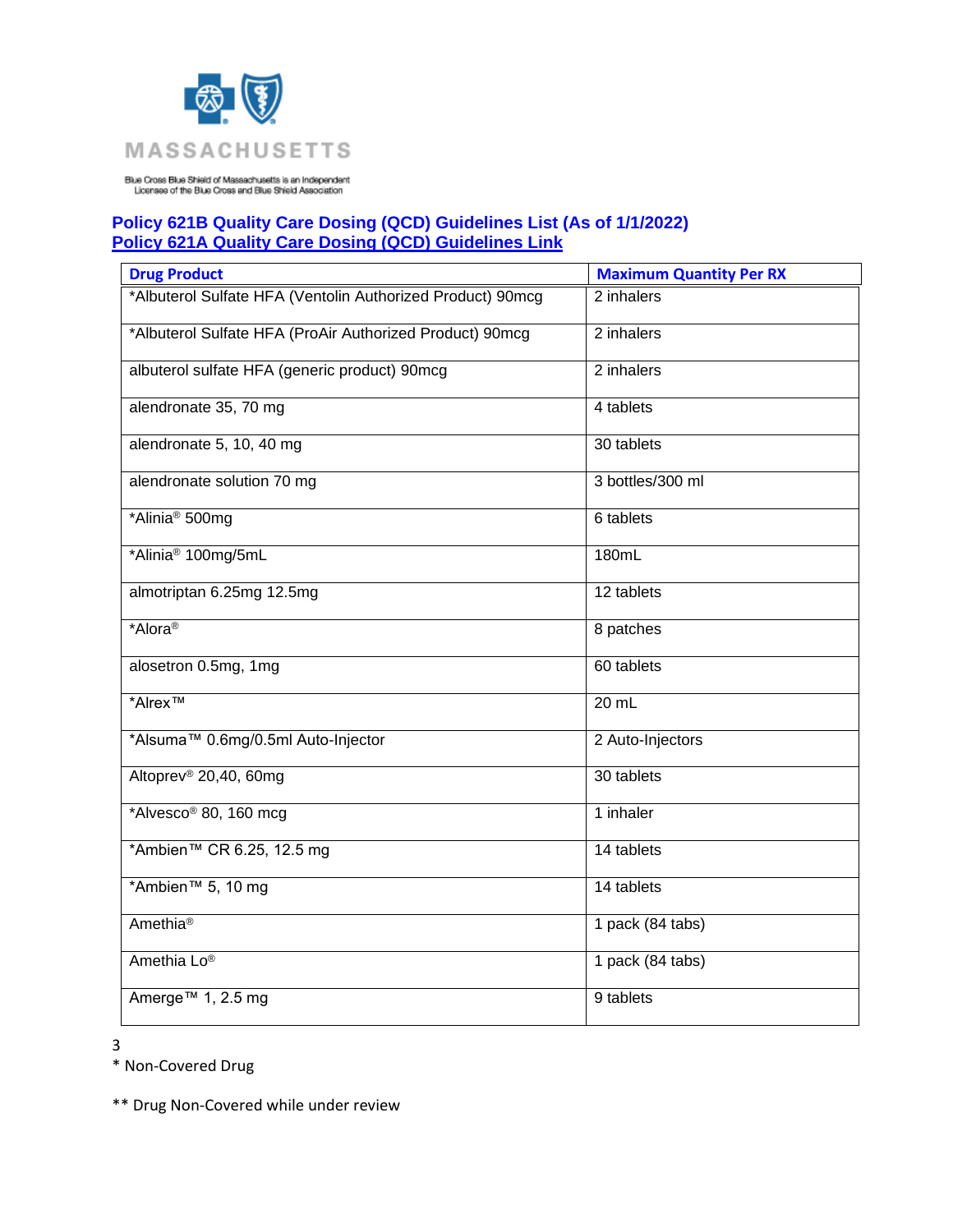

## **Policy 621B Quality Care Dosing (QCD) Guidelines List (As of 1/1/2022) [Policy 621A Quality Care Dosing \(QCD\) Guidelines Link](https://www.bluecrossma.org/medical-policies/sites/g/files/csphws2091/files/acquiadam-assets/621A%20Quality%20Care%20Dosing%20Guidelines%20prn.pdf)**

| <b>Drug Product</b>                                        | <b>Maximum Quantity Per RX</b> |
|------------------------------------------------------------|--------------------------------|
| Amitiza <sup>®</sup> 8 mg, 24mg                            | 60 capsules                    |
| amlodipine 10 mg                                           | 30 tablets                     |
| amlodipine 2.5, 5 mg                                       | 45 tablets                     |
| amlodipine-atorvastatin (all strengths)                    | 30 tablets                     |
| Ampyra® (PA) (SP)10 mg                                     | 60 tablets                     |
| *Anzemet <sup>®</sup> 50, 100 mg                           | 1 tablet                       |
| *Apidra <sup>®</sup> 100U/ml                               | 40ml                           |
| *Apidra Solostar 100U/ml                                   | 45ml                           |
| *Aplenzin <sup>™</sup> ER <sup>(ST)</sup> 174, 348, 522 mg | 30 tablets                     |
| aprepitant 40mg, 125mg                                     | 1 capsule                      |
| aprepitant 80mg                                            | 2 capsules                     |
| aprepitant 125mg/80mg/80mg                                 | 1 pack                         |
| *Aptenzio XR® 10, 15, 20, 30, 40, 50 60mg                  | 30 capsules                    |
| *Aranesp® (PA) (SPO)                                       | 4 vials or syringes            |
| Arava <sup>®</sup> 10, 20 mg                               | 30 tablets                     |
| *Arcapta Neohaler™ 75mcg                                   | 1 package (30 capsules)        |
| arformoterol 15mcg/2mL                                     | 120mL                          |
| Arikayce (PA) 590mg/8.5mL                                  | 28 vials                       |
| *Arixtra <sup>®</sup> (all strengths)                      | 30 syringes                    |
| *ArmonAir™ DigiHaler® 55mcg, 113mcg, 232mcg                | 1 inhaler                      |

4

\* Non-Covered Drug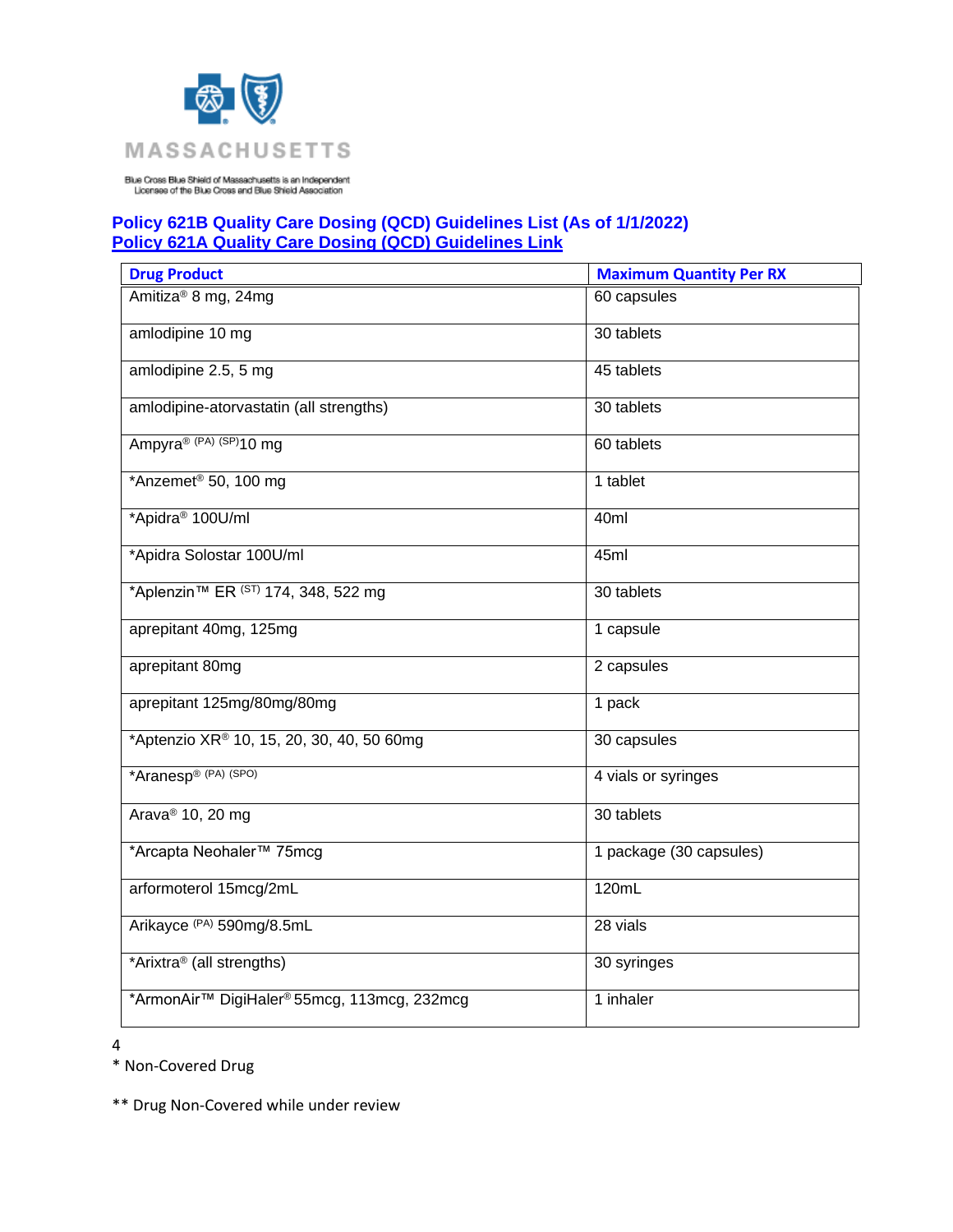

## **Policy 621B Quality Care Dosing (QCD) Guidelines List (As of 1/1/2022) [Policy 621A Quality Care Dosing \(QCD\) Guidelines Link](https://www.bluecrossma.org/medical-policies/sites/g/files/csphws2091/files/acquiadam-assets/621A%20Quality%20Care%20Dosing%20Guidelines%20prn.pdf)**

| <b>Drug Product</b>                                          | <b>Maximum Quantity Per RX</b> |
|--------------------------------------------------------------|--------------------------------|
| *ArmonAir™ RespiClick® 55mcg, 113mcg, 232mcg                 | 1 inhaler                      |
| Arnuity Ellipta™ 50mcg, 100mcg, 200mcg                       | 30 Blister tabs                |
| *Arymo® (PA) ER 15, 30, 60mg                                 | 90 tablets                     |
| *Asmanex® HFA 50mcg, 100mcg, 200mcg                          | 2 inhalers                     |
| *Asmanex Twisthaler® 110, 220 mcg/act                        | 1 inhaler                      |
| *aspirin/omeprazole (PA) 81mg/40mg, 325mg/40mg (Excluded for |                                |
| 18 years and older)                                          | 30 tablets                     |
| *Astepro™ 0.15% nasal spray                                  | 2 bottles                      |
| *Atelvia DR™ (ST) 35mg                                       | 4 tablets                      |
| atomoxetine (PA) 10mg, 18mg, 25mg, 80mg, 100mg               | 30 tablets                     |
| atomoxetine (PA) 40mg, 60mg                                  | 60 tablets                     |
| atorvastatin 10, 20, 40, 80mg                                | 30 tablets                     |
| Atrovent <sup>®</sup> HFA inhaler                            | 2 inhalers                     |
| *Auvi-Q™                                                     | 2 units/injectors              |
| Avandia® (ST) 2, 4 mg                                        | 60 tablets                     |
| Avonex <sup>® (SPO)</sup>                                    | 4 pens, syringes, or vials-    |
| *Axert® 6.25, 12.5 mg                                        | 12 tablets                     |
| Azelsatine nasal spray                                       | 2 bottles                      |
| *Azstarys® 26.1mg/5.2mg, 39.2mg/7.8mg, 52.3mg/10.4mg         | 30 capsules                    |
| Baqsimi <sup>®</sup> 3mg                                     | 2 units                        |

5

\* Non-Covered Drug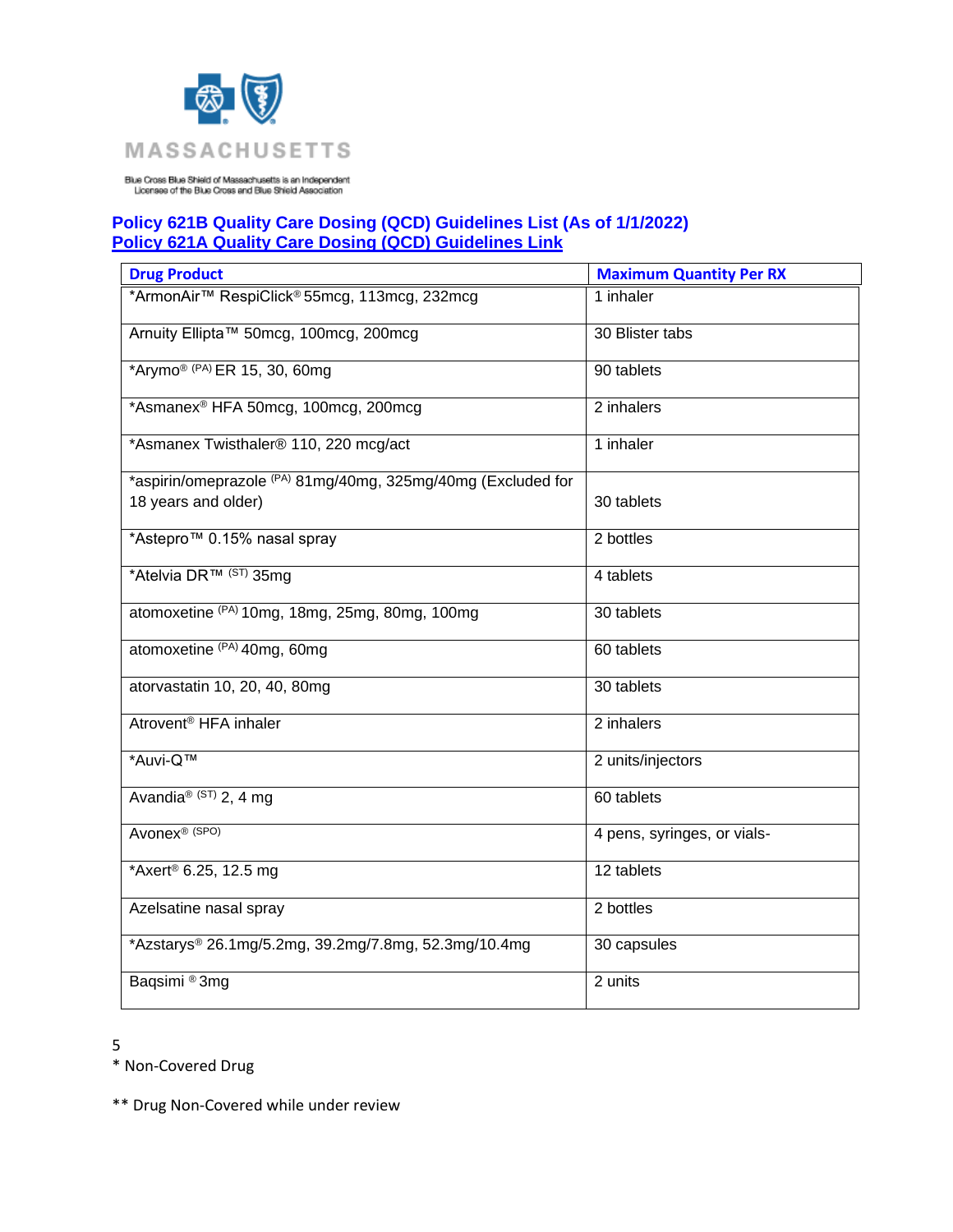

## **Policy 621B Quality Care Dosing (QCD) Guidelines List (As of 1/1/2022) [Policy 621A Quality Care Dosing \(QCD\) Guidelines Link](https://www.bluecrossma.org/medical-policies/sites/g/files/csphws2091/files/acquiadam-assets/621A%20Quality%20Care%20Dosing%20Guidelines%20prn.pdf)**

| <b>Drug Product</b>                                        | <b>Maximum Quantity Per RX</b> |
|------------------------------------------------------------|--------------------------------|
| Basaglar <sup>®</sup> 100U Kwikpen                         | 45mL (15 pens)                 |
| Belbuca® (PA) 75, 150, 300, 450, 600, 750, 900mcg film     | 60 films                       |
| *Belsomra <sup>®</sup> 5, 10, 15, 20mg                     | 30 tablets                     |
| Betaseron <sup>® (SP)</sup>                                | 15 vials                       |
| *Bevespi <sup>®</sup> AeroSphere                           | 2 inhalers                     |
| *Bijuva 1mg                                                | 30 capsules                    |
| *Binosto <sup>™ (ST)</sup> 70mg                            | 4 tablets                      |
| *Boniva® (ST) 150 mg                                       | 1 tablet                       |
| *Breo Ellipta® 100mcg/25mcg/act, 200mcg/25mcg/act blisters | 60 blisters                    |
| *Breo Ellipta® 100mcg/25mcg, 200mcg/25mcg 28 pack blisters | 28 blisters                    |
| Breztri® (AP) Aerosphere                                   | 1 canister                     |
| *Brexafemme <sup>®</sup> 150mg                             | 4 tablets                      |
| *Brisdelle 7.5mg                                           | 30 tablets                     |
| Bronchitol 40mg                                            | 560 capsules                   |
| Brovana <sup>®</sup> 15mcg/2mL solution                    | 120mL                          |
| Brukinsa <sup>®</sup> 80mg                                 | 120 capsules                   |
| budesonide ampules                                         | 70 ampules                     |
| *budesonide/formoterol HFA 80mcg/4.5mcg                    | 2 inhalers                     |
| buprenorphine 2mg                                          | 90 SL tablets                  |
| buprenorphine 8mg                                          | 60 SL tablets                  |

6

\* Non-Covered Drug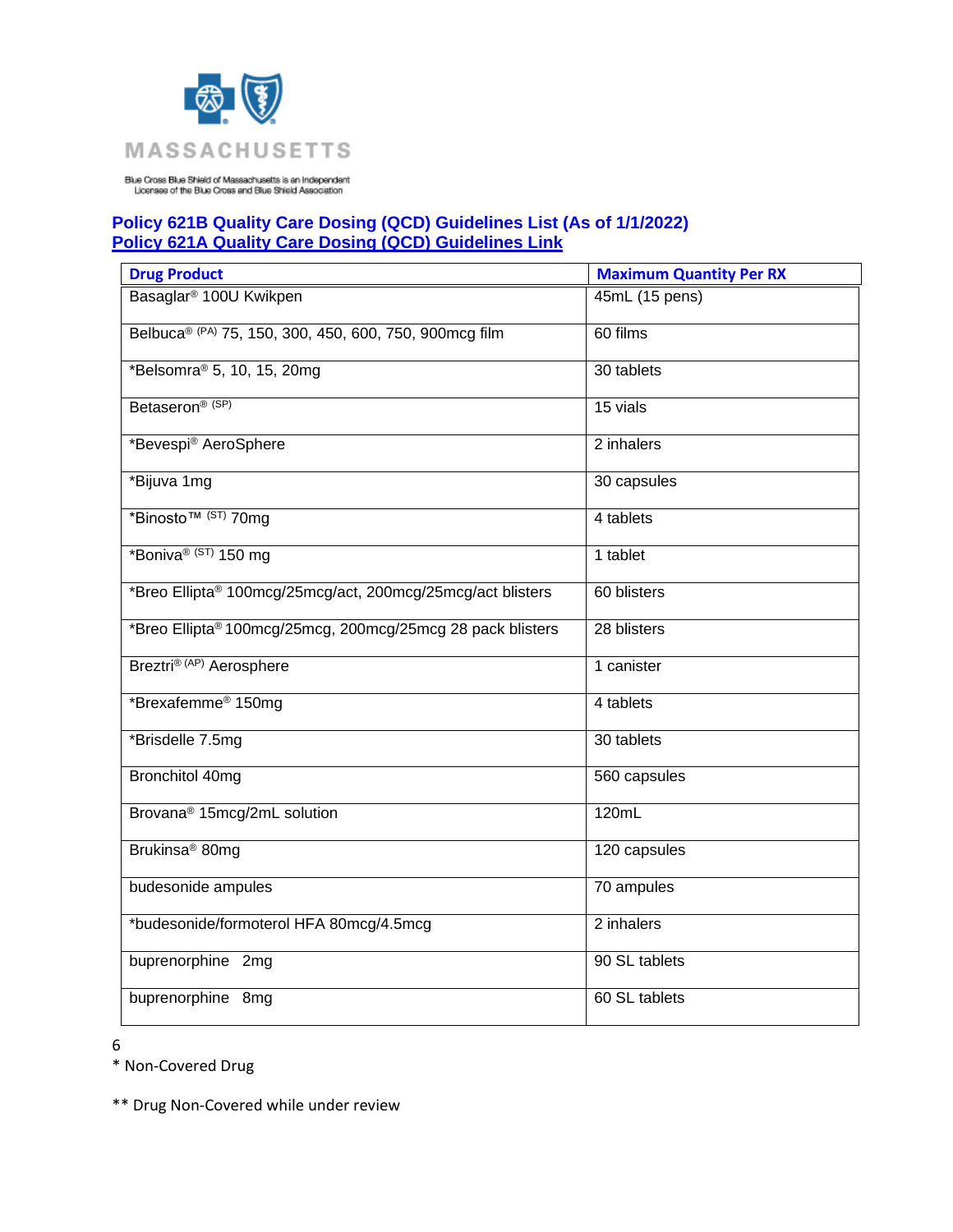

## **Policy 621B Quality Care Dosing (QCD) Guidelines List (As of 1/1/2022) [Policy 621A Quality Care Dosing \(QCD\) Guidelines Link](https://www.bluecrossma.org/medical-policies/sites/g/files/csphws2091/files/acquiadam-assets/621A%20Quality%20Care%20Dosing%20Guidelines%20prn.pdf)**

| <b>Drug Product</b>                                                    | <b>Maximum Quantity Per RX</b> |
|------------------------------------------------------------------------|--------------------------------|
| buprenorphine (PA) 5mcg/HR, 7.5mcg/HR, 10mcg/HR,<br>15mcg/HR, 20mcg/HR | 4 patches                      |
| Buprenorphine (PA) 75mcg, 150mcg, 300mcg, 450mcg, 600mcg,              |                                |
| 750mcg, 900mcg                                                         | 60 films                       |
| buprenorphine-naloxone SL 8mg/2mg                                      | 60 tablets/films               |
| buprenorphine-naloxone SL 2mg/0.5mg                                    | 90 tablets/films               |
| buprenorphine-naloxone SL 4mg/1mg, 12mg/3mg                            | 30 tablets/films               |
| bupropion SR 100, 150, 200 mg                                          | 60 tablets                     |
| bupropion XL 300, 450 mg                                               | 30 tablets                     |
| bupropion XL 150mg                                                     | 90 tablets                     |
| butorphanol nasal spray                                                | 2 bottles                      |
| Butrans <sup>™ (PA)</sup> 5, 10, 15, 20 mcg/hr                         | 4 patches                      |
| Bydureon <sup>® (ST)</sup> 2mg vial/pen                                | 4 vials/pens                   |
| Bydureon BCise® (ST) 2mg autoinjector                                  | 4 pens                         |
| Byetta <sup>® (ST)</sup> 5mcg                                          | $1.2$ mL                       |
| Byetta <sup>® (ST)</sup> 10mcg                                         | $2.4$ mL                       |
| cabergoline                                                            | 8 tablets                      |
| Cabometyx® (SP) 20mg, 40mg 60mg                                        | 30 tablets                     |
| *Caduet <sup>®</sup> (all strengths)                                   | 30 tablets                     |
| calcipotriene 0.005% cream, ointment, topical solution                 | 180GM                          |
| Calcipotriene/betamethasone 0.005%/0.064% ointment                     | 120GM                          |

7

\* Non-Covered Drug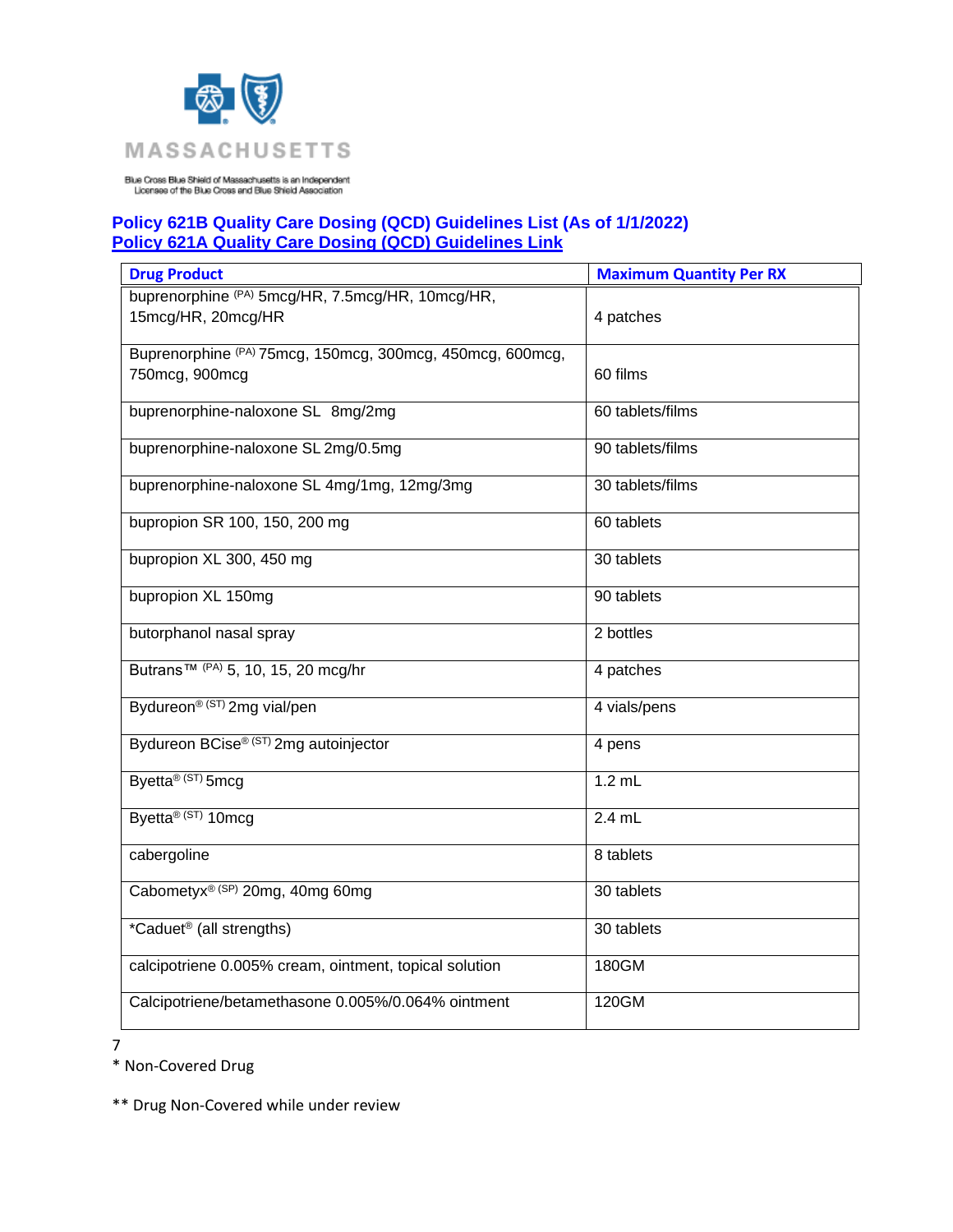

## **Policy 621B Quality Care Dosing (QCD) Guidelines List (As of 1/1/2022) [Policy 621A Quality Care Dosing \(QCD\) Guidelines Link](https://www.bluecrossma.org/medical-policies/sites/g/files/csphws2091/files/acquiadam-assets/621A%20Quality%20Care%20Dosing%20Guidelines%20prn.pdf)**

| <b>Drug Product</b>                                | <b>Maximum Quantity Per RX</b> |
|----------------------------------------------------|--------------------------------|
| Calcipotriene/betamethasone 0.005%/0.064% solution | 120ml                          |
| *Caplyta <sup>®</sup> 42mg                         | 30 capsules                    |
| *Cardura 1 mg                                      | 30 tablets                     |
| *Cardura® 2, 4, 8 mg                               | 60 tablets                     |
| *Cardura® XL 4, 8 mg                               | 30 tablets                     |
| Catapres <sup>®</sup> TTS                          | 4 patches                      |
| Celebrex <sup>™ (ST)</sup> 50, 100, 200, 400 mg    | 60 capsules                    |
| Celecoxib (ST) 50, 100, 200, 400 mg                | 60 capsules                    |
| *Celexa <sup>® (ST)</sup> 10, 20, 40 mg            | 45 tablets                     |
| *Centany <sup>®</sup> 2%                           | 44 grams                       |
| *Cequa® (PA) 0.09%                                 | 60 vials                       |
| *Cesamet™ 1 mg                                     | 30 capsules                    |
| Cholbam <sup>®</sup> 25, 50mg                      | 120 capsules                   |
| Ciclodin <sup>™</sup> Solution/kit                 | 1 bottle/kit                   |
| Ciclopirox 0.77% cream                             | 90 grams                       |
| Ciclopirox 0.77% gel                               | 100 grams                      |
| Ciclopirox 1% shampoo                              | 120mL                          |
| Ciclopirox 0.77% topical suspension                | 90mL                           |
| ciclopirox nail lacquer                            | 1 bottle/kit                   |
| Cimzia® (PA)(SP) 400mg vial kit                    | 6 vials                        |

8

\* Non-Covered Drug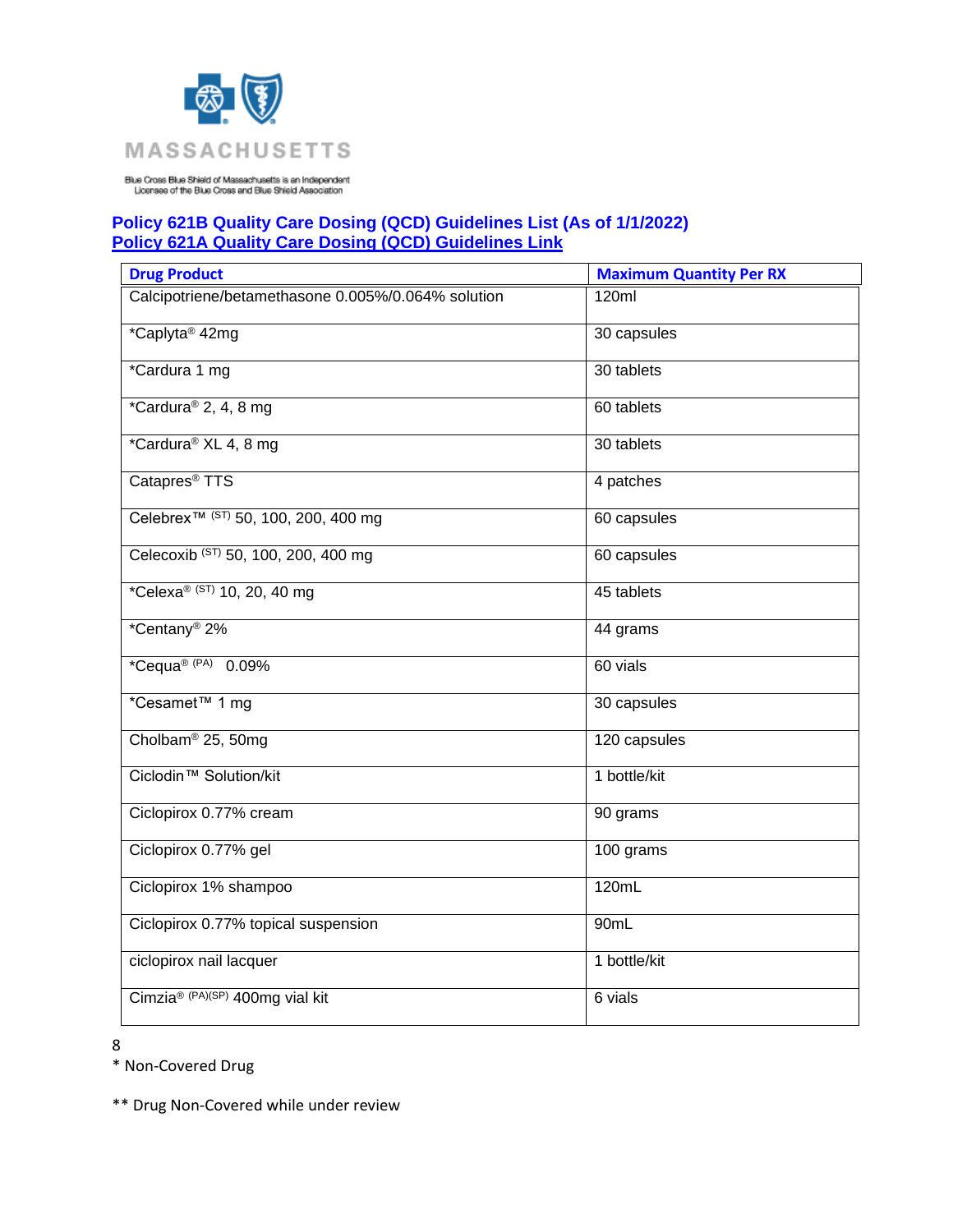

## **Policy 621B Quality Care Dosing (QCD) Guidelines List (As of 1/1/2022) [Policy 621A Quality Care Dosing \(QCD\) Guidelines Link](https://www.bluecrossma.org/medical-policies/sites/g/files/csphws2091/files/acquiadam-assets/621A%20Quality%20Care%20Dosing%20Guidelines%20prn.pdf)**

| <b>Drug Product</b>                   | <b>Maximum Quantity Per RX</b> |
|---------------------------------------|--------------------------------|
| Cimzia® (PA)(SP) 400mg/ml syringe kit | 2 kits (4 syringes)            |
| Cimzia® (PA)(SP) 400mg/ml start kit   | 3 kits (6 syringes)            |
| citalopram 10, 20, 40 mg              | 45 tablets                     |
| Climara™                              | 4 patches                      |
| Climara PRO™                          | 4 patches                      |
| *Clindagel <sup>®</sup> 1% gel        | 150ml                          |
| clindamycin phosphate 1% gel          | 150 grams                      |
| clindamycin phosphate 1% solution     | 60mL                           |
| clindamycin phosphate 1% lotion       | 120mL                          |
| clindamycin phosphate 1% foam         | 100 grams                      |
| clindamycin 2% vaginal cream          | 80 grams                       |
| clonidine patch                       | 4 patches                      |
| Combivent <sup>®</sup> Respimat       | 2 inhalers                     |
| Concerta® 18, 27, 54 mg               | 30 tablets                     |
| Concerta <sup>®</sup> 36 mg           | 60 tablets                     |
| *Conjupri® 2.5mg, 5mg                 | 30 tablets                     |
| *Cotempla XR® 8.6mg, 17.3mg, 25.9mg   | 30 tablets                     |
| Contrave ER® (PA) 8mg/90mg            | 120 tablets                    |
| Copaxone® (SPO)                       | 1 box                          |
| *Cosentyx®(SP) (PA) 75mg/0.5ml        | 4 syringes                     |

9

\* Non-Covered Drug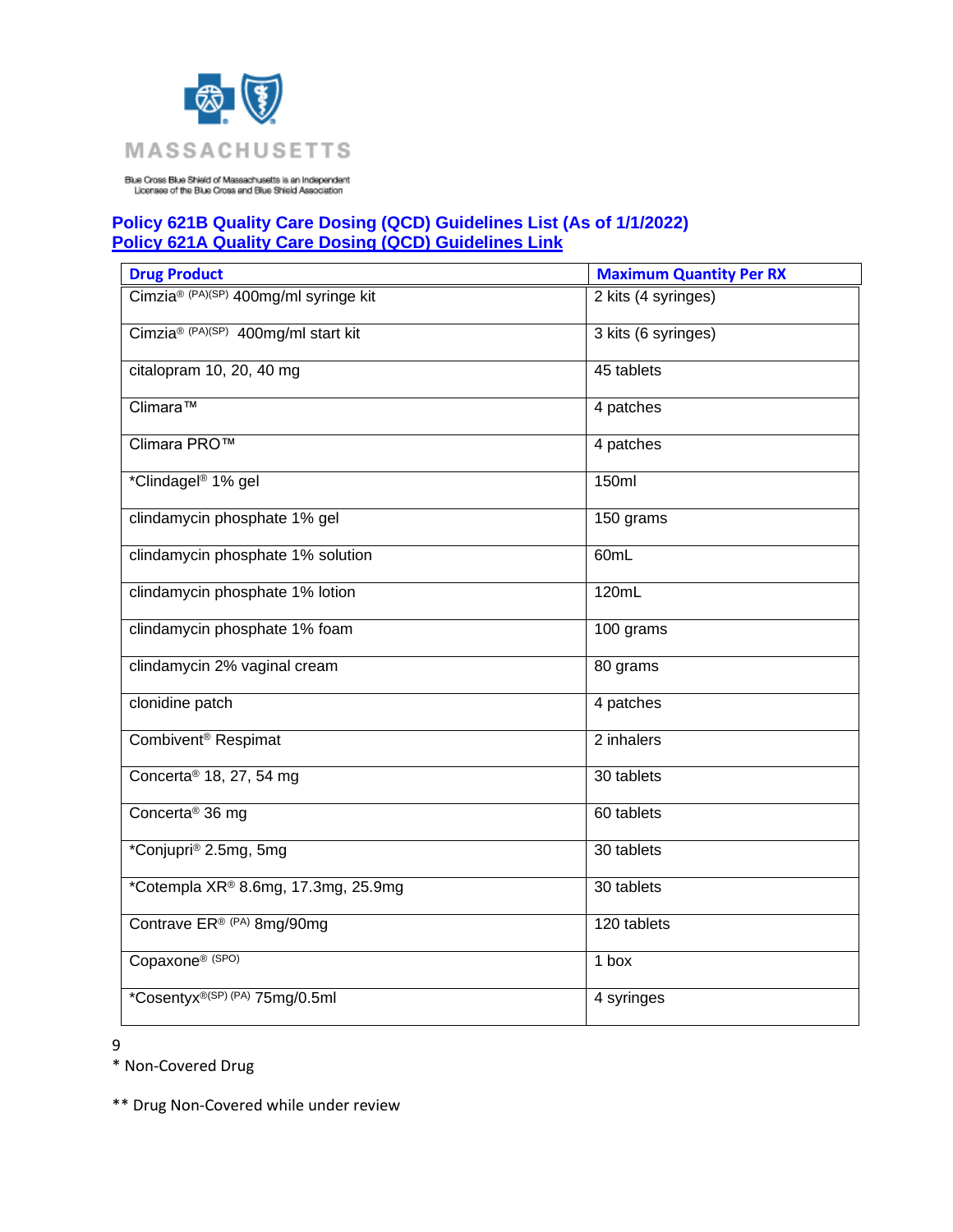

## **Policy 621B Quality Care Dosing (QCD) Guidelines List (As of 1/1/2022) [Policy 621A Quality Care Dosing \(QCD\) Guidelines Link](https://www.bluecrossma.org/medical-policies/sites/g/files/csphws2091/files/acquiadam-assets/621A%20Quality%20Care%20Dosing%20Guidelines%20prn.pdf)**

| <b>Drug Product</b>                                                     | <b>Maximum Quantity Per RX</b>                           |
|-------------------------------------------------------------------------|----------------------------------------------------------|
| *Cosentyx <sup>®(SP) (PA)</sup> 150mg/ml                                | 1 syringe (carton of one), 2 syringes<br>(carton of two) |
| Copiktra® (PA) 15mg, 25mg                                               | 60 capsules                                              |
| *Crestor <sup>®</sup> 5, 10, 20, 40 mg                                  | 30 tablets                                               |
| cromolyn sodium ophthalmic                                              | 20 mL                                                    |
| Cymbalta® (ST) 20mg, 60mg                                               | 60 capsules                                              |
| Cymbalta <sup>® (ST)</sup> 30mg                                         | 30 capsules                                              |
| Dalfampridine (SP) (PA) 10mg                                            | 60 tablets                                               |
| Daurismo (SP) 25, 100mg                                                 | 30 tablets                                               |
| *Dayvigo <sup>®</sup> 5mg, 10mg                                         | 30 tablets                                               |
| Denavir <sup>®</sup> 1% cream                                           | 10 grams                                                 |
| *desvenlafaxine ER 50 mg, 100 mg                                        | 30 tablets                                               |
| desvenlafaxine fumarate ER 50mg, 100mg                                  | 30 tablets                                               |
| desvenlafaxine succinate ER 25mg, 50mg, 100mg                           | 30 tablets                                               |
| *dexlansoprazole DR 30mg, 60mg                                          | 60 capsules                                              |
| *Dexilant <sup>™ (PA)</sup> 30, 60 mg (Excluded for 18 years and older) | 60 capsules                                              |
| dexmethylphenidate ER/XR 20, 30, 40mg                                   | 60 capsules                                              |
| dexmethylphenidate ER/XR 5, 10, 15, 25, 35mg                            | 30 capsules                                              |
| dextroamphetamine/amphetamine ER 5, 10, 15, 25 mg                       | 30 capsules                                              |
| dextroamphetamine/amphetamine ER 20, 30 mg                              | 60 capsules                                              |

10

\* Non-Covered Drug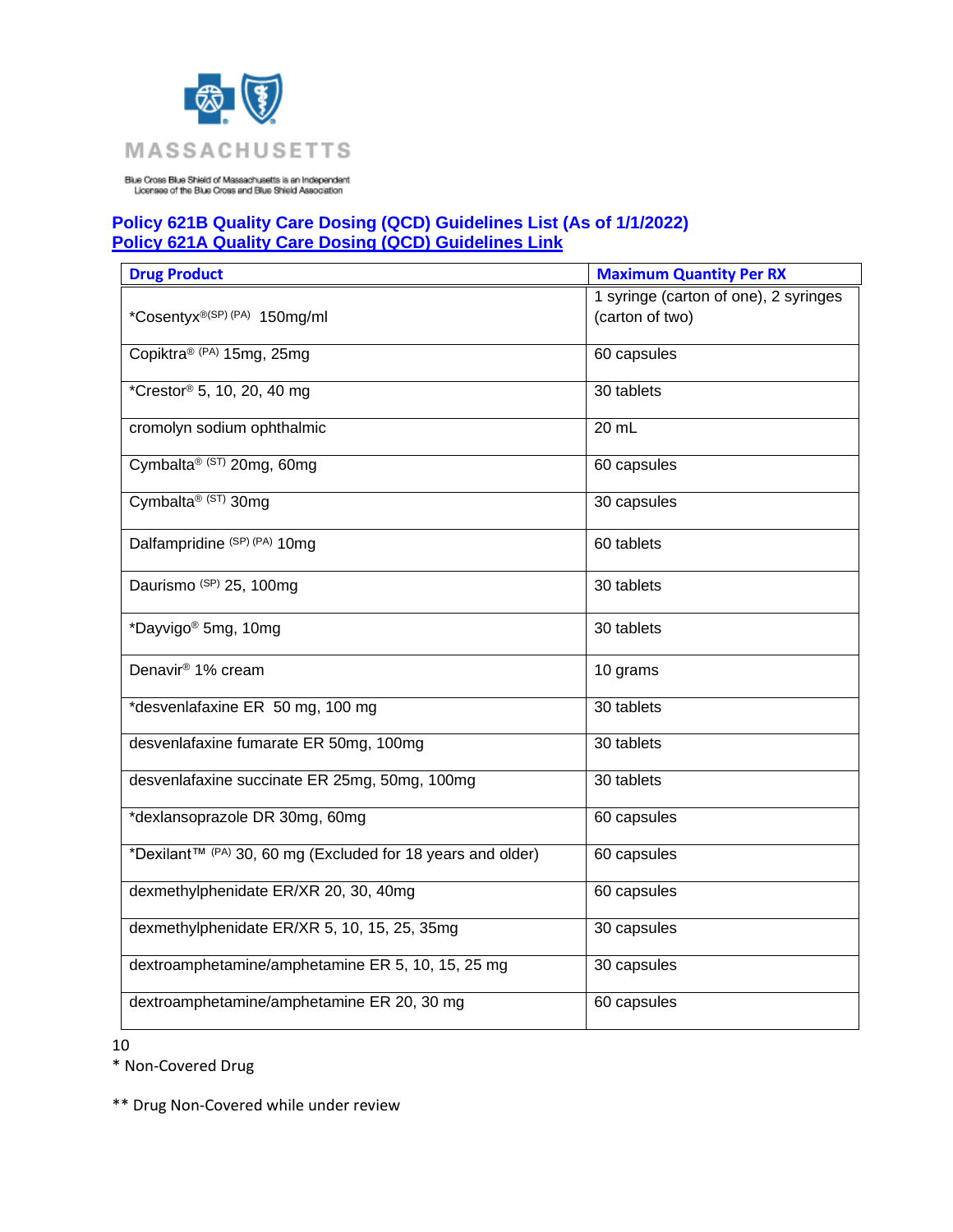

# **Policy 621B Quality Care Dosing (QCD) Guidelines List (As of 1/1/2022) [Policy 621A Quality Care Dosing \(QCD\) Guidelines Link](https://www.bluecrossma.org/medical-policies/sites/g/files/csphws2091/files/acquiadam-assets/621A%20Quality%20Care%20Dosing%20Guidelines%20prn.pdf)**

| <b>Drug Product</b>                               | <b>Maximum Quantity Per RX</b> |
|---------------------------------------------------|--------------------------------|
| Diabetic testing strips (all brands)              | 300 strips                     |
| diclofenac 3% gel                                 | 100GM                          |
| diclofenac 1.5% solution                          | 150ml                          |
| Diflorasone 0.005% cream, ointment                | 120GM                          |
| Diflucan <sup>®</sup> 150 mg                      | 5 tablets                      |
| Dihydroergotamine (ST) nasal spray 4 mg/ml        | 1 package (8 units)            |
| *DM 2 <sup>®</sup> kit                            | 1 kit (110 units)              |
| Doptelet <sup>® (SP)</sup> 20mg                   | 15 tablets                     |
| Dotti® 0.025mg/24hr, 0.0375mg/24hr, 0.05mg/24hr,  |                                |
| 0.075mg/24hr, 0.1mg/24hr                          | 8 patches                      |
| Dovonex <sup>®</sup> 0.005% cream                 | 180GM                          |
| doxazosin 1 mg                                    | 30 tablets                     |
| doxazosin 2, 4, 8 mg                              | 60 tablets                     |
| doxepin 5% cream                                  | 90GM                           |
| doxepin 3mg, 6mg                                  | 14 tablets                     |
| *Drizalma® Sprinkle 30mg, 40mg                    | 30 capsules                    |
| *Drizalma® Sprinkle 20mg, 60mg                    | 60 capsules                    |
| *Duaklir Pressair® 400mcg/12mcg                   | 3 inhalers                     |
| Dulera® (PA) 50mcg/5mcg, 100mcg/5mcg, 200mcg/5mcg | 2 inhalers                     |
| Duloxetine DR 20mg, 60mg                          | 60 capsules                    |

11

\* Non-Covered Drug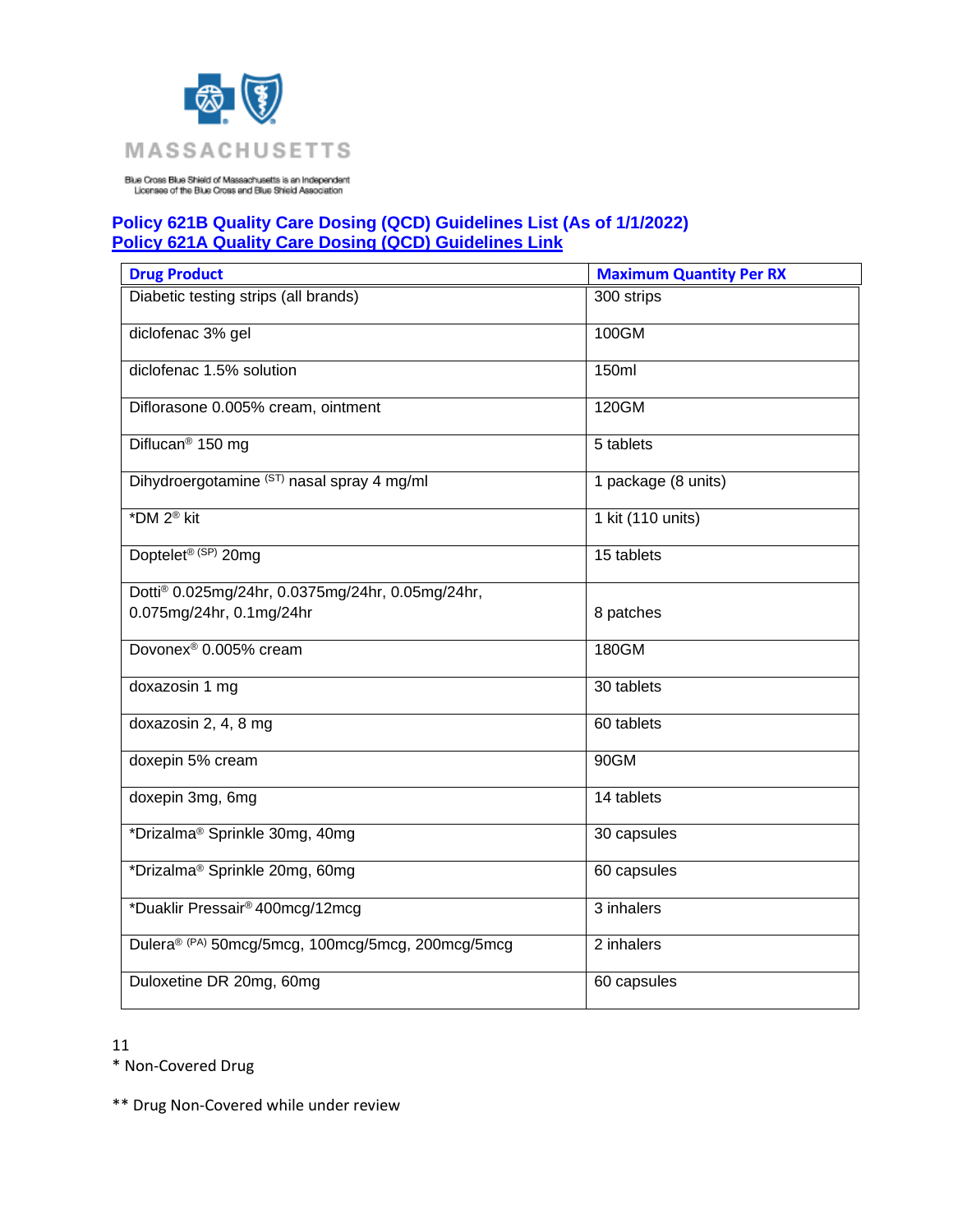

## **Policy 621B Quality Care Dosing (QCD) Guidelines List (As of 1/1/2022) [Policy 621A Quality Care Dosing \(QCD\) Guidelines Link](https://www.bluecrossma.org/medical-policies/sites/g/files/csphws2091/files/acquiadam-assets/621A%20Quality%20Care%20Dosing%20Guidelines%20prn.pdf)**

| <b>Drug Product</b>                                     | <b>Maximum Quantity Per RX</b> |
|---------------------------------------------------------|--------------------------------|
| Duloxetine DR 30mg, 40mg                                | 30 capsules                    |
| *Duragesic® (PA) 12, 25, 50, 75, 100 mcg/hr             | 15 patches                     |
| econazole nitrate 1% cream                              | 170 grams                      |
| *Edluar <sup>™</sup> 5, 10 mg                           | 14 tablets                     |
| *Effexor® XR 150 mg                                     | 60 capsules                    |
| *Effexor® XR 37.5 mg                                    | 30 capsules                    |
| *Effexor® XR 75 mg                                      | 90 capsules                    |
| eletriptan 20mg, 40mg                                   | 12 tablets                     |
| *Embeda® 20/0.8, 30/1.2, 50/2, 60/2.4, 80/3.2, 100/4 mg | 90 capsules                    |
| Emend <sup>®</sup> 40, 125 mg                           | 1 capsule                      |
| Emend <sup>®</sup> 80 mg                                | 2 capsules                     |
| Emend <sup>®</sup> tri-fold pack                        | 1 pack                         |
| Emend <sup>®</sup> 125mg powder pack                    | 1 pack                         |
| Emgality® (PA) 100mg/ml, 120mg/ml                       | 2 pens/2 syringes (2ml)        |
| Emgality® (PA) 300mg/ml                                 | 3ml                            |
| Emverm <sup>®</sup> 100mg                               | 6 tablets                      |
| Enbrel® (PA) (SP) 25 mg kit                             | 8 vials                        |
| Enbrel® (PA) (SP) 25 mg syringe                         | 4 ml (8 syringes)              |
| Enbrel® $(PA)$ (SP) 25 mg/0.5mL                         | 8 vials (4mL)                  |
| Enbrel® (PA) (SPO) 50 mg syringe                        | 7.84 mL (8 syringes)           |

12

\* Non-Covered Drug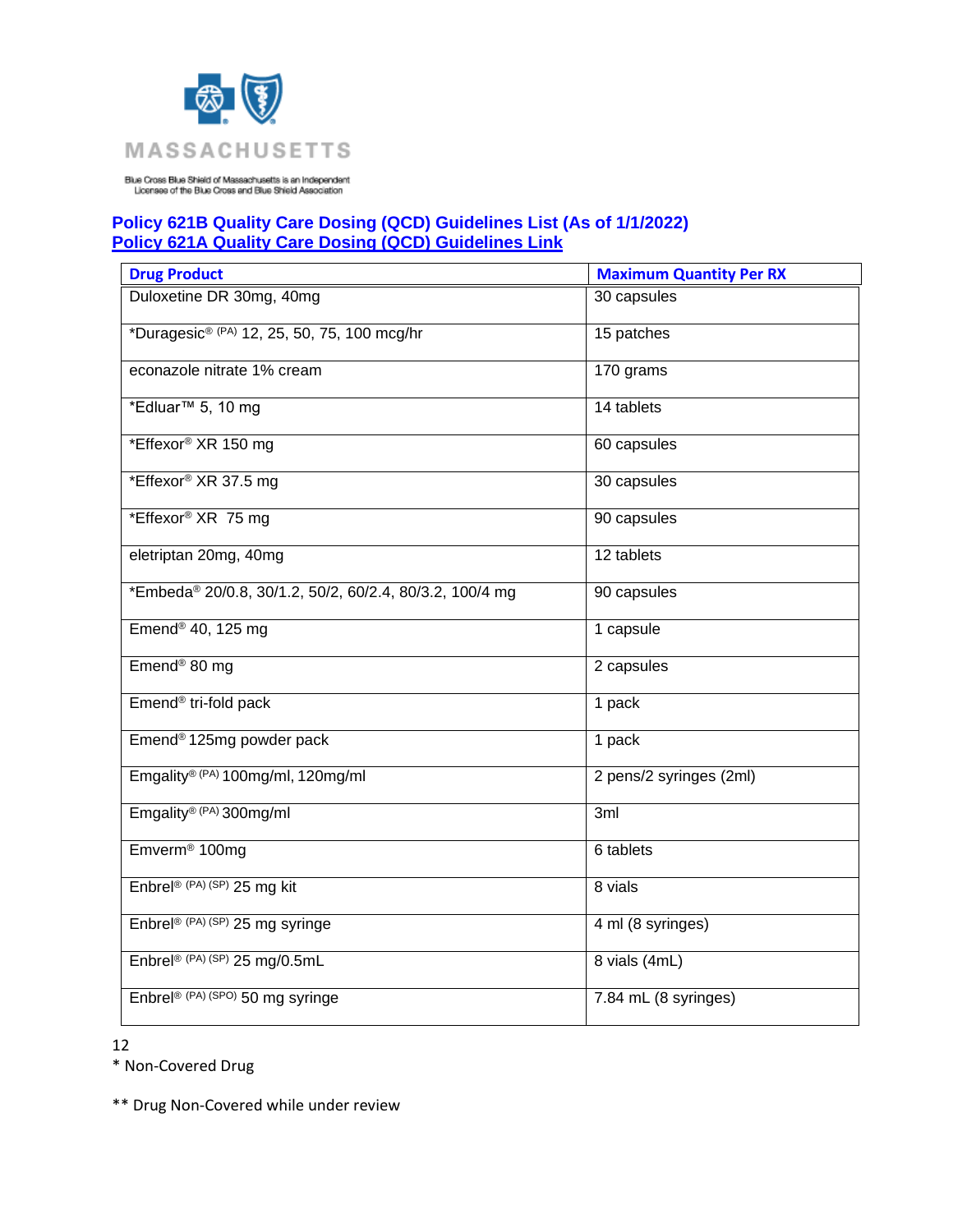

# **Policy 621B Quality Care Dosing (QCD) Guidelines List (As of 1/1/2022) [Policy 621A Quality Care Dosing \(QCD\) Guidelines Link](https://www.bluecrossma.org/medical-policies/sites/g/files/csphws2091/files/acquiadam-assets/621A%20Quality%20Care%20Dosing%20Guidelines%20prn.pdf)**

| <b>Drug Product</b>                                              | <b>Maximum Quantity Per RX</b> |
|------------------------------------------------------------------|--------------------------------|
| Enbrel® (PA) (SPO) 50 mg/ml mini cartridge                       | 8 cartridges (2 cartons)       |
| enoxaparin (all strengths)                                       | 60 ampules or syringes         |
| Epclusa® (PA)(SP) 200mg/50mg, 400mg/100mg                        | 28 tablets                     |
| epinephrine injection                                            | 2 units/injectors              |
| Epinephrine Professional Kit                                     | 2 units/syringes               |
| Epinephrine Professional EMS Kit                                 | 2 units/syringes               |
| Epi-Pen <sup>®</sup> Auto-Injector                               | 2 units/injectors              |
| *Epogen® (PA) (SPO) 2,000, 3,000, 4,000, 10,000, 40,000 units/mL | 12 mL                          |
| *Epogen <sup>® (PA) (SPO)</sup> 20,000 units/mL                  | 6 mL                           |
| escitalopram 5, 10, 20mg                                         | 45 tablets                     |
| esomeprazole (PA) 40mg (Excluded for 18 years and older)         | 60 capsules                    |
| esomeprazole (PA) 10mg, 20mg (Excluded for 18 years and older)   | 60 packets                     |
| *Esomep-EZS® (PA) (Excluded for 18 years and older)              | 1 kit                          |
| *esomeprazole strontium (PA) 24.65 mg, 49.3 mg (Excluded for     |                                |
| 18 years and older)                                              | 60 capsules                    |
| estradiol patch (Alora and Vivelle DOT generics)                 | 8 patches                      |
| estradiol patch (Climara generic)                                | $\overline{4}$ patches         |
| *EstroGel <sup>®</sup> tube/pump                                 | 1 tube/pump                    |
| eszopiclone 1mg, 2mg, 3mg                                        | 14 tablets                     |
| *Evamist <sup>™</sup> bottle                                     | 2 bottles                      |

13

\* Non-Covered Drug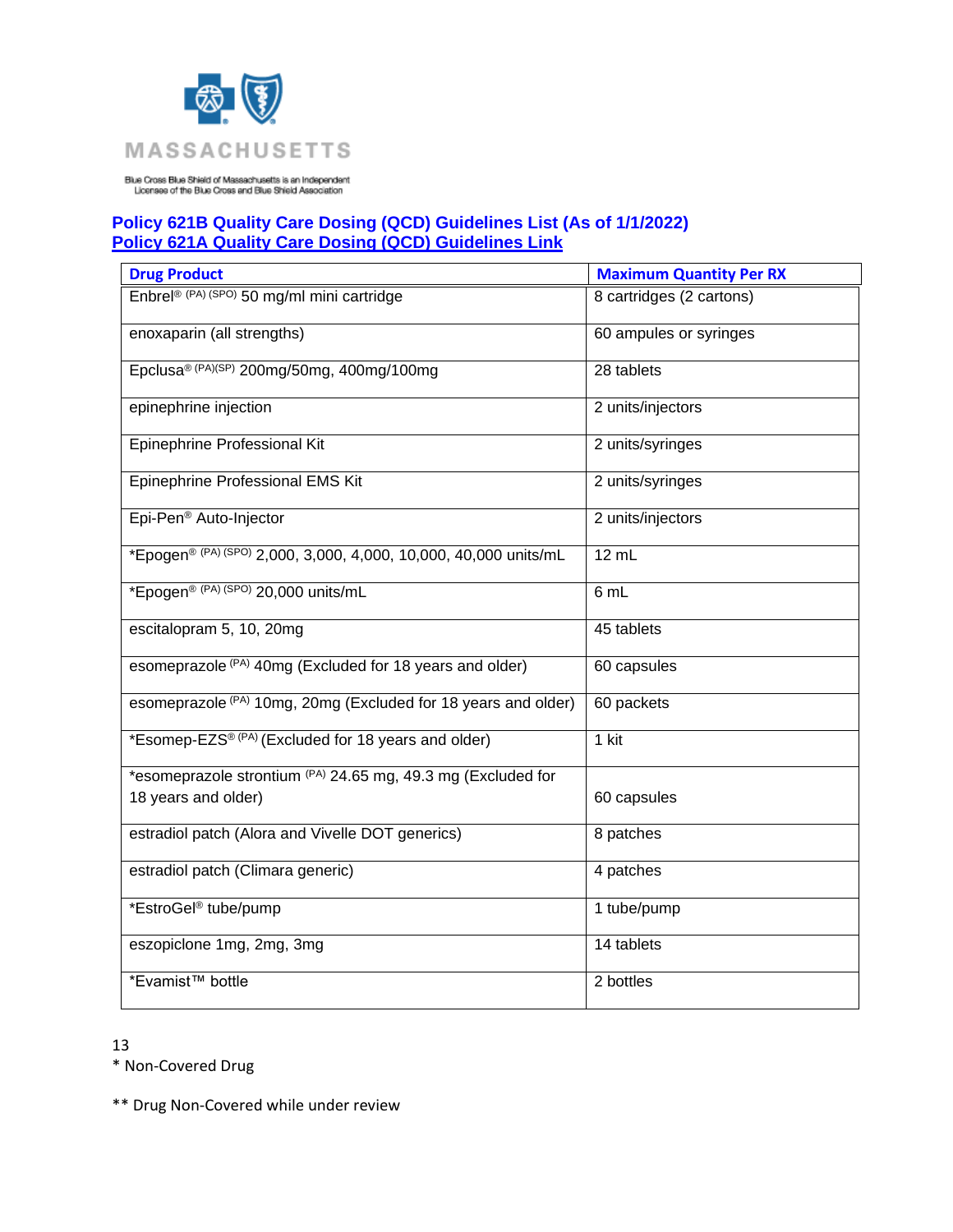

## **Policy 621B Quality Care Dosing (QCD) Guidelines List (As of 1/1/2022) [Policy 621A Quality Care Dosing \(QCD\) Guidelines Link](https://www.bluecrossma.org/medical-policies/sites/g/files/csphws2091/files/acquiadam-assets/621A%20Quality%20Care%20Dosing%20Guidelines%20prn.pdf)**

| <b>Drug Product</b>                                              | <b>Maximum Quantity Per RX</b> |
|------------------------------------------------------------------|--------------------------------|
| Evenity (PA) (SP) 105mg/1.17mL, 210mg/dose                       | 2.34mL                         |
| Exkivity <sup>® (PA)</sup> 40mg                                  | 120 capsules                   |
| *Exalgo™ ER 8, 12, 16 mg                                         | 60 tablets                     |
| *Extavia <sup>® (SPO)</sup> 0.3mg kit                            | 1 kit                          |
| *Ezallor Sprinkle <sup>®</sup> 5, 10, 20, 40mg                   | 30 capsules                    |
| ezetimibe 10mg                                                   | 30 tablets                     |
| Ezetimibe/simvastatin 10mg/10mg, 10mg/20mg, 10mg/40mg,           |                                |
| 10mg/80mg                                                        | 30 tablets                     |
| Famciclovir 125, 500 mg                                          | 21 tablets                     |
| Famciclovir 250 mg                                               | 60 tablets                     |
| Farydak® (PA) 10, 15, 20mg                                       | 6 capsules                     |
| Farxiga® (ST) 5, 10mg                                            | 30 tablets                     |
| Fasenra® (PA) 30mg/ml                                            | 1 syringe/pen                  |
| *fentanyl citrate (PA) 100, 200, 400, 600, 800mcg                | 120 buccal tablets             |
| fentanyl oral/mucosal (PA) 200,400,600,800,1200,1600 mcg         | 120 lozenges                   |
| fentanyl patch (PA) 12, 25, 37.5, 50, 62.5, 75, 87.5, 100 mcg/hr | 15 patches                     |
| *Fentora® (PA) 100, 200, 300, 400, 600, 800 mcg                  | 120 tablets                    |
| *Fetzima <sup>®</sup> 20, 40, 80, 120mg                          | 30 capsules                    |
| *Fetzima <sup>®</sup> 20-40mg                                    | 1 pack (28 capsules)           |
| *Fiasp® 100U/ml Flextouch                                        | 45ml (15 pens)                 |

14

\* Non-Covered Drug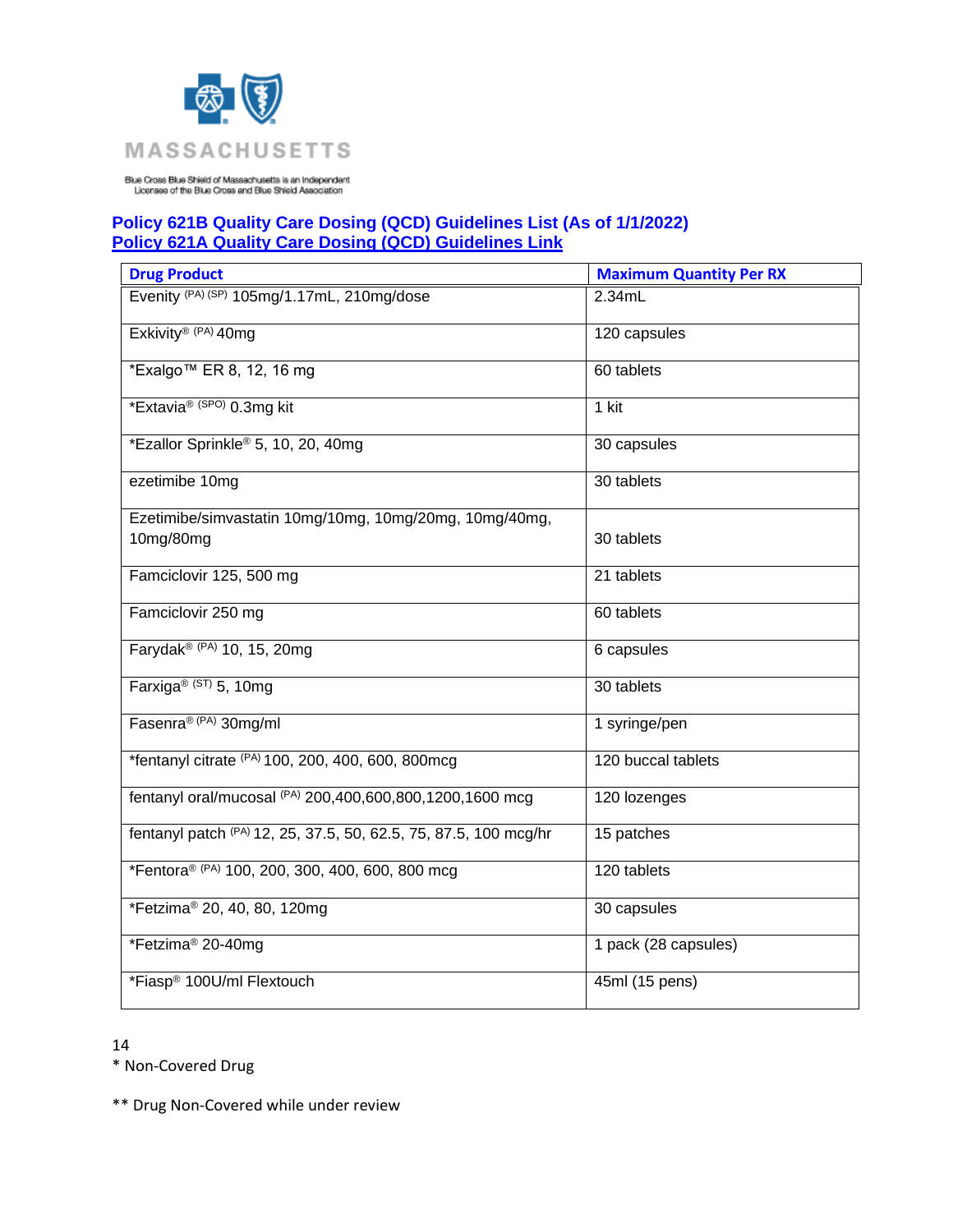

## **Policy 621B Quality Care Dosing (QCD) Guidelines List (As of 1/1/2022) [Policy 621A Quality Care Dosing \(QCD\) Guidelines Link](https://www.bluecrossma.org/medical-policies/sites/g/files/csphws2091/files/acquiadam-assets/621A%20Quality%20Care%20Dosing%20Guidelines%20prn.pdf)**

| <b>Drug Product</b>                                     | <b>Maximum Quantity Per RX</b> |
|---------------------------------------------------------|--------------------------------|
| *Fiasp® 100U/ml vial                                    | 40ml (4 vials)                 |
| *Fiasp® 100U/ml cartridge                               | 45ml                           |
| Flovent <sup>®</sup> Diskus 50, 100, 250 mcg            | 1 inhaler (60 blisters)        |
| Flovent <sup>®</sup> HFA 110, 220, 44 mcg 13gm          | 1 inhaler                      |
| Flovent <sup>®</sup> HFA 110, 220, 44 mcg 7.9gm         | 1 inhaler                      |
| fluconazole 150 mg                                      | 5 tablets                      |
| fluoxetine 10, 20 mg                                    | 90 capsules/tablets            |
| fluoxetine 60 mg                                        | 30 tablets                     |
| fluoxetine DR                                           | $\overline{4}$ capsules        |
| Fluticasone/Salmeterol (PA) 55mcg/14mcg, 113mcg/14mcg,  |                                |
| 232mcg/14mcg                                            | 1 inhaler                      |
| Fluticasone/Salmeterol (PA) 100mcg/50mcg, 250mcg/50mcg, |                                |
| 500mcg/50mcg                                            | 1 package (60)                 |
| fluvastatin 20mg                                        | 30 capsules                    |
| fluvastatin 40mg                                        | 60 capsules                    |
| fluvastatin XR 80mg                                     | 30 capsules                    |
| fluvoxamine 100 mg                                      | 90 tablets                     |
| fluvoxamine 25 mg                                       | 45 tablets                     |
| fluvoxamine 50 mg                                       | 60 tablets                     |
| fluvoxamine CR 100mg                                    | 30 tablets                     |
| fluvoxamine CR 150mg                                    | 60 tablets                     |

15

\* Non-Covered Drug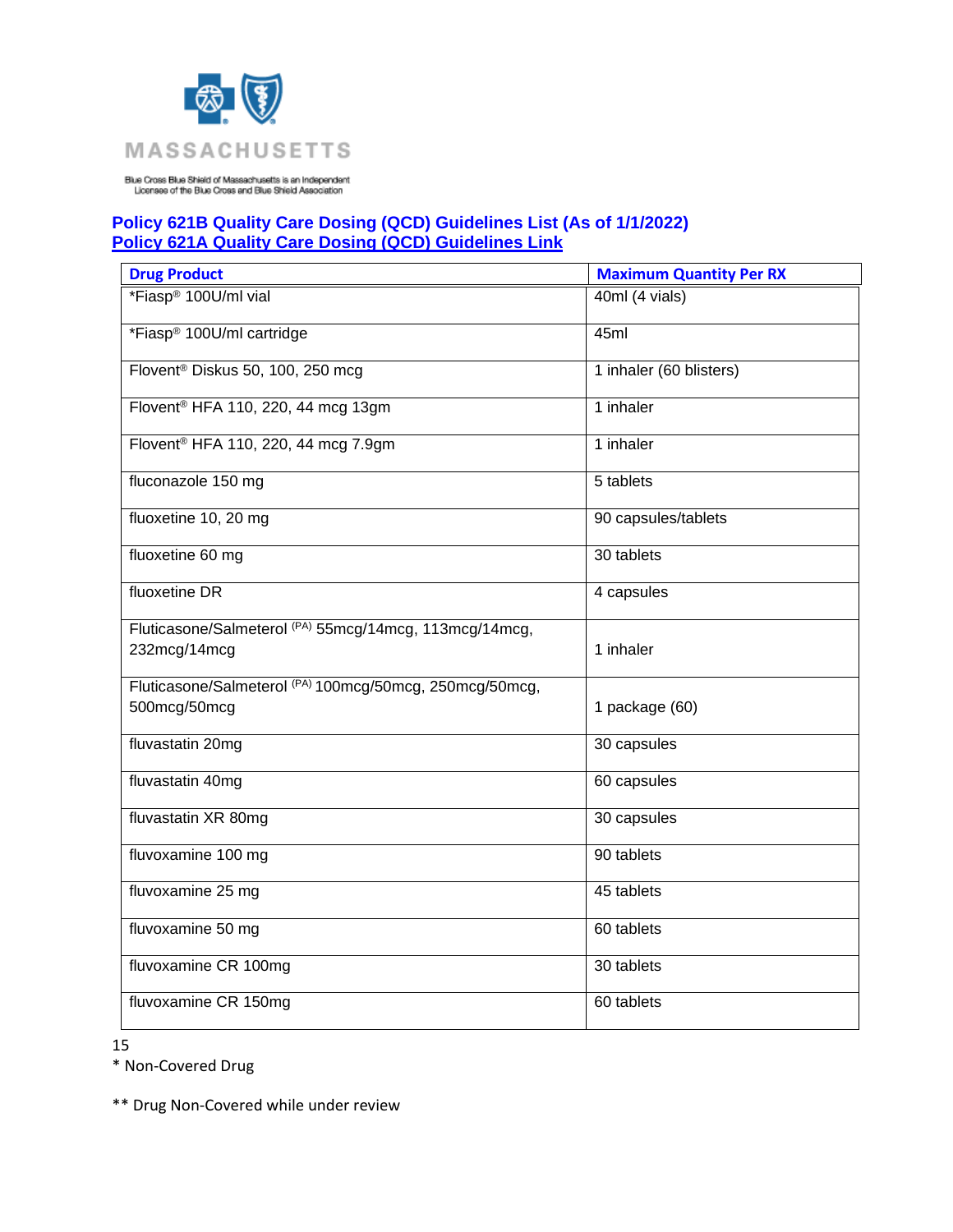

# **Policy 621B Quality Care Dosing (QCD) Guidelines List (As of 1/1/2022) [Policy 621A Quality Care Dosing \(QCD\) Guidelines Link](https://www.bluecrossma.org/medical-policies/sites/g/files/csphws2091/files/acquiadam-assets/621A%20Quality%20Care%20Dosing%20Guidelines%20prn.pdf)**

| <b>Drug Product</b>                                | <b>Maximum Quantity Per RX</b> |
|----------------------------------------------------|--------------------------------|
| *Focalin® XR 5, 10, 15, 25, 35mg                   | 30 capsules                    |
| *Focalin® XR 20, 30, 40 mg                         | 60 capsules                    |
| fondaparinux (all strengths)                       | 30 syringes                    |
| *Forfivo <sup>™</sup> 450mq                        | 30 tablets                     |
| formoterol 20mcg/2mL                               | 120mL                          |
| Forteo <sup>® (PA) (SPO)</sup> 600 mcg/2.4 mL      | 2.4 mL (1 pen device)          |
| *Fosamax <sup>® (ST)</sup> 70 mg                   | 4 tablets                      |
| Fosamax <sup>®</sup> Plus D <sup>(ST)</sup>        | 4 tablets                      |
| Fotivda 0.89mg, 1.34mg                             | 21 capsules                    |
| *Fragmin® 10,000 units/mL syringe                  | 30 mL (30 syringes)            |
| *Fragmin® 12,500 units/0.5 mL syringe              | 15 mL (30 syringes)            |
| *Fragmin® 15,000 units/0.6 mL syringe              | 18 mL (30 syringes)            |
| *Fragmin <sup>®</sup> 18,000 units/0.72 mL syringe | 21.6 mL (30 syringes)          |
| *Fragmin® 2,500, 5,000 units/0.2 mL syringe        | 6 mL (30 syringes)             |
| *Fragmin® 25,000 units/mL multi-dose vial          | 15.2 mL (4 vials)              |
| *Fragmin® 7,500 units/0.3 mL syringe               | 9 mL (30 syringes)             |
| *Frova <sup>™</sup> 2.5 mg                         | 9 tablets                      |
| frovatriptan 2.5mg                                 | 9 tablets                      |
| Fulphila® (SP) 6mg/0.6ml                           | 2 syringes                     |
| gatifloxacin 0.5%                                  | $\overline{1}$ bottle (3ml)    |

16

\* Non-Covered Drug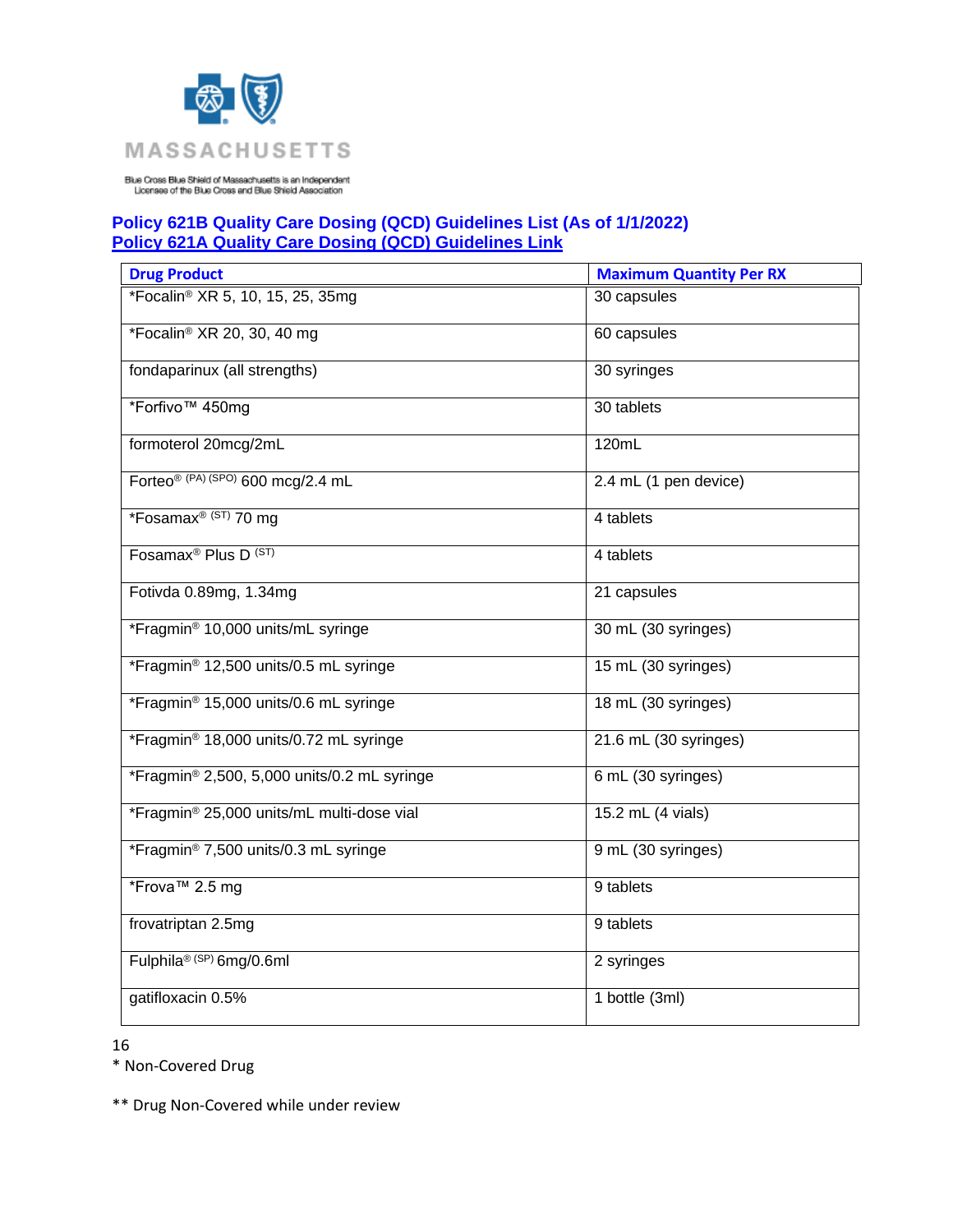

## **Policy 621B Quality Care Dosing (QCD) Guidelines List (As of 1/1/2022) [Policy 621A Quality Care Dosing \(QCD\) Guidelines Link](https://www.bluecrossma.org/medical-policies/sites/g/files/csphws2091/files/acquiadam-assets/621A%20Quality%20Care%20Dosing%20Guidelines%20prn.pdf)**

| <b>Drug Product</b>                            | <b>Maximum Quantity Per RX</b> |
|------------------------------------------------|--------------------------------|
| Gavreto <sup>®</sup> 100mg                     | 120 capsules                   |
| Gemtesa® (ST) 75mg                             | 30 tablets                     |
| Gentamicin 0.1%                                | 30 grams                       |
| glatiramir (SPO) 20mg/ml, 40mg/ml              | 1 carton                       |
| Glatopa® (SPO) 20mg/mL                         | 30 syringes (1 box)            |
| Glatopa® (SPO) 40mg/mL                         | 12 syringes (1 box)            |
| Glucose testing strips (all brands)            | 300 strips                     |
| Glyxambi® (ST) 10/5, 25/5mg                    | 30 tablets                     |
| Granisetron 1mg                                | 4 tablets                      |
| Granix <sup>®</sup> 300mcg/0.5ml, 480mcg/0.8ml | 30 prefilled syringes          |
| Granix <sup>®</sup> 300mcg/ml                  | 30ml                           |
| Granix <sup>®</sup> 480mcg/1.6ml               | 48ml                           |
| Grastek® (PA) SL tablets                       | 30 tablets                     |
| halobetasol propionate 0.05%                   | 50 grams                       |
| Harvoni® (PA)(SP) 45mg/200mg                   | 28 tablets                     |
| Harvoni® (PA)(SP) 90mg/400mg                   | 28 tablets                     |
| Harvoni® (PA)(SP) 33.75mg/150mg, 45mg/200mg    | 28 pellet packs                |
| Hetlioz <sup>™(PA)</sup> 20mg                  | 30 tablets                     |
| Humalog <sup>®</sup> vials                     | 40ml                           |
| Humalog cartridges                             | 45ml (15 cartridges)           |

17

\* Non-Covered Drug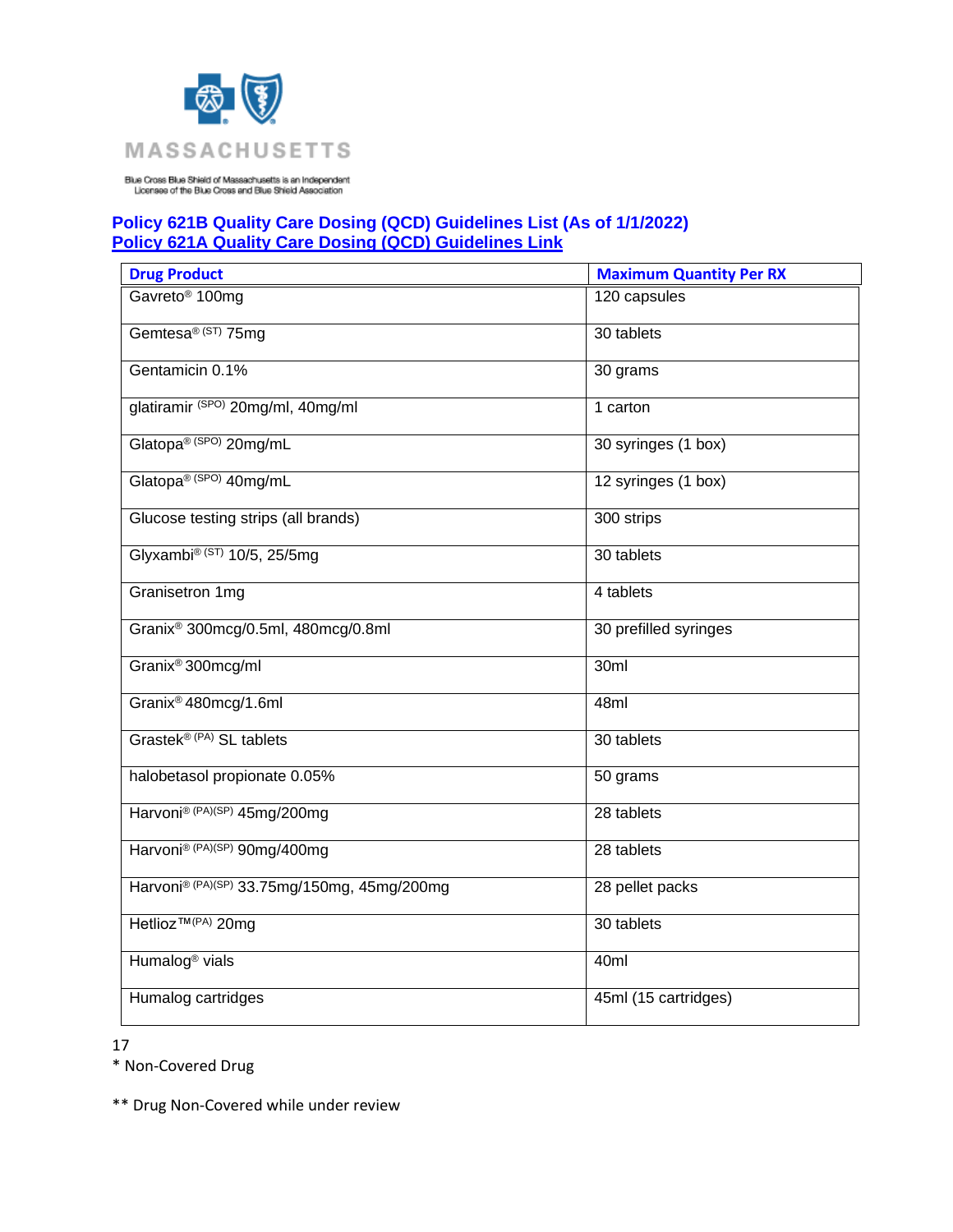

## **Policy 621B Quality Care Dosing (QCD) Guidelines List (As of 1/1/2022) [Policy 621A Quality Care Dosing \(QCD\) Guidelines Link](https://www.bluecrossma.org/medical-policies/sites/g/files/csphws2091/files/acquiadam-assets/621A%20Quality%20Care%20Dosing%20Guidelines%20prn.pdf)**

| <b>Drug Product</b>                                                                      | <b>Maximum Quantity Per RX</b> |
|------------------------------------------------------------------------------------------|--------------------------------|
| Humalog <sup>®</sup> Kwikpen                                                             | 45ml                           |
| Humalog <sup>®</sup> 200U/mL Kwikpen                                                     | 24ml                           |
| Humalog Jr <sup>®</sup> 100U/ml Kwikpen                                                  | 2 boxes (10 pens)              |
| Humulin <sup>®</sup> vials                                                               | 40ml                           |
| Humulin <sup>®</sup> cartridges                                                          | 45ml                           |
| Humulin <sup>®</sup> R 500                                                               | 1 vial (20 mL)                 |
| Humulin® R-500 Kwikpen 2X3ml syringe pack                                                | 2 packs                        |
| Humulin® R-500 Kwikpen 5X3ml syringe pack                                                | 1 pack                         |
| Humira® (PA) (SP) 10mg/0.1mL, 40mg/0.4mL                                                 | 2 syringes                     |
| Humira® (PA) (SP) 20mg/0.2mL                                                             | 2 syringes                     |
| Humira® (PA) (SP) 20 mg/0.4mL                                                            | 2 pens or syringes             |
| Humira® (PA) (SP) 40 mg/0.8 mL                                                           | 2 pens or syringes             |
| Humira® (PA) (SP) Crohn's starter pack                                                   | $6(1$ pack)                    |
| Humira® (PA) (SP) UC-HS 80mg starter pack, Psoriasis-UVEI 80mg<br>starter pack           | 1 pack                         |
| Humira CF® (PA) (SP) 10mg/0.1mL, 20mg/0.2ml, 40mg/0.4ml                                  |                                |
| syringe                                                                                  | 2 syringes                     |
| Humira CF® (PA) (SP) 40mg/0.4ml pen                                                      | 2 pens                         |
| Humira CF® (PA) (SP) Pedi-Crohns 80-40mg kit, 80mg/0.8ml kit                             | 2 syringes                     |
| hydrocodone ER <sup>(PA)</sup> 20mg, 30mg, 40mg, 60mg, 80mg, 100mg,<br>120 <sub>mg</sub> | 30 tablets                     |

18

\* Non-Covered Drug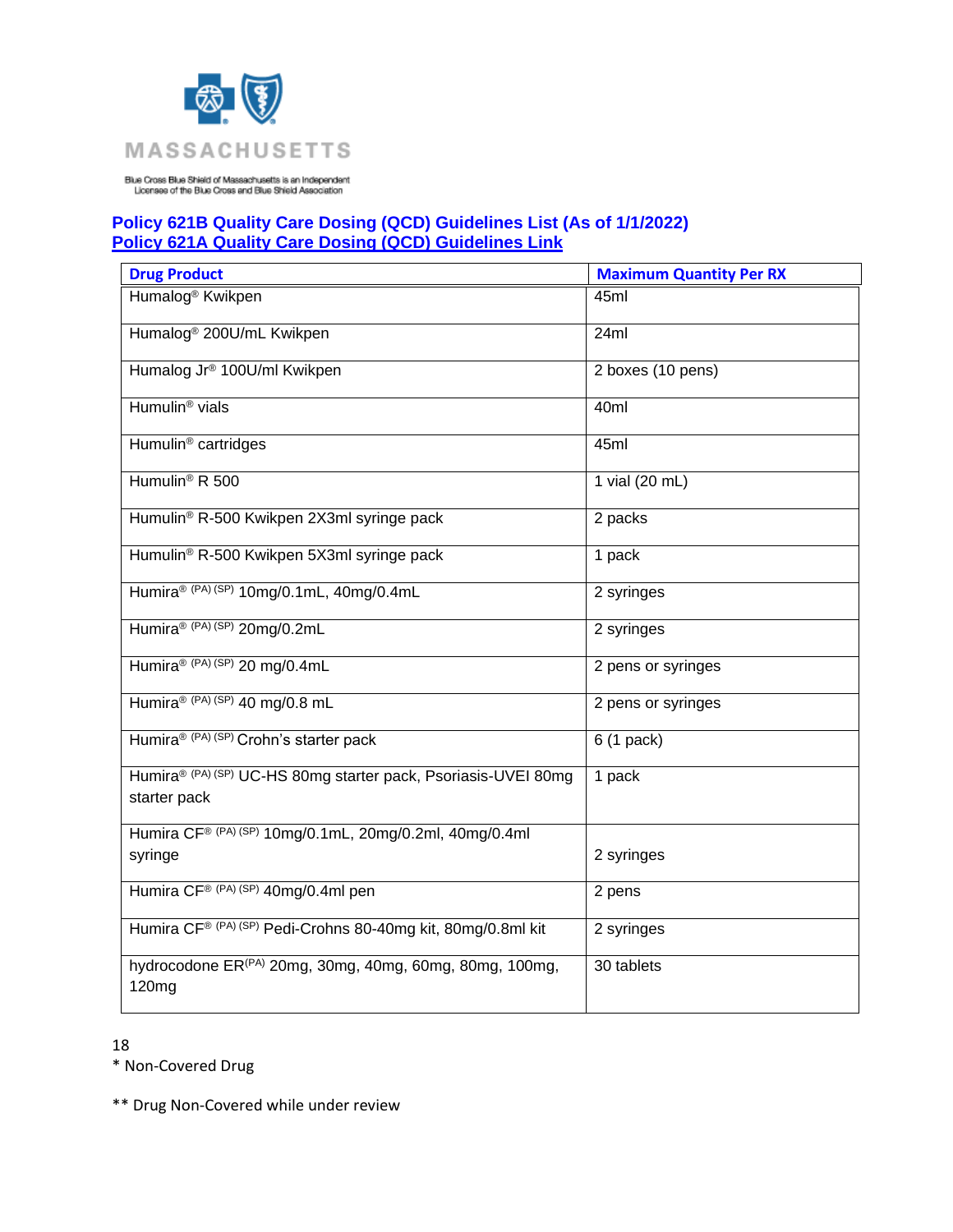

## **Policy 621B Quality Care Dosing (QCD) Guidelines List (As of 1/1/2022) [Policy 621A Quality Care Dosing \(QCD\) Guidelines Link](https://www.bluecrossma.org/medical-policies/sites/g/files/csphws2091/files/acquiadam-assets/621A%20Quality%20Care%20Dosing%20Guidelines%20prn.pdf)**

| <b>Drug Product</b>                                          | <b>Maximum Quantity Per RX</b> |
|--------------------------------------------------------------|--------------------------------|
| *hydrocodone ER (PA) 10mg, 15mg, 20mg, 30mg, 40mg, 50mg      | 60 capsules                    |
| hydromorphone ER <sup>(PA)</sup> 8, 12, 16, 32mg tabs        | 60 tablets                     |
| Hysingla <sup>® (PA)</sup> ER 20, 30, 40, 60, 80, 100, 120mg | 30 tablets                     |
| ibandronate 150mg                                            | 1 tablet                       |
| Ibrance® (PA) 75, 100, 125mg                                 | 21 capsules                    |
| Ilumya <sup>® (SP)</sup> 100mg/ml                            | 1 syringe                      |
| Imitrex <sup>®</sup> 6mg                                     | 6 vials (3mL)                  |
| Imitrex <sup>®</sup> 25, 50, 100 mg                          | 9 tablets                      |
| Imitrex <sup>®</sup> 5 mg, 20 mg nasal spray                 | 6 nasal spray devices          |
| Imitrex <sup>®</sup> Syringe (injection)                     | 1 kit (2 syringes)             |
| Impavido <sup>®</sup> 50mg                                   | 3 cartons (84 capsules)        |
| Incruse Ellipta® (PA) 62.5mcg                                | 30 blisters                    |
| *Indomethacin 20mg                                           | 90 capsules                    |
| Ingrezza® 40mg, 60mg, 80mg                                   | 30 capsules                    |
| Ingrezza <sup>®</sup> starter pack                           | 1 inhiation pack               |
| *Insulin Aspart 100U/ml Penfill cartridge, FlexPen           | 45mL                           |
| *Insulin Aspart 100U/mL vial                                 | 40mL                           |
| *Insulin Glargine 100U/ml pen                                | 45mL                           |
| *Insulin Glargine 100U/ml vial                               | 40mL                           |
| *Insulin Lispro 100U/mL                                      | 45mL                           |

19

\* Non-Covered Drug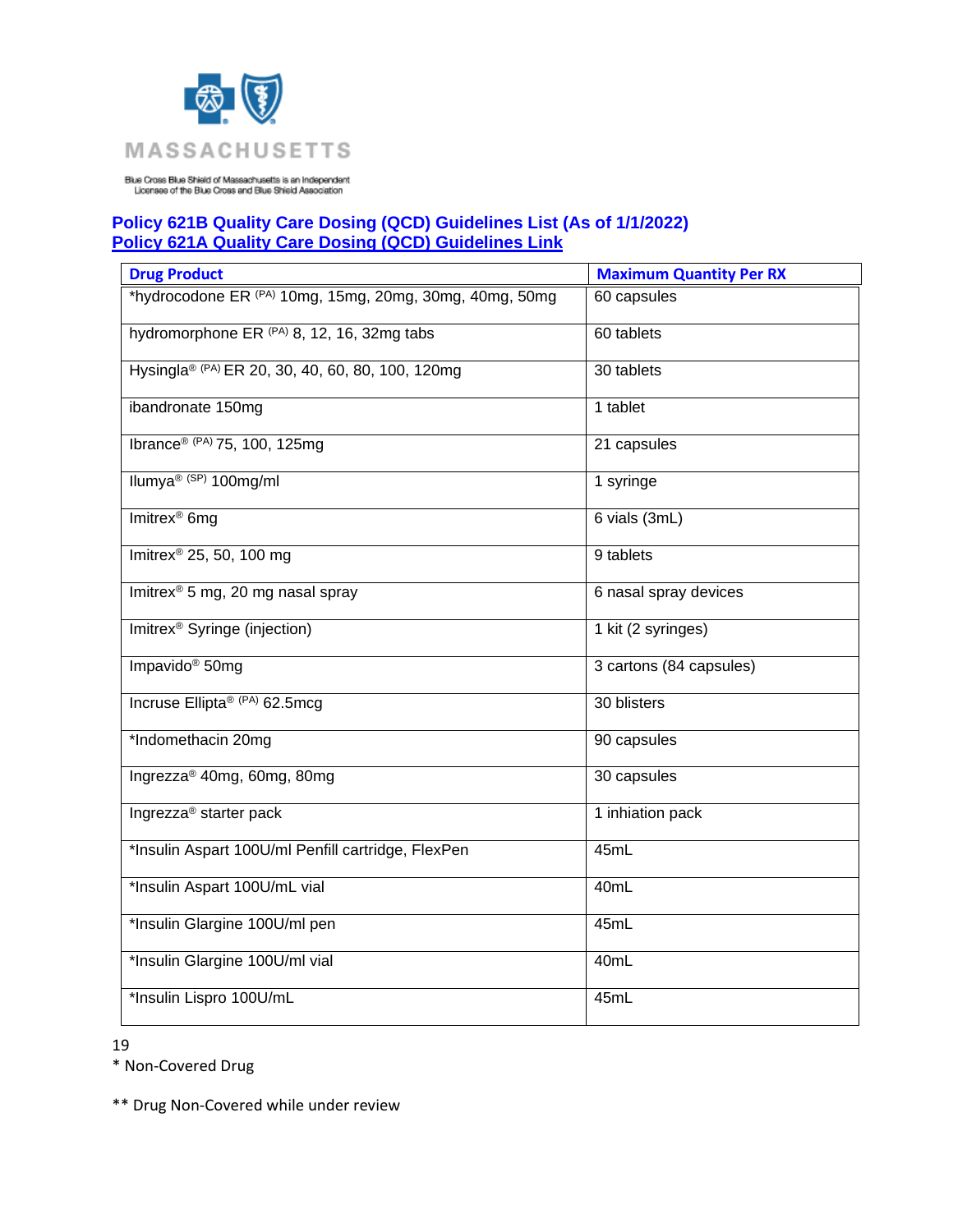

## **Policy 621B Quality Care Dosing (QCD) Guidelines List (As of 1/1/2022) [Policy 621A Quality Care Dosing \(QCD\) Guidelines Link](https://www.bluecrossma.org/medical-policies/sites/g/files/csphws2091/files/acquiadam-assets/621A%20Quality%20Care%20Dosing%20Guidelines%20prn.pdf)**

| <b>Drug Product</b>                                     | <b>Maximum Quantity Per RX</b> |
|---------------------------------------------------------|--------------------------------|
| *Insulin Lispro Jr. 100U/ml pen                         | 30ml (10 pens)                 |
| *Insulin Lispro Mix 75/25 100U/ml Kwikpen               | 45ml (15 pens)                 |
| *Intermezzo <sup>®</sup> 1.75, 3.75 mg                  | 14 tablets                     |
| *Invokamet® (ST) 50/500, 50/1,000, 150/500, 150/1,000mg | 60 tablets                     |
| *Invokamet® XR 50/500, 50/1,000, 150/500, 150/1,000mg   | 60 tablets                     |
| *Invokana® (ST) 100, 300mg                              | 30 tablets                     |
| iodoquinol/hydrocortisone/aloe gel                      | 48 grams                       |
| ipratropium 0.03% nasal spray                           | 2 bottles                      |
| ipratropium 0.06% nasal spray                           | 1 bottle                       |
| *Irenka <sup>®</sup> 40mg                               | 30 capsules                    |
| itraconazole 100 mg                                     | 30 capsules                    |
| Jakafi® (SP) 5mg, 10mg, 15mg, 20mg 25mg                 | 60 tablets                     |
| Jardiance® (ST) 10, 25mg                                | 30 tablets                     |
| *Jornay <sup>®</sup> PM 20, 40, 60, 80, 100mg           | 30 capsules                    |
| Jynarque® 15/15, 30/15, 45/15, 60/30, 90/30 mg/mg       | 56 tablets (4 blister packs)   |
| *Kadian® (PA) 10, 20, 30, 50, 60, 80, 100, 200 mg       | 90 capsules                    |
| Kalydeco® (PA)(SP) 150mg                                | 60 tablets                     |
| Kalydeco® (PA)(SP) 25, 50, 75mg                         | 56 packets                     |
| Kenalog <sup>®</sup> Aerosol                            | 126GM                          |
| Kerendia® (ST) 10mg, 20mg                               | 30 tablets                     |

20

\* Non-Covered Drug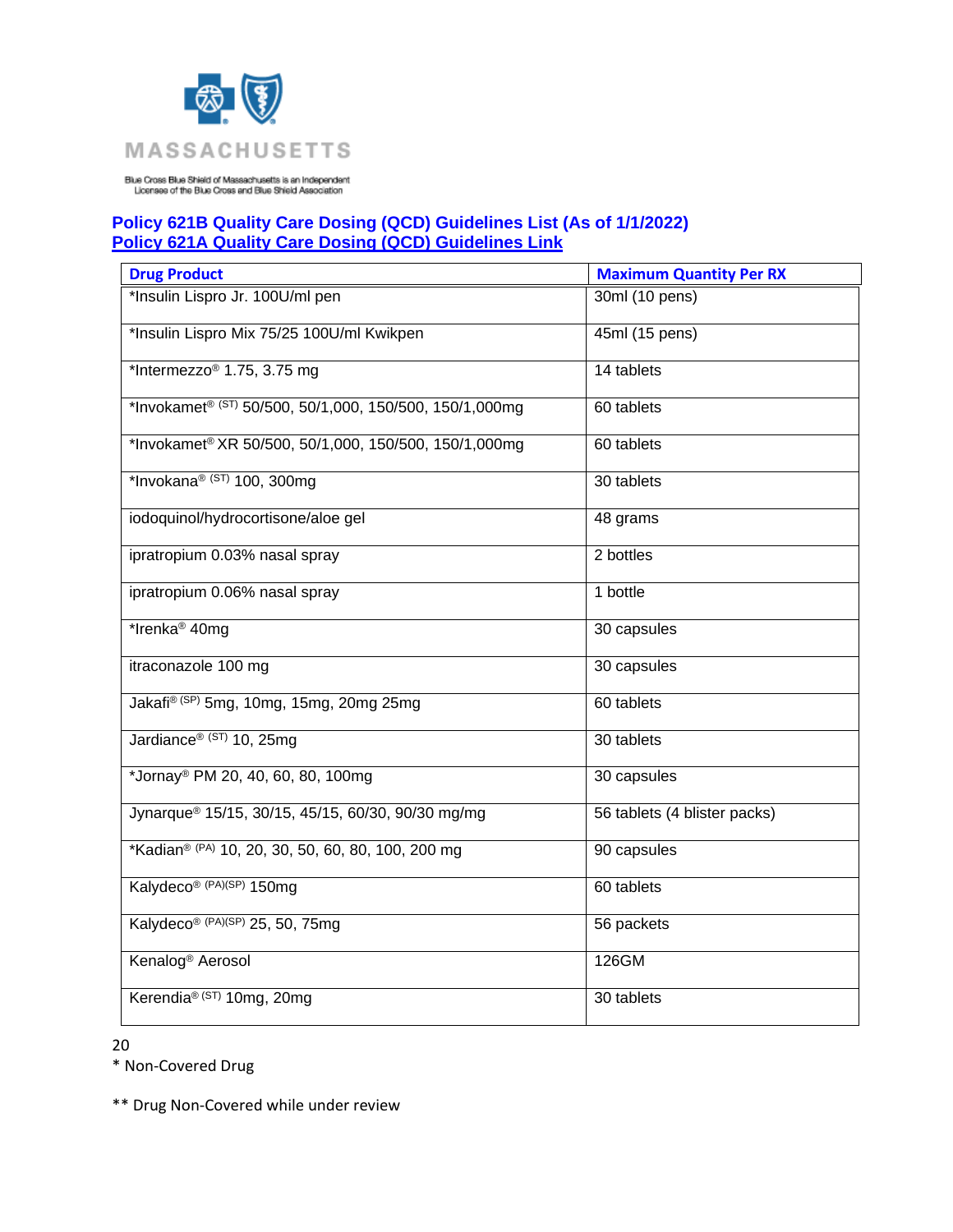

## **Policy 621B Quality Care Dosing (QCD) Guidelines List (As of 1/1/2022) [Policy 621A Quality Care Dosing \(QCD\) Guidelines Link](https://www.bluecrossma.org/medical-policies/sites/g/files/csphws2091/files/acquiadam-assets/621A%20Quality%20Care%20Dosing%20Guidelines%20prn.pdf)**

| <b>Drug Product</b>                                              | <b>Maximum Quantity Per RX</b> |
|------------------------------------------------------------------|--------------------------------|
| *Kerydin 5%                                                      | 10 <sub>ml</sub>               |
| ketoconazole 2% cream                                            | 120 grams                      |
| ketoconazole 2% shampoo                                          | 240mL                          |
| ketorolac ophthalmic 0.4%                                        | 5 mL                           |
| ketorolac ophthalmic 0.5%                                        | 10 mL                          |
| Keveyis <sup>®</sup> 50mg                                        | 120 tablets                    |
| Kevzara® (PA)(SP) 150mg/1.14ml, 200mg/1.14ml                     | 1 pack (2 syringes or 2 pens)  |
| *Khedezla® 50 mg, 100 mg                                         | 30 tablets                     |
| Kineret® (PA) (SP) 100mg/0.67ml                                  | 30 syringes                    |
| Klisyri <sup>®</sup>                                             | 1 box                          |
| Kloxxado <sup>®</sup> 8mg                                        | 4 devices                      |
| *Krintafel 150mg                                                 | 2 tablets                      |
| Kynmobi® 10mg, 15mg, 20mg, 25mg, 30mg                            | 150 films (5 cartons)          |
| lansoprazole 30 mg (Excluded for 18 years and older)             | 60 capsules                    |
| Lansoprazole ODT 15mg, 30mg (Excluded for 18 years and<br>older) | 60 tablets                     |
| lansoprazole/amoxicillin/clarithromycin                          | 1 package (pkg. size 14)       |
| Lantus <sup>®</sup> 100U/ml vial                                 | 40ml                           |
| Lantus <sup>®</sup> Solostar 100U/ml pen                         | 45ml                           |
| *Lazanda® (PA) $0.1$ , $0.4$ mg                                  | 23 units                       |

21

\* Non-Covered Drug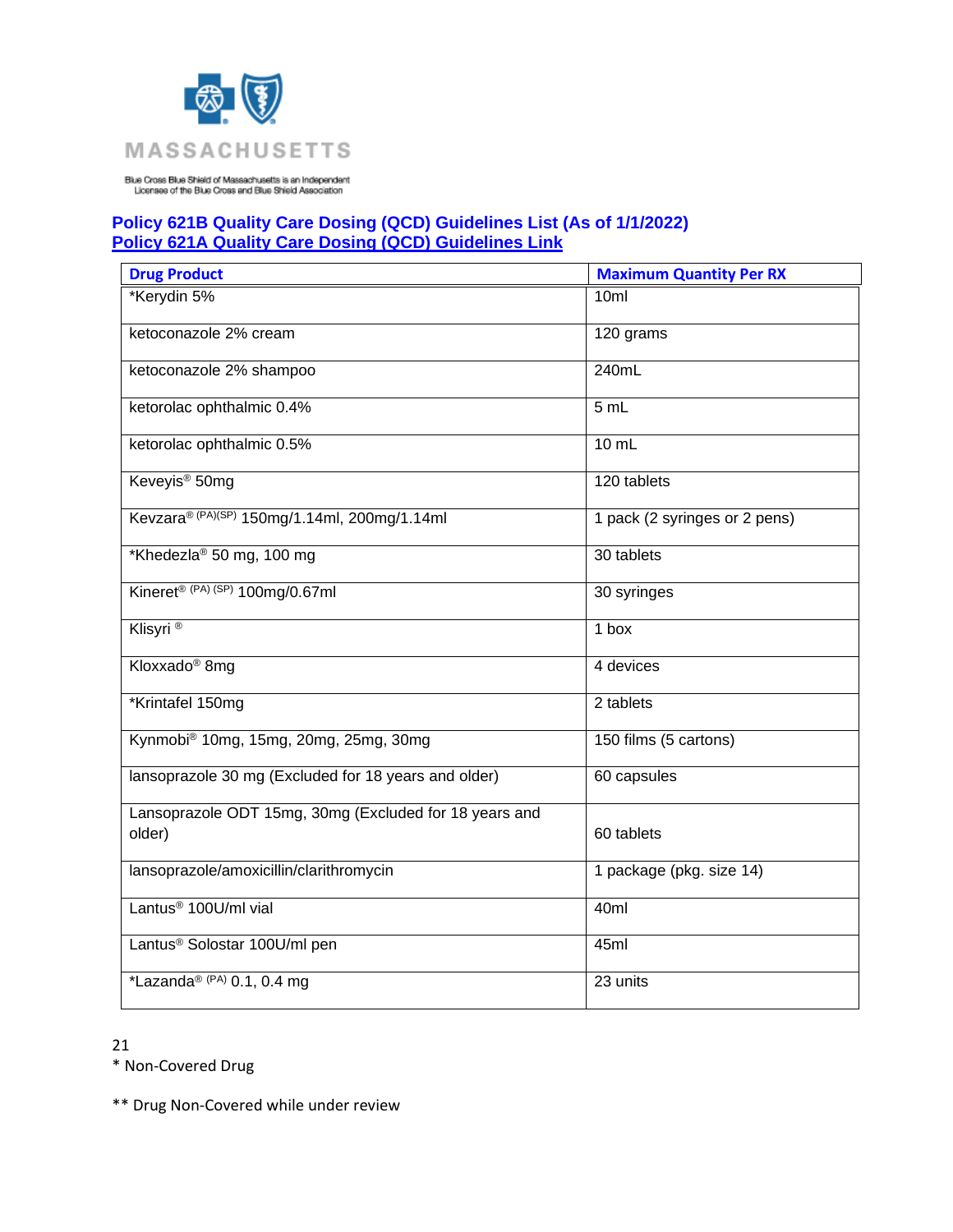

## **Policy 621B Quality Care Dosing (QCD) Guidelines List (As of 1/1/2022) [Policy 621A Quality Care Dosing \(QCD\) Guidelines Link](https://www.bluecrossma.org/medical-policies/sites/g/files/csphws2091/files/acquiadam-assets/621A%20Quality%20Care%20Dosing%20Guidelines%20prn.pdf)**

| <b>Drug Product</b>                                   | <b>Maximum Quantity Per RX</b> |
|-------------------------------------------------------|--------------------------------|
| leflunomide 10, 20 mg                                 | 30 tablets                     |
| *Ledipasvir/Sofosbuvir <sup>(PA)(SP)</sup> 90mg/400mg | 28 tablets                     |
| *Lescol® 20 mg                                        | 30 capsules                    |
| *Lescol <sup>®</sup> 40 mg                            | 60 capsules                    |
| *Lescol® XL 80 mg                                     | 30 tablets                     |
| *Levalbuterol 45mcg                                   | 2 inhalers                     |
| *Levemir <sup>®</sup> 100U/ml vial                    | 40ml                           |
| *Levemir <sup>®</sup> Flextouch 100U/ml pen           | 45ml                           |
| Lexapro <sup>™</sup> 5, 10, 20 mg                     | 45 tablets                     |
| lidocaine patch 5%                                    | 90 patches                     |
| lidocaine 5% 30GM                                     | 30GM (1 tube)                  |
| lidocaine 5% 35GM                                     | 35GM (1 tube)                  |
| lidocaine 5% 50GM                                     | 50GM (1 tube)                  |
| *Lidoderm <sup>®</sup> 5%                             | 90 patches                     |
| Linzess® 72, 145, 290mcg                              | 30 capsules                    |
| *Lipitor <sup>®</sup> 10, 20, 40, 80 mg               | 30 tablets                     |
| *Livalo <sup>®</sup> 1, 2, 4 mg                       | 30 tablets                     |
| **Livtencity <sup>®</sup> 200mg                       | 120 tablets                    |
| *Lonhala Magnair® starter and refill solution         | 1 kit                          |
| Lotronex <sup>®</sup> 0.5, 1 mg                       | 60 tablets                     |

22

\* Non-Covered Drug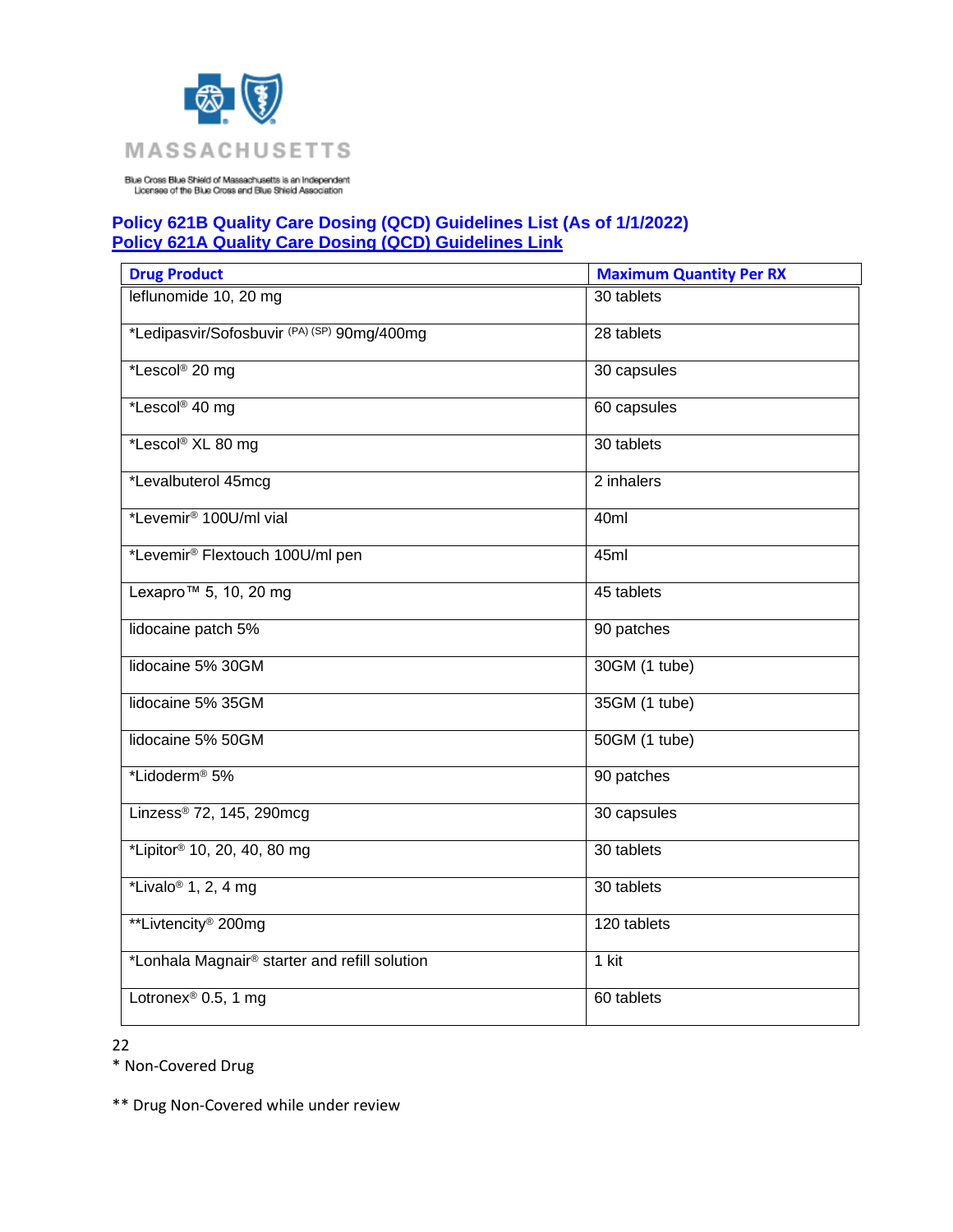

## **Policy 621B Quality Care Dosing (QCD) Guidelines List (As of 1/1/2022) [Policy 621A Quality Care Dosing \(QCD\) Guidelines Link](https://www.bluecrossma.org/medical-policies/sites/g/files/csphws2091/files/acquiadam-assets/621A%20Quality%20Care%20Dosing%20Guidelines%20prn.pdf)**

| <b>Drug Product</b>                                 | <b>Maximum Quantity Per RX</b> |
|-----------------------------------------------------|--------------------------------|
| lovastatin 10 mg                                    | 30 tablets                     |
| lovastatin 20, 40 mg                                | 60 tablets                     |
| *Lovenox <sup>®</sup> (all strengths)               | 60 ampules or syringes         |
| *lubiprostone 8mg, 24mg                             | 60 capsules                    |
| Lucemyra 0.18mg                                     | 168 tablets                    |
| Lumakras <sup>® (PA)(SP)</sup> 120mg                | 240 tablets                    |
| Lunesta <sup>®</sup> 1, 2, 3 mg                     | 14 tablets                     |
| *Lybalvi® 5mg/10mg, 10mg/10mg, 15mg/10mg, 20mg/10mg | 30 tablets                     |
| Lyllana 0.025mg/24hr, 0.0375mg/24hr, 0.05mg/24hr,   |                                |
| 0.075mg/24hr, 0.1mg/24hr                            | 8 patches                      |
| *Lyrica® CR (PA) 82.5mg, 165mg, 330mg               | 30 tablets                     |
| *Lysteda™                                           | 30 tablets                     |
| *Lyumjev <sup>®</sup> 100U/ml Kwikpen,              | 45mL                           |
| *Lyumjev <sup>®</sup> 100U/ml vial                  | 40mL                           |
| *Lyumjev® 200U/ml Kwikpen,                          | 24mL                           |
| *Mavyret <sup>® (PA)(SP)</sup> 100mg/40mg           | 84 tablets                     |
| *Mavyret® (PA)(SP) 50mg/20mg pellet pack            | 84 pellets                     |
| *Maxalt <sup>®</sup> 5, 10 mg                       | 18 tablets                     |
| *Maxalt-MLT® 5, 10 mg                               | 18 tablets                     |
| meloxicam 7.5, 15 mg                                | 30 tablets                     |

23

\* Non-Covered Drug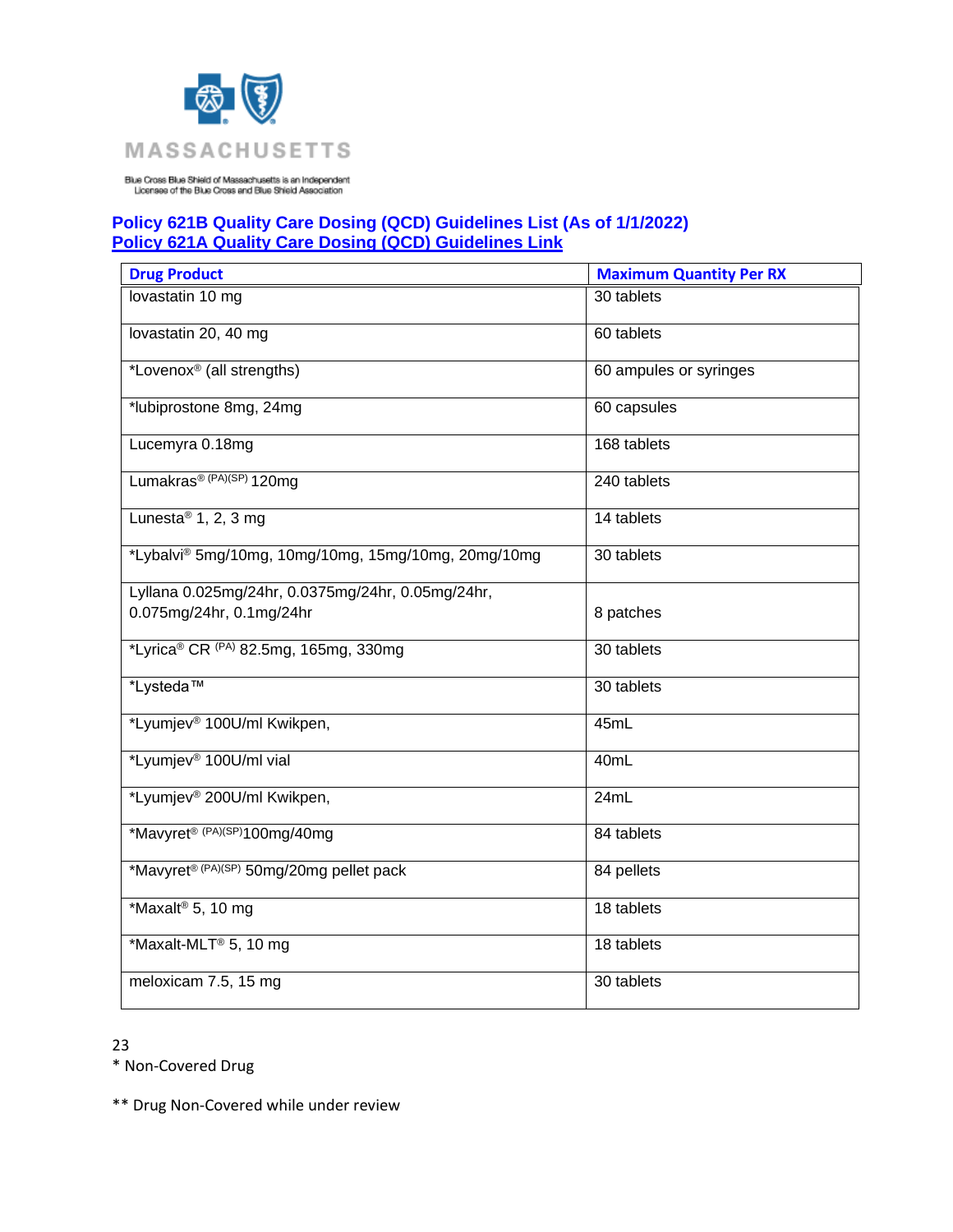

# **Policy 621B Quality Care Dosing (QCD) Guidelines List (As of 1/1/2022) [Policy 621A Quality Care Dosing \(QCD\) Guidelines Link](https://www.bluecrossma.org/medical-policies/sites/g/files/csphws2091/files/acquiadam-assets/621A%20Quality%20Care%20Dosing%20Guidelines%20prn.pdf)**

| <b>Drug Product</b>                                     | <b>Maximum Quantity Per RX</b> |
|---------------------------------------------------------|--------------------------------|
| meloxicam sub-micronized 5mg, 10mg                      | 30 capsules                    |
| *Menostar <sup>®</sup>                                  | 4 patches                      |
| methylphenidate CD 10, 20, 30 mg                        | 30 capsules                    |
| methylphenidate CD 40, 50, 60 mg                        | 60 capsules                    |
| *methylphenidate ER 10mg, 15mg, 20mg, 30mg, 40mg, 50mg, |                                |
| 60 <sub>mg</sub>                                        | 30 capsules                    |
| methylphenidate ER 18, 27, 54 mg                        | 30 tablets                     |
| methylphenidate ER 36mg,                                | 60 tablets                     |
| methylphenidate LA 10mg, 20mg, 60mg                     | 30 capsules                    |
| methylphenidate LA 30mg, 40mg                           | 60 capsules                    |
| methylphenidate 72mg                                    | 30 tablets                     |
| Migranal <sup>® (ST)</sup> 4 mg/mL                      | 1 package (8 units)            |
| *Migranow <sup>®</sup> kit                              | $1$ kit                        |
| Minivelle™                                              | 8 patches                      |
| mirtazapine 15 mg                                       | 45 tablets                     |
| mirtazapine 7.5, 30, 45 mg                              | 30 tablets                     |
| mirtazapine rapid dissolve 15, 30, 45 mg                | 30 tablets                     |
| *Mobic <sup>®</sup> 7.5, 15 mg                          | 30 tablets                     |
| *Morphabond ER® (PA) 15mg, 30mg                         | 90 tablets                     |
| *Morphabond ER® (PA) 100mg                              | 30 tablets                     |

24

\* Non-Covered Drug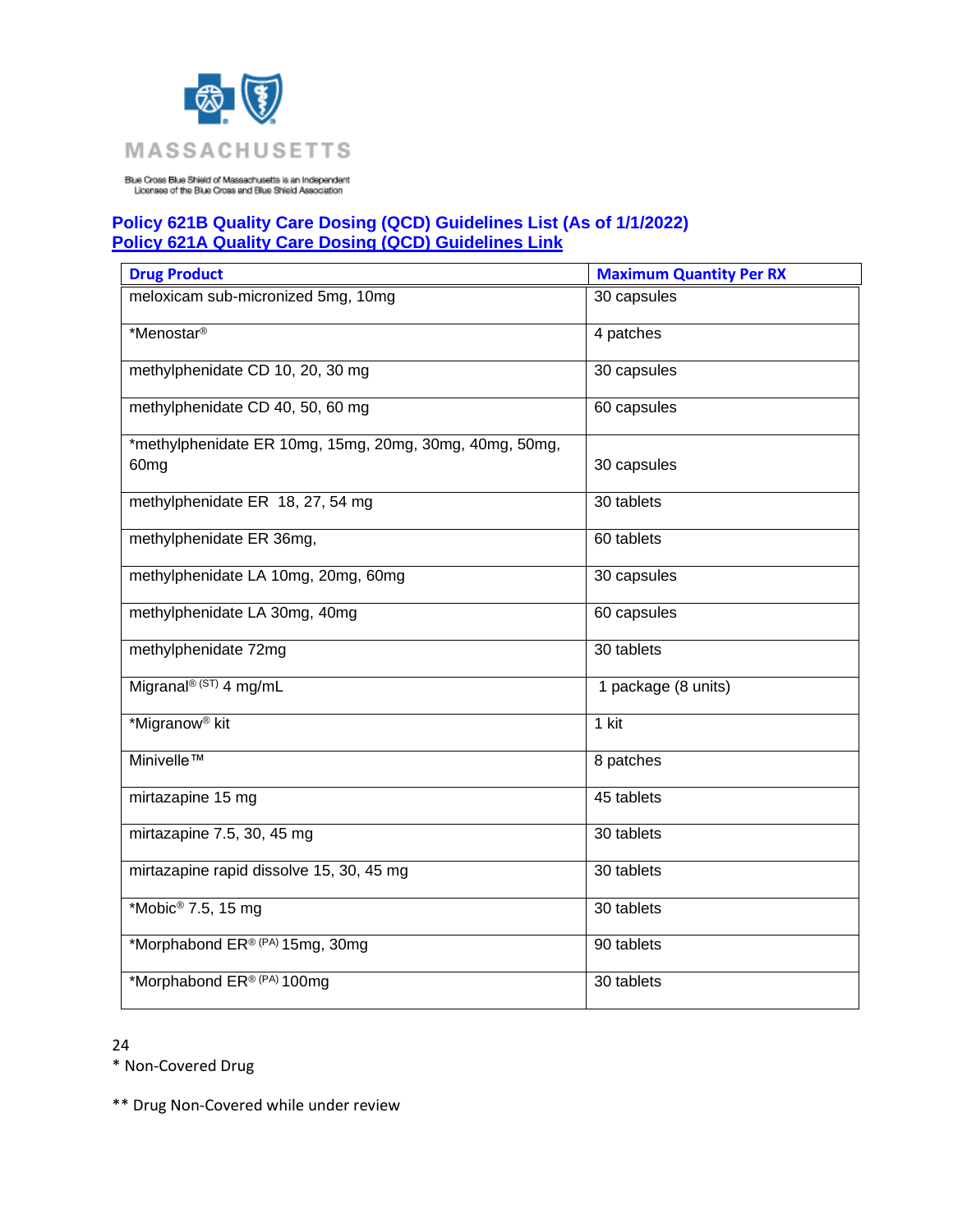

#### **Policy 621B Quality Care Dosing (QCD) Guidelines List (As of 1/1/2022) [Policy 621A Quality Care Dosing \(QCD\) Guidelines Link](https://www.bluecrossma.org/medical-policies/sites/g/files/csphws2091/files/acquiadam-assets/621A%20Quality%20Care%20Dosing%20Guidelines%20prn.pdf)**

| <b>Drug Product</b>                                                      | <b>Maximum Quantity Per RX</b> |
|--------------------------------------------------------------------------|--------------------------------|
| *Morphabond ER® (PA) 60mg                                                | 60 tablets                     |
| morphine sulfate CR (PA) 15, 30, 60, 100, 200 mg                         | 120 tablets                    |
| morphine sulfate ER (Avinza generic) <sup>(PA)</sup> 30, 45, 60, 75, 90, |                                |
| 120mg,                                                                   | 60 capsules                    |
| morphine sulfate ER (Kadian generic) (PA) 10, 20, 30, 50, 40, 60,        |                                |
| 80, 100, 120, 200mg                                                      | 90 capsules                    |
| Movantik 12.5, 25mg                                                      | 30 tablets                     |
| Moxifloxacin 0.5%                                                        | 3ml (1 bottle)                 |
| Moxeza <sup>®</sup> 0.50%                                                | 1 package (3mL)                |
| MS Contin® (PA) 15, 30, 60, 100, 200 mg                                  | 120 tablets                    |
| mupirocin 2% cream                                                       | 60 grams                       |
| mupirocin 2% ointment                                                    | 44 grams                       |
| Mulpleta® (SP) 3mg                                                       | 7 tablets                      |
| *Mydayis® 12.5mg, 25mg, 37.5mg, 50mg                                     | 30 capsules                    |
| *Myfembree® 40mg/1mg/0.5mg                                               | 30 tablets                     |
| naloxone 2mg/ml                                                          | 2 auto injectors               |
| naloxone syringe, vial                                                   | 4ml                            |
| naloxone 4mg/ml nasal spray                                              | 4 Units (2 packages)           |
| naratriptan 1, 2.5 mg                                                    | 9 tablets                      |
| Natpara® (SP) 25, 50, 75, 100mcg                                         | 2 cartridges                   |
| Narcan <sup>®</sup> 0.4mg/ml nasal spray                                 | 4 Units (2 packages)           |

25

\* Non-Covered Drug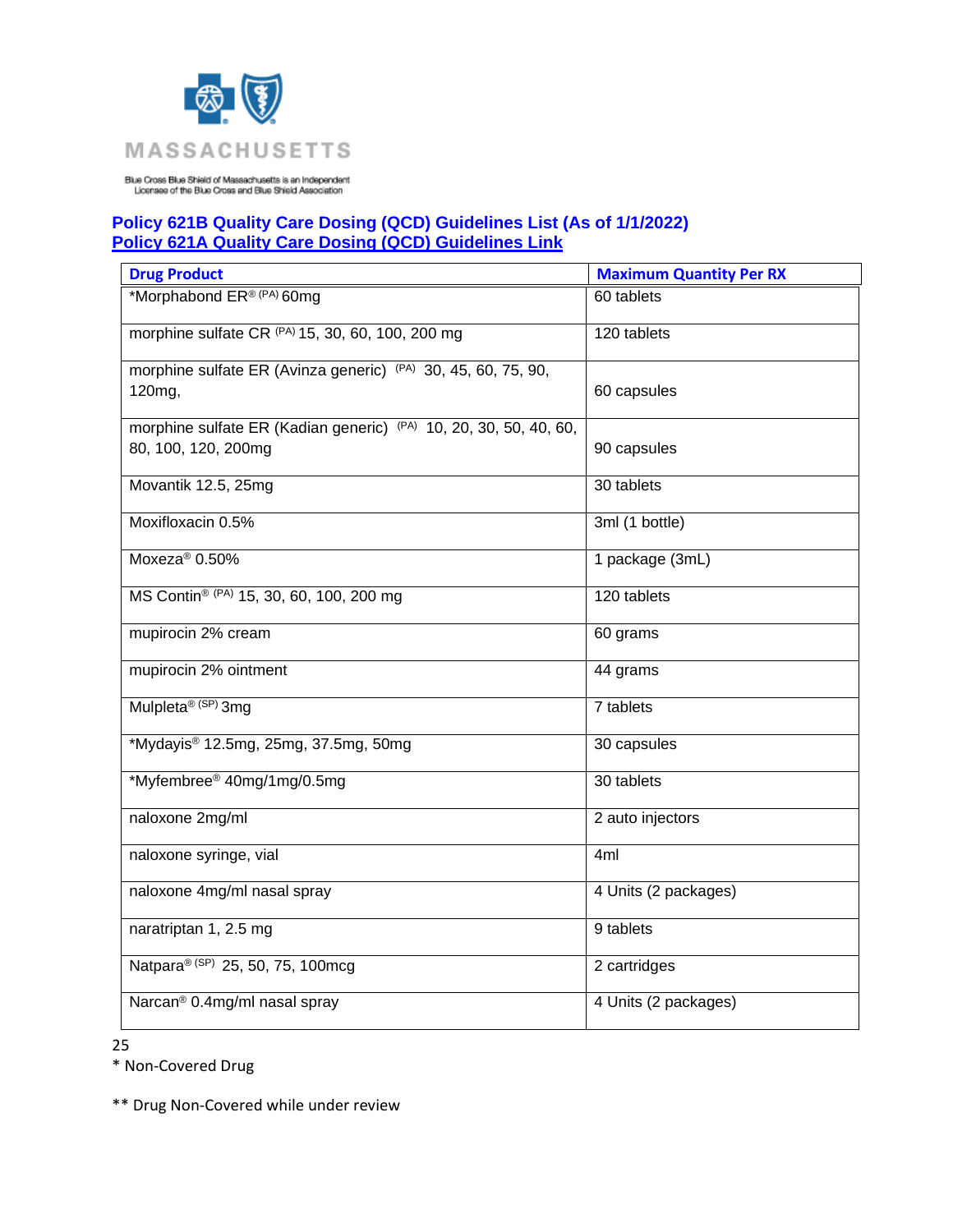

## **Policy 621B Quality Care Dosing (QCD) Guidelines List (As of 1/1/2022) [Policy 621A Quality Care Dosing \(QCD\) Guidelines Link](https://www.bluecrossma.org/medical-policies/sites/g/files/csphws2091/files/acquiadam-assets/621A%20Quality%20Care%20Dosing%20Guidelines%20prn.pdf)**

| <b>Drug Product</b>                                                                  | <b>Maximum Quantity Per RX</b> |
|--------------------------------------------------------------------------------------|--------------------------------|
| NebuPent™ 300 mg sol                                                                 | 1 container/vial               |
| Neulasta <sup>® (SP)</sup>                                                           | 2 syringes (1.2mL)             |
| *Neupogen <sup>® (SP)</sup>                                                          | 30 vials or syringes           |
| *Nexium <sup>™ (PA)</sup> 2.5, 5, 10, 20, 40 mg (Excluded for 18 years and<br>older) | 60 capsules/packets            |
| Nexletol <sup>®(PA)</sup> 180mg                                                      | 30 tablets                     |
| Nexlizet®(PA) 180mg/10mg                                                             | 30 tablets                     |
| Nitazoxanide 500mg                                                                   | 6 tablets                      |
| Nivestym® (SP) 300mcg/0.5ml syringe                                                  | 15mL                           |
| Nivestym® (SP) 480mcg/0.8ml syringe                                                  | 24mL                           |
| Nivestym® (SP) 300mcg/ml vial                                                        | 30mL                           |
| Nivestym® (SP) 480mcg/1.6ml vial                                                     | 48mL                           |
| *Nocdurna <sup>®</sup> 27.7mcg, 55.3mcg                                              | 30 tablets                     |
| *Norvasc <sup>®</sup> 10 mg                                                          | 30 tablets                     |
| *Norvasc® 2.5, 5 mg                                                                  | 45 tablets                     |
| *Novolin <sup>®</sup> vials                                                          | 40mlL                          |
| *Novolog <sup>®</sup> vials                                                          | 40mL                           |
| *Novolog <sup>®</sup> cartridges                                                     | 45mL                           |
| *Novolog® FlexPen 100U/ml                                                            | 45mL                           |
| *Novolog <sup>®</sup> Relion vials                                                   | 40mL                           |

26

\* Non-Covered Drug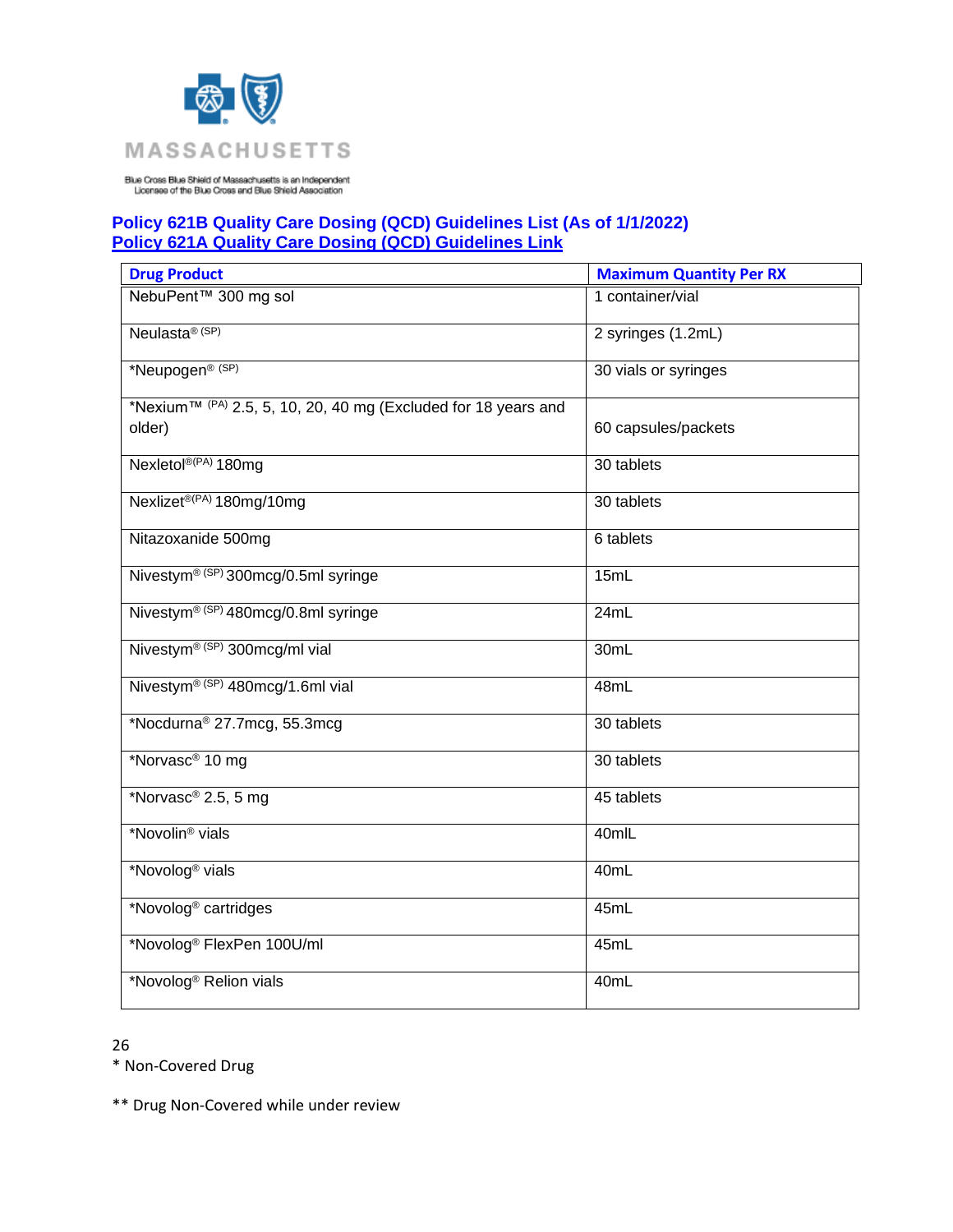

## **Policy 621B Quality Care Dosing (QCD) Guidelines List (As of 1/1/2022) [Policy 621A Quality Care Dosing \(QCD\) Guidelines Link](https://www.bluecrossma.org/medical-policies/sites/g/files/csphws2091/files/acquiadam-assets/621A%20Quality%20Care%20Dosing%20Guidelines%20prn.pdf)**

| <b>Drug Product</b>                                                      | <b>Maximum Quantity Per RX</b> |
|--------------------------------------------------------------------------|--------------------------------|
| *Nucynta® ER (PA) 50mg, 100mg, 150mg, 200mg                              | 60 tablets                     |
| Nuplazid <sup>®</sup> 10mg, 17mg                                         | 60 tablets                     |
| Nuplazid <sup>®</sup> 34mg                                               | 30 tablets                     |
| Nurtec <sup>®(PA)</sup> ODT 75mg                                         | 16 tablets                     |
| Nyamyc 100,00U/gm powder                                                 | 60 grams                       |
| nystatin 100,00U/gm powder                                               | 60 grams                       |
| Nystop 100,00U/gm powder                                                 | 60 grams                       |
| Nyvepria® (SP) 6mg/0.6ml                                                 | 2 syringes                     |
| Ocaliva <sup>®</sup> 5mg, 10mg                                           | 30 tablets                     |
| Odactra® (PA)                                                            | 30 tablets                     |
| Odomzo <sup>®</sup> 200mg                                                | 30 capsules                    |
| olanzepine/fluoxetine 6/25, 6/50, 12/25, 12/50 mg/mg                     | 30 capsules                    |
| olopatadine 0.6% nasal spray                                             | 2 bottles                      |
| Olumiant <sup>® (SP)</sup> 1mg, 2mg                                      | 30 tablets                     |
| Omeppi ® (PA) 40mg/1,100mg                                               | 60 capsules                    |
| omeprazole 10, 20, 40 mg (Excluded for 18 years and older)               | 60 capsules                    |
| *omeprazole/sodium bicarbonate (PA) (Excluded for 18 years and<br>older) | 60 capsules/packets            |
| *Onezetra <sup>®</sup> Xsail nasal inhaler                               | 2 kits (16 doses)              |
| ondansetron 24 mg                                                        | 1 tablet                       |

27

\* Non-Covered Drug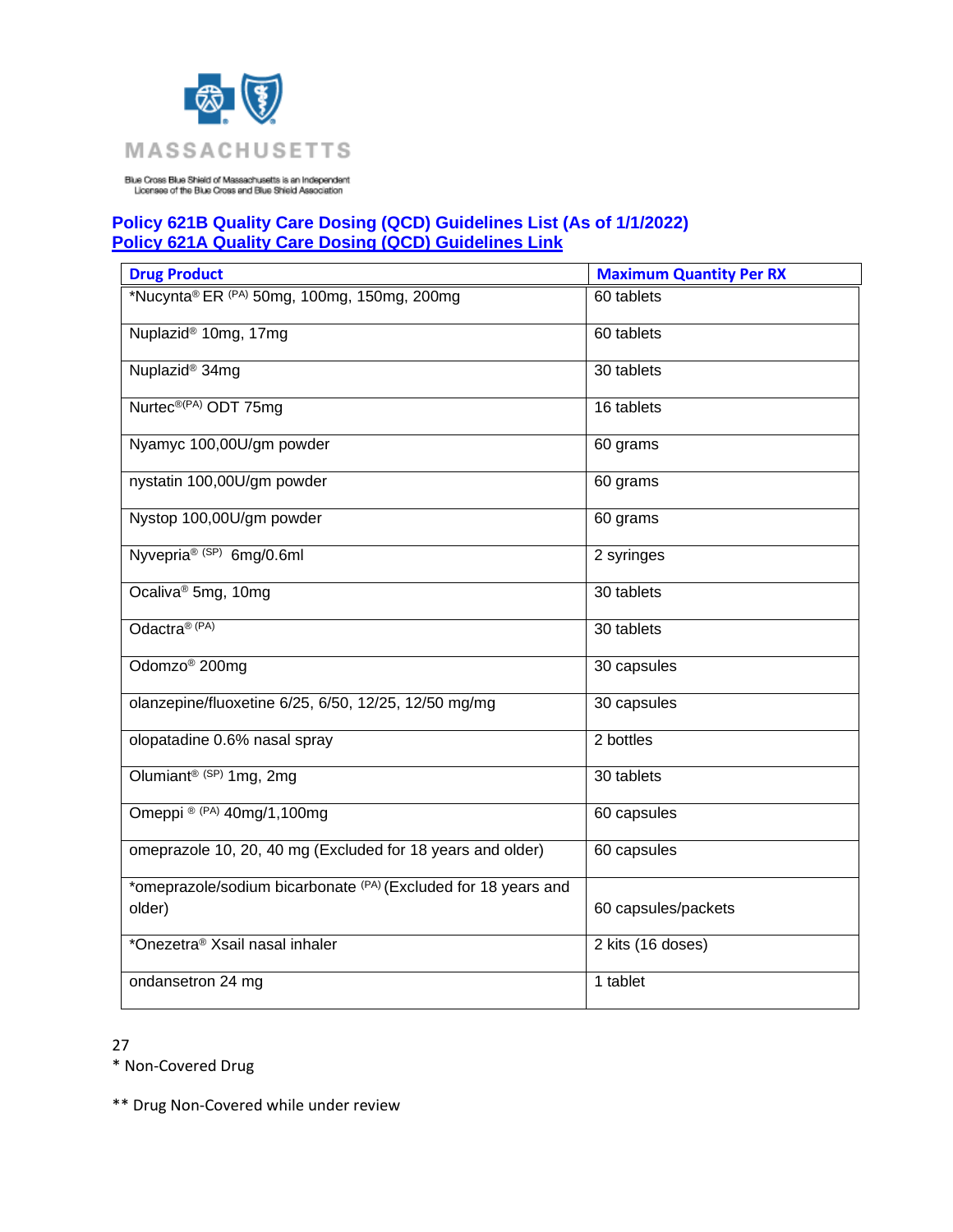

# **Policy 621B Quality Care Dosing (QCD) Guidelines List (As of 1/1/2022) [Policy 621A Quality Care Dosing \(QCD\) Guidelines Link](https://www.bluecrossma.org/medical-policies/sites/g/files/csphws2091/files/acquiadam-assets/621A%20Quality%20Care%20Dosing%20Guidelines%20prn.pdf)**

| <b>Drug Product</b>                                         | <b>Maximum Quantity Per RX</b>           |
|-------------------------------------------------------------|------------------------------------------|
| ondansetron 4 mg/5 mL solution                              | 150 mL                                   |
| ondansetron/ODT 4, 8 mg                                     | 24 tablets/orally disintegrating tablets |
| *Onmel™                                                     | 30 tablets                               |
| Opzelura® (PA) 1.5% cream                                   | 240GM                                    |
| Oralair <sup>®(PA)</sup> SL Tablets                         | 30 tablets                               |
| Orencia <sup>® (PA) (SP)</sup> 50mg/0.4ml, 97.5mg/0.7ml     | 4 syringes                               |
| Orencia ClickJect <sup>® (PA) (SP)</sup> 125mg/ml           | 4 autoinjectors                          |
| Orencia <sup>® (PA) (SP)</sup> 250mg                        | 4 vials                                  |
| Orkambi <sup>® (PA)(SP)</sup> tablet box                    | 1 box (112 tablets)                      |
| Orkambi ® (PA)(SP) 100mg/125mg, 150mg/188mg granule packets | 1 carton (56 packets)                    |
| Orladeyo® (PA) 110mg, 150mg                                 | 30 tablets                               |
| Otezla® (PA)(SP) 10, 20, 30 mg                              | 60 tablets                               |
| Otezla® (PA) (SP) 14 day starter pack                       | 27 tablets (1 pack)                      |
| Otezla <sup>® (PA) (SP)</sup> 28 day starter pack           | 55 tablets (1 pack)                      |
| Oxbryta® (SP) 300mg                                         | 150 tablets                              |
| Oxbryta® (SP) 500mg                                         | 90 tablets                               |
| oxiconazole 1% cream                                        | 90GM                                     |
| Oxistat <sup>®</sup> 15 cream                               | 90GM                                     |
| *oxycodone ER (PA) 10, 15, 20, 30, 40 mg                    | 90 tablets                               |
| *oxycodone ER (PA) 60mg, 80mg                               | 120 tablets                              |

28

\* Non-Covered Drug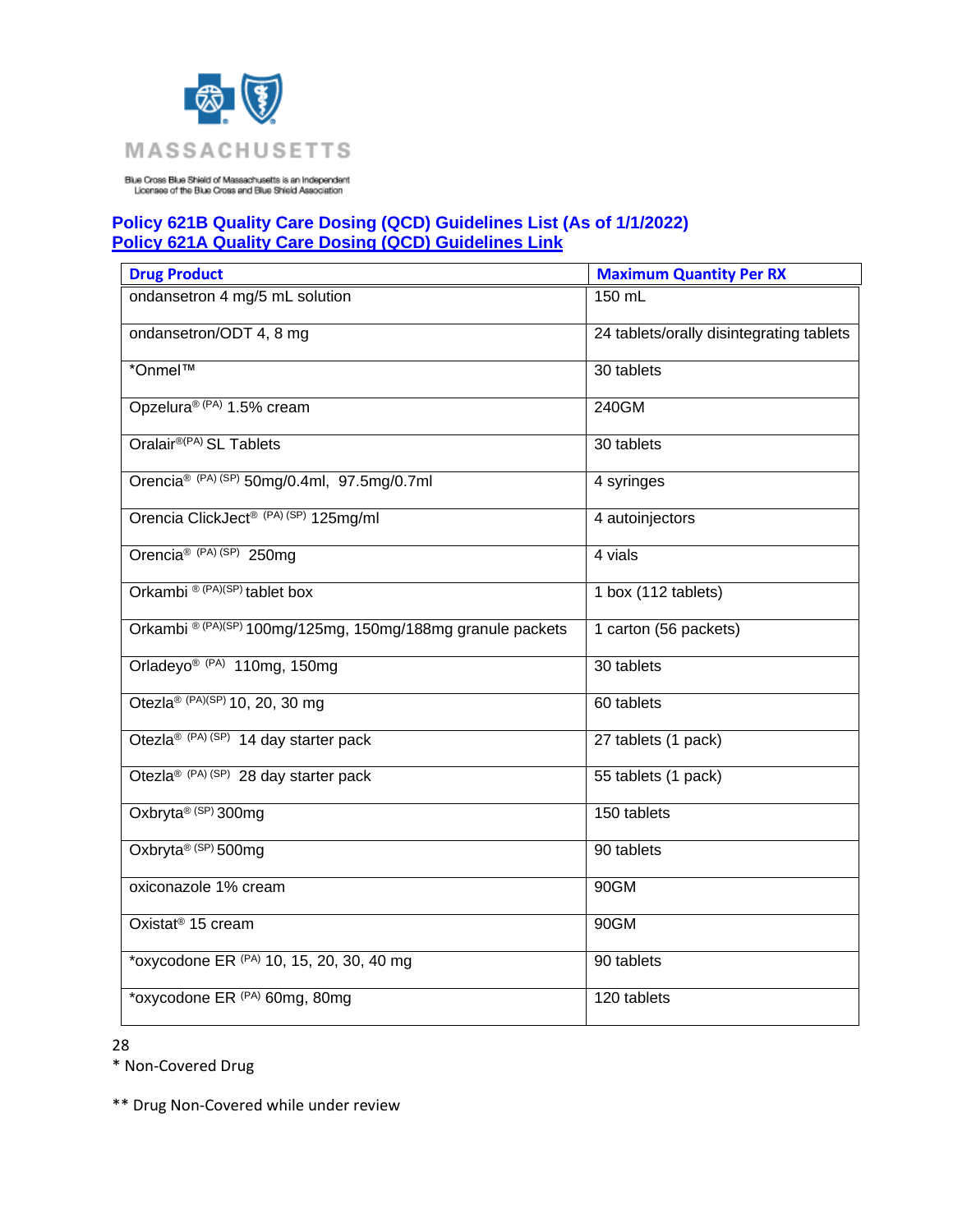

## **Policy 621B Quality Care Dosing (QCD) Guidelines List (As of 1/1/2022) [Policy 621A Quality Care Dosing \(QCD\) Guidelines Link](https://www.bluecrossma.org/medical-policies/sites/g/files/csphws2091/files/acquiadam-assets/621A%20Quality%20Care%20Dosing%20Guidelines%20prn.pdf)**

| <b>Drug Product</b>                                      | <b>Maximum Quantity Per RX</b> |
|----------------------------------------------------------|--------------------------------|
| *OxyContin® (PA) 10, 15, 20, 30, 40 mg                   | 90 tablets                     |
| *OxyContin® (PA) 60, 80 mg                               | 120 tablets                    |
| oxymorphone ER (PA) 5, 7.5, 10, 15, 20, 30, 40 mg        | 90 tablets                     |
| *Ozempic <sup>® (PA)</sup> 0.25mg-0.5mg                  | 1 pen (1.5mL)                  |
| *Ozempic <sup>® (PA)</sup> 1mg                           | 2 pens (3mL)                   |
| pantoprazole 20, 40 mg (Excluded for 18 years and older) | 60 tablets/packets             |
| paroxetine 7.5mg                                         | 30 capsules                    |
| paroxetine 10, 40 mg                                     | 45 tablets                     |
| paroxetine 20, 30 mg                                     | 60 tablets                     |
| paroxetine CR 12.5 mg                                    | 30 tablets                     |
| paroxetine CR 25, 37.5 mg                                | 60 tablets                     |
| *Patanase <sup>®</sup> 0.6%                              | 2 bottles                      |
| *Paxil™ 10, 40 mg                                        | 45 tablets                     |
| *Paxil™ 20, 30 mg                                        | 60 tablets                     |
| *Paxil™ CR 12.5 mg                                       | 30 tablets                     |
| *Paxil™ CR 25, 37.5 mg                                   | 60 tablets                     |
| Pegasys® (SPO)                                           | 4 vials or 1 package           |
| PEG-Intron® (SPO)                                        | 4 syringes or pens             |
| *Penlac™                                                 | 1 bottle                       |
| *Pennsaid® 2%                                            | 112GM (1 bottle)               |

29

\* Non-Covered Drug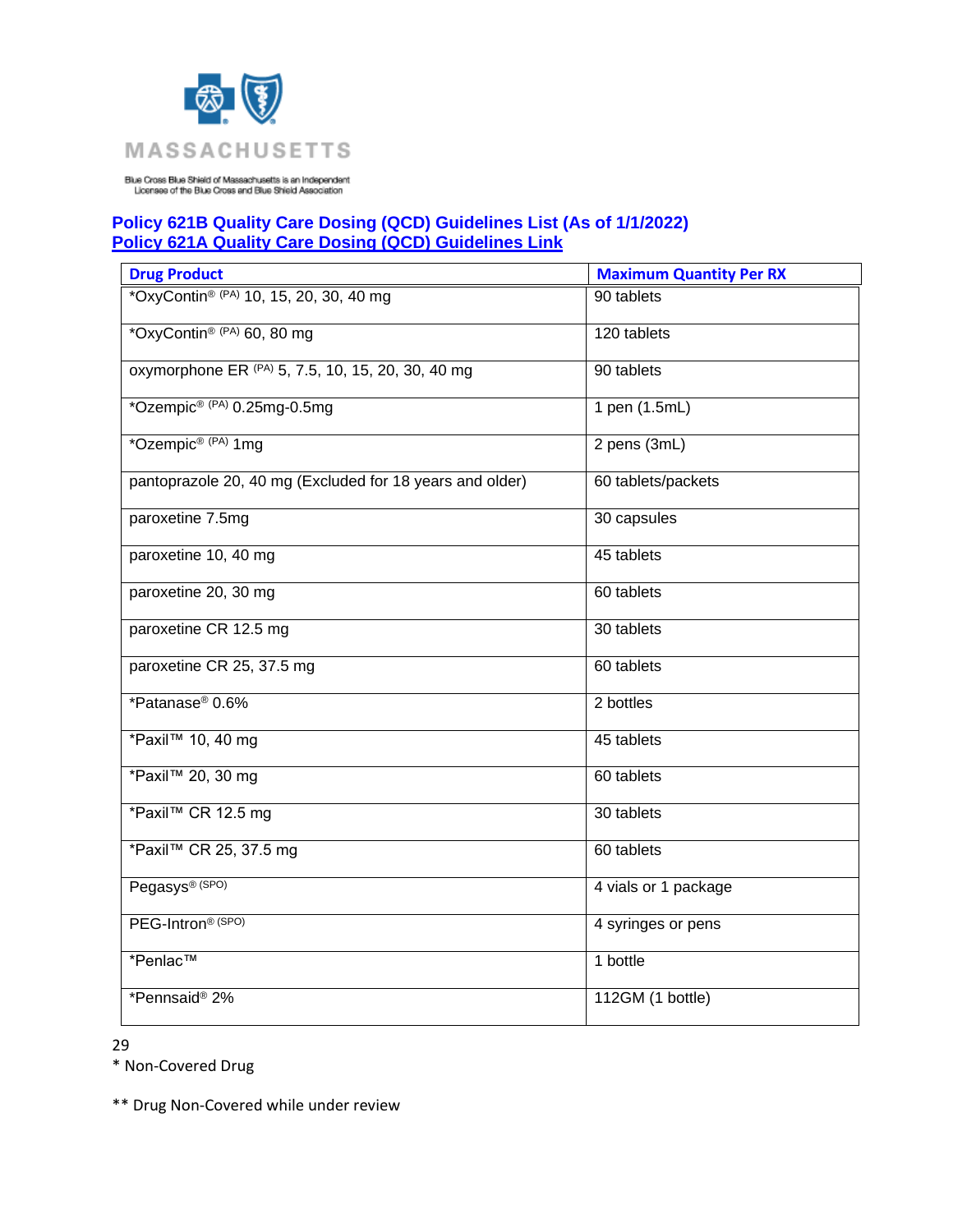

## **Policy 621B Quality Care Dosing (QCD) Guidelines List (As of 1/1/2022) [Policy 621A Quality Care Dosing \(QCD\) Guidelines Link](https://www.bluecrossma.org/medical-policies/sites/g/files/csphws2091/files/acquiadam-assets/621A%20Quality%20Care%20Dosing%20Guidelines%20prn.pdf)**

| <b>Drug Product</b>                                                        | <b>Maximum Quantity Per RX</b> |
|----------------------------------------------------------------------------|--------------------------------|
| pentamidine isethionate                                                    | 1 vial                         |
| Perforomist <sup>®</sup> 20mcg/2mL solution                                | 120mL                          |
| *Pexeva <sup>®</sup> 10, 40 mg                                             | 45 tablets                     |
| *Pexeva® 20, 30 mg                                                         | 60 tablets                     |
| pimecrolimus 1% cream                                                      | 120 grams                      |
| pioglitazone (ST) 15mg                                                     | 45 tablets                     |
| pioglitazone (ST) 30, 45mg                                                 | 30 tablets                     |
| pioglitazone-metformin <sup>(ST)</sup>                                     | 60 tablets                     |
| Plegridy <sup>®</sup> 125mcg/0.5ml pen/kit                                 | 1 mL                           |
| Pomalyst® (SP) 1mg, 2mg, 3mg, 4mg                                          | 21 capsules                    |
| *Ponvory® (SP) 14-day starter pack                                         | 1 pack                         |
| *Ponvory® (SP) 20mg                                                        | 30 tablets                     |
| Praluent <sup>® (PA)</sup> 75mg/ml, 150mg/ml pen/syringe                   | 2 pens/syringes                |
| *Pravachol <sup>®</sup> 10, 20, 40, 80 mg                                  | 30 tablets                     |
| pravastatin 10, 20, 40, 80 mg                                              | 30 tablets                     |
| pregabalin <sup>(PA)</sup> CR 82.5mg, 165mg, 330mg                         | 30 tablets                     |
| *Prevacid® (PA) 15mg, 30 mg (Excluded for 18 years and older)              | 60 capsules/solutabs           |
| *Prilosec <sup>TM (PA)</sup> 2.5mg, 10mg (Excluded for 18 years and older) | 30 suspension packs            |
| *Pristig ER™ 25, 50, 100 mg                                                | 30 tablets                     |
| *ProAir™ DigiHaler/HFA/RespiClick 90 mcg/act                               | 2 inhalers                     |

30

\* Non-Covered Drug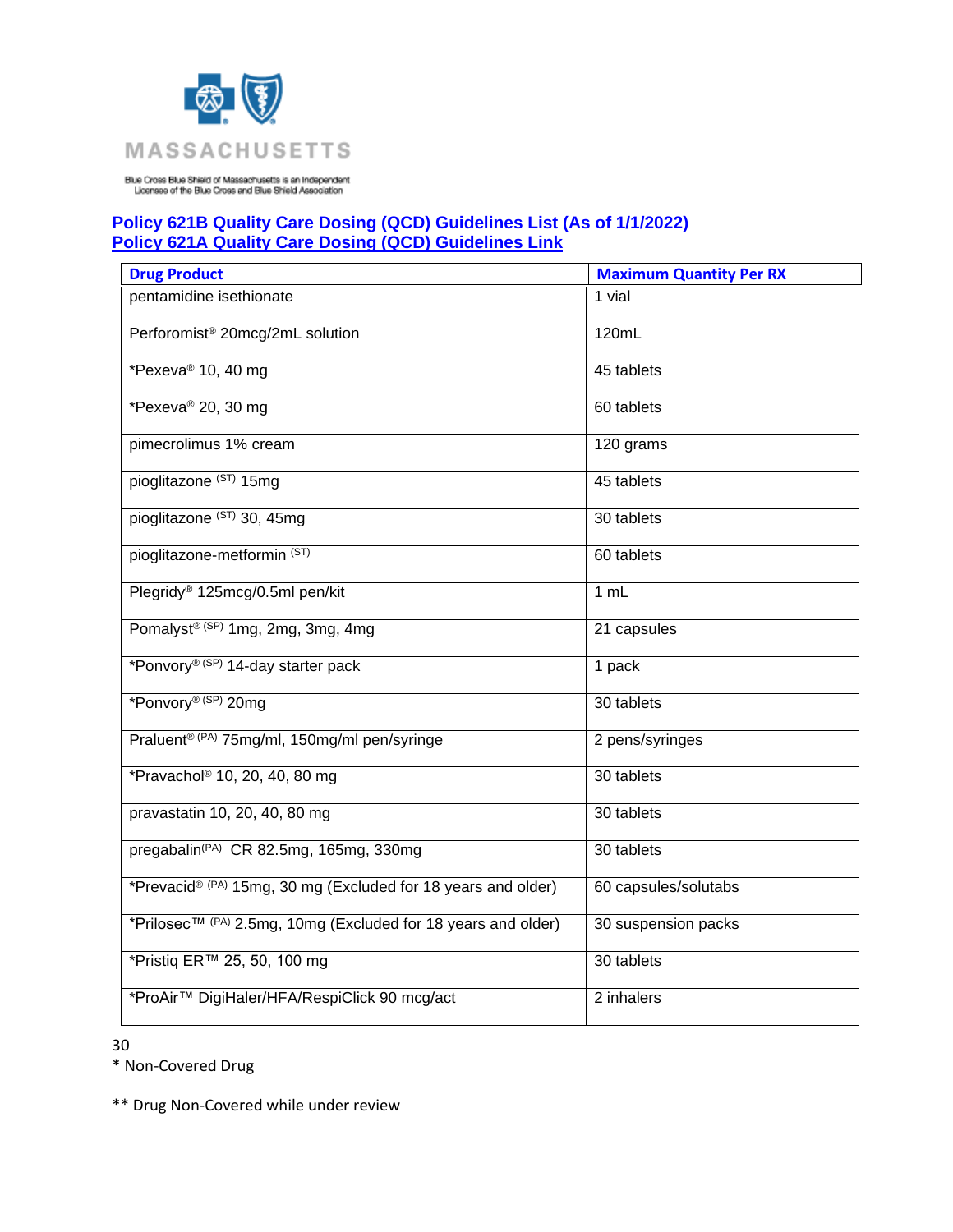

## **Policy 621B Quality Care Dosing (QCD) Guidelines List (As of 1/1/2022) [Policy 621A Quality Care Dosing \(QCD\) Guidelines Link](https://www.bluecrossma.org/medical-policies/sites/g/files/csphws2091/files/acquiadam-assets/621A%20Quality%20Care%20Dosing%20Guidelines%20prn.pdf)**

| <b>Drug Product</b>                                                     | <b>Maximum Quantity Per RX</b> |
|-------------------------------------------------------------------------|--------------------------------|
| *Procrit® (PA) (SPO) 2,000, 3,000, 4,000, 10,000, 40,000 units/mL       | $12 \text{ mL}$                |
| *Procrit® (PA) (SPO) 20,000 units/mL                                    | 6 mL                           |
| *Protonix <sup>® (PA)</sup> 20, 40 mg (Excluded for 18 years and older) | 60 tablets/packets             |
| *Proventil <sup>®</sup> HFA 108 mcg/act                                 | 2 inhalers                     |
| *Prozac <sup>®</sup> 10 mg capsule                                      | 30 capsules                    |
| *Prozac <sup>®</sup> 10 mg tablet                                       | 45 tablets                     |
| *Prozac <sup>®</sup> 20 mg                                              | 30 capsules                    |
| Prudoxin <sup>®</sup> 5% cream                                          | 90GM                           |
| Pulmicort <sup>®</sup> Flexhaler <sup>™</sup> 90mcg                     | 1 inhaler                      |
| Pulmicort <sup>®</sup> Flexhaler <sup>™</sup> 180mcg                    | 2 inhalers                     |
| Pulmicort <sup>®</sup> Respules <sup>™</sup> 0.25mg/2mL, 0.5mg/mL       | 60mL (30 respules)             |
| Pulmicort <sup>®</sup> Respules <sup>™</sup> 1mg/2mL                    | 30mL (15 respules)             |
| *Qbrexza 2.4mg                                                          | 1 carton (30 cloths)           |
| *Qelbree® 100mg, 150mg                                                  | 30 capsules                    |
| *Qelbree <sup>®</sup> 200mg                                             | 60 capsules                    |
| Qinlock® (PA) 50mg                                                      | 90 tablets                     |
| *Qmiiz ODT 7.5mg, 15mg                                                  | 30 tablets                     |
| *Qtern 10mg/5mg                                                         | 30 tabs                        |
| Qualaquin™                                                              | 42 capsules                    |
| Qulipta® (ST) 10mg, 30mg, 60mg                                          | 30 tablets                     |

31

\* Non-Covered Drug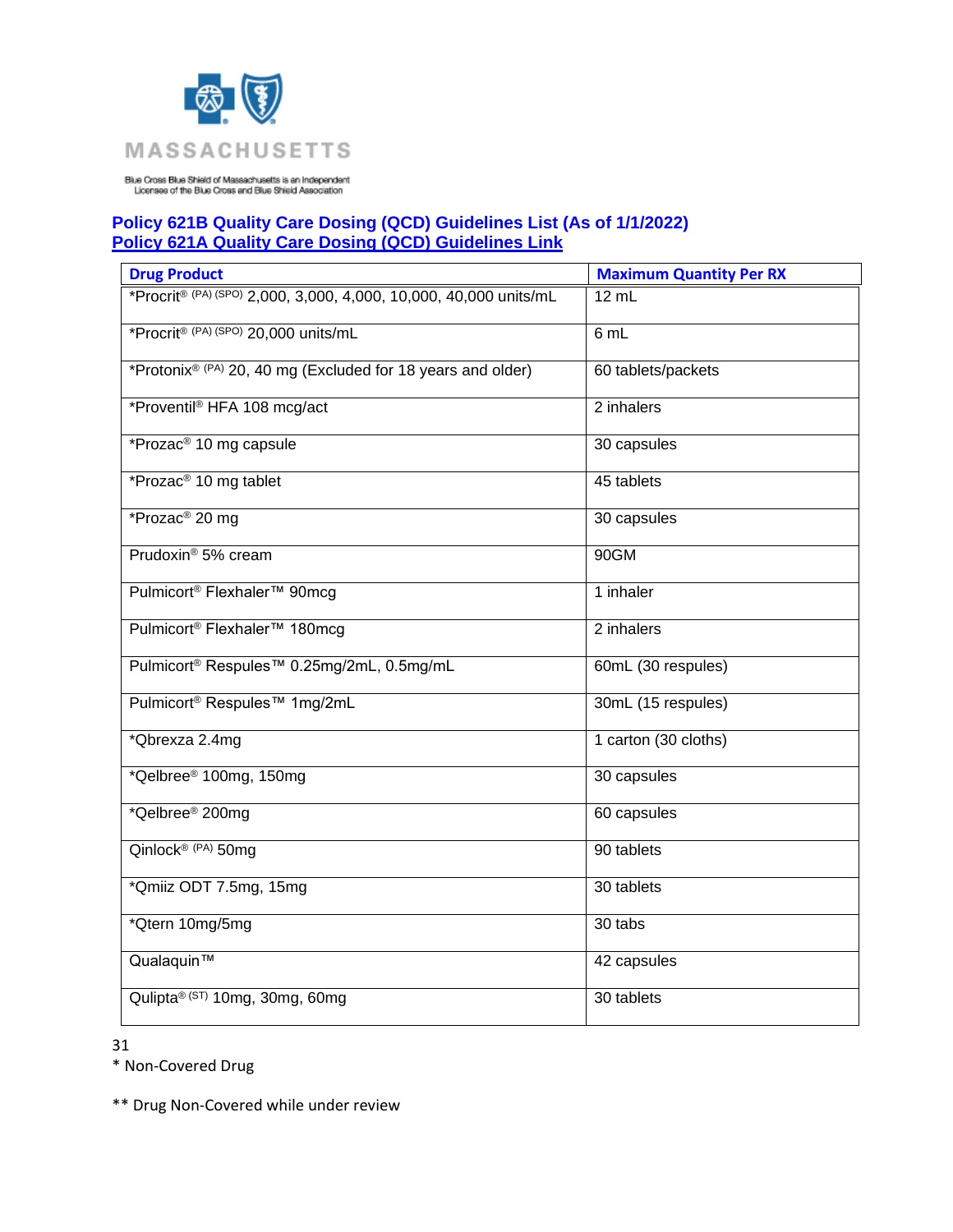

## **Policy 621B Quality Care Dosing (QCD) Guidelines List (As of 1/1/2022) [Policy 621A Quality Care Dosing \(QCD\) Guidelines Link](https://www.bluecrossma.org/medical-policies/sites/g/files/csphws2091/files/acquiadam-assets/621A%20Quality%20Care%20Dosing%20Guidelines%20prn.pdf)**

| <b>Drug Product</b>                                                                                                                | <b>Maximum Quantity Per RX</b> |
|------------------------------------------------------------------------------------------------------------------------------------|--------------------------------|
| *Quillichew® ER 20mg, 40mg                                                                                                         | 30 tablets                     |
| *Quillichew <sup>®</sup> ER 30mg                                                                                                   | 60 tablets                     |
| quinine sulfate 324mg                                                                                                              | 42 capsules                    |
| Qutenza <sup>®</sup> 8%                                                                                                            | 4 patches                      |
| QVAR™ 40 mcg/act                                                                                                                   | 1 inhaler                      |
| QVAR™ 80 mcg/act                                                                                                                   | 1 inhaler                      |
| rabeprazole 10mg, 20mg (Excluded for 18 years and older)                                                                           | 60 tablets/capsules            |
| ramelteon 8mg                                                                                                                      | 14 tablets                     |
| Ragwitek™ <sup>(PA)</sup> SL Tablets                                                                                               | 30 tablets                     |
| Rebif <sup>® (SPO)</sup>                                                                                                           | 15 syringes/auto-injectors     |
| Rebif <sup>® (SPO)</sup> Titration pack                                                                                            | 1 Pack                         |
| Rebif <sup>®</sup> RebiDose <sup>(SPO)</sup>                                                                                       | 8 syringes/auto-injectors      |
| *Relexxi® ER 72mg                                                                                                                  | 30 tablets                     |
| *RediTrex <sup>(SP)</sup> 7.5mg/0.3mL, 10mg/0.4mL, 12.5mg/0.5mL,<br>15mg/0.6mL, 12.5mg/0.7mL, 20mg/0.8mL, 22.5mg/0.9mL,<br>25mg/mL | 4 syringes                     |
| *Relpax <sup>®</sup> 20, 40 mg                                                                                                     | 12 tablets                     |
| *Remeron <sup>®</sup> 15 mg                                                                                                        | 45 tablets                     |
| *Remeron® 7.5, 30, 45 mg                                                                                                           | 30 tablets                     |
| *Remeron <sup>®</sup> Soltab                                                                                                       | 30 tablets                     |
| *Repatha® (PA) 140mg/mL Sureclick                                                                                                  | 2 pens/syringes                |

32

\* Non-Covered Drug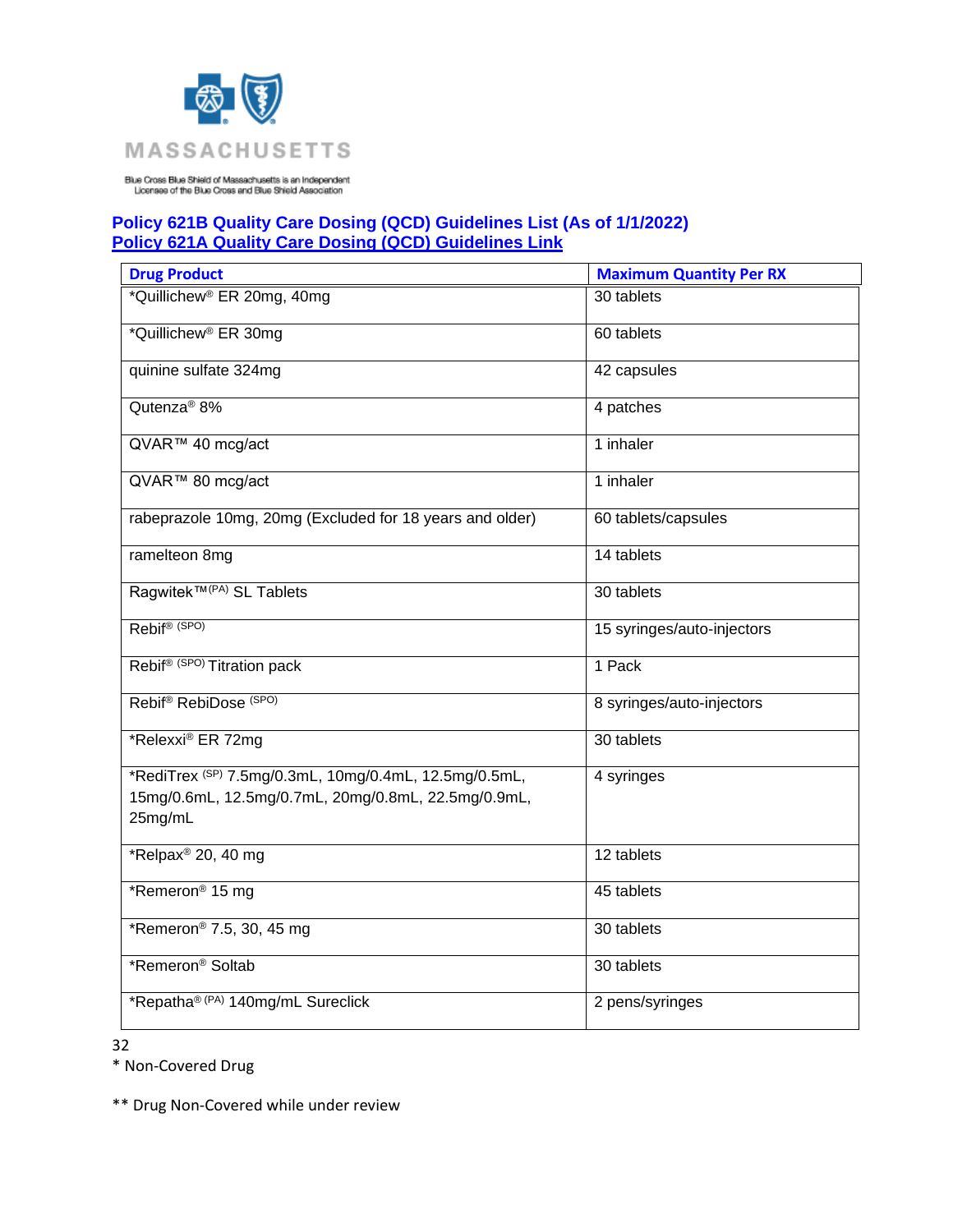

## **Policy 621B Quality Care Dosing (QCD) Guidelines List (As of 1/1/2022) [Policy 621A Quality Care Dosing \(QCD\) Guidelines Link](https://www.bluecrossma.org/medical-policies/sites/g/files/csphws2091/files/acquiadam-assets/621A%20Quality%20Care%20Dosing%20Guidelines%20prn.pdf)**

| <b>Drug Product</b>                                                                         | <b>Maximum Quantity Per RX</b> |
|---------------------------------------------------------------------------------------------|--------------------------------|
| *Repatha® (PA) 420mg/3.5ml Pushtronex                                                       | 1 syringe                      |
| Restasis® 0.05% (PA)                                                                        | 2 packages (64 units)          |
| *Restasis® 0.05% (PA) multidose vial                                                        | 5.5mL (1 bottle)               |
| Retacrit® (PA) (SP) 2,000U/ml, 3,000U/ml, 4,000U/ml, 10,000U/ml,<br>40,000U/ml, 20,000U/2ml | 12ml                           |
| *Rexulti® 0.25mg, 0.5mg, 1mg, 2mg, 3mg, 4mg                                                 | 30 tablets                     |
| *Reyvow <sup>®</sup> 50mg                                                                   | 4 tablets                      |
| *Reyvow <sup>®</sup> 100mg                                                                  | 8 tablets                      |
| Rezurock <sup>®</sup> 200mg                                                                 | 30 tablets                     |
| *Rhopressa <sup>®</sup> 0.02%                                                               | 1 bottle                       |
| Rinvoq® (PA) (SP) ER 15mg, 30mg                                                             | 30 tablets                     |
| risedronate 5mg, 30mg                                                                       | 30 tablets                     |
| risedronate 150mg                                                                           | 1 tablet                       |
| risedronate DR 35mg                                                                         | 4 tablets                      |
| *Ritalin® LA 10, 20mg                                                                       | 30 capsules                    |
| *Ritalin <sup>®</sup> LA 30, 40 mg                                                          | 60 capsules                    |
| rizatriptan 5 mg, 10 mg                                                                     | 18 tablets                     |
| rizatriptan ODT 5 mg, 10 mg                                                                 | 18 tablets                     |
| *Rocklatan (PA) 0.002%/0.005%                                                               | 1 bottle                       |
| rosuvastatin 5mg, 10mg, 20mg, 40mg                                                          | 30 tablets                     |

33

\* Non-Covered Drug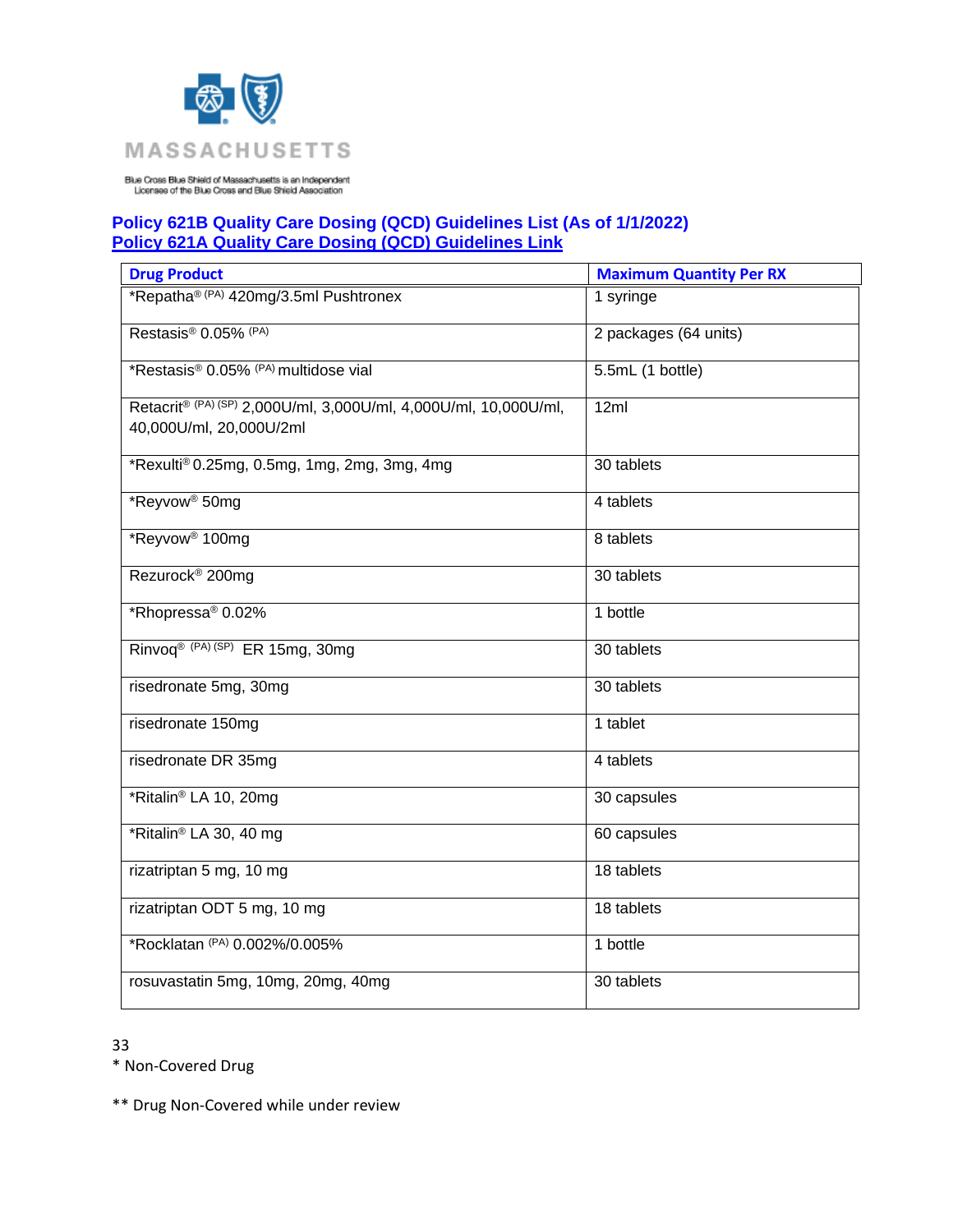

## **Policy 621B Quality Care Dosing (QCD) Guidelines List (As of 1/1/2022) [Policy 621A Quality Care Dosing \(QCD\) Guidelines Link](https://www.bluecrossma.org/medical-policies/sites/g/files/csphws2091/files/acquiadam-assets/621A%20Quality%20Care%20Dosing%20Guidelines%20prn.pdf)**

| <b>Drug Product</b>                                                  | <b>Maximum Quantity Per RX</b> |
|----------------------------------------------------------------------|--------------------------------|
| *rosuvastatin/ezetimibe 5mg/10mg, 10mg/10mg, 20mg/10mg,<br>40mg/10mg | 30 tablets                     |
| *Roszet® 5mg/10mg, 10mg/10mg, 20mg/10mg, 40mg/10mg                   | 30 tablets                     |
| Rozerem <sup>™</sup> 8 mg                                            | 14 tablets                     |
| *Rybelsus® (ST) 3mg, 7mg, 14mg                                       | 30 tablets                     |
| *Sancuso <sup>®</sup> 3.1mg/24hr                                     | 1 patch                        |
| *Sarafem® 10, 20 mg                                                  | 30 capsules                    |
| Saxenda® (PA) 6mg/ml pen                                             | $15$ ml                        |
| *Seebri® Neohaler 15.6mcg/act                                        | 60 capsules                    |
| *Segluromet <sup>® (ST)</sup> 2.5/500, 2.5/1,000, 7.5/1,000 mg/mg    | 30 tablets                     |
| **Semglee 100U/ml pen                                                | 45ml                           |
| **Semglee 100U/ml vial                                               | 40ml                           |
| Serevent <sup>®</sup> Diskus 50 mcg/dose                             | 1 inhaler                      |
| sertraline 25, 50 mg                                                 | 45 tablets                     |
| *Silenor <sup>®</sup> 3, 6 mg                                        | 14 tablets                     |
| $Siliq^{\circledR (PA)} 210$ mg/1.5ml                                | 2 packs (4 syringes)           |
| Simponi <sup>™ (PA) (SP)</sup> 50, 100 mg                            | 1 syringe/autoinjector         |
| simvastatin 5, 10, 20 40 80 mg 30 tablets                            | 30 tablets                     |
| Skyrizi® (PA) (SP) 150mg dose kit                                    | 1 pack (2 syringes)            |
| Skyrizi® (PA) (SP) 150mg                                             | 1 pen/syringe                  |

34

\* Non-Covered Drug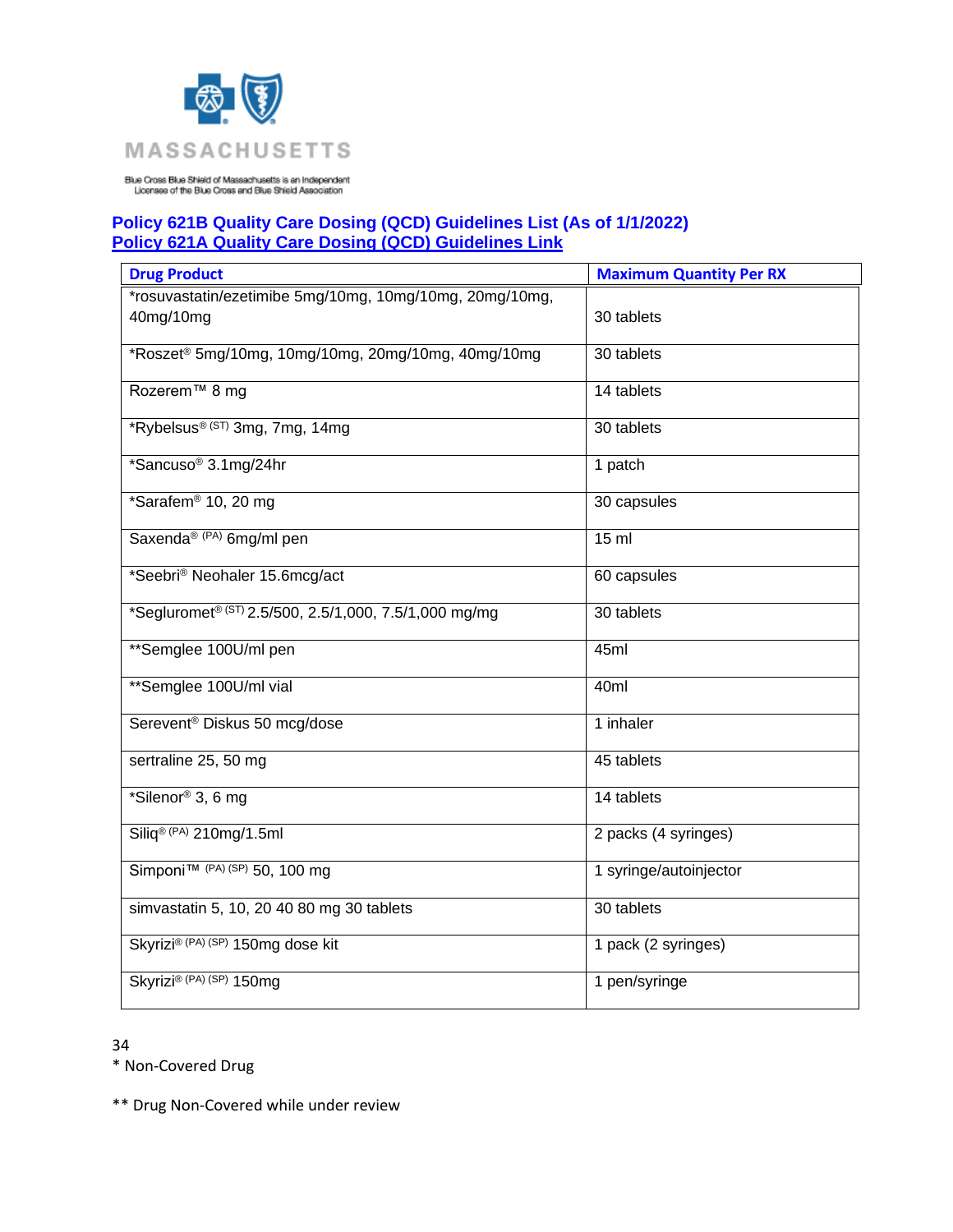

# **Policy 621B Quality Care Dosing (QCD) Guidelines List (As of 1/1/2022) [Policy 621A Quality Care Dosing \(QCD\) Guidelines Link](https://www.bluecrossma.org/medical-policies/sites/g/files/csphws2091/files/acquiadam-assets/621A%20Quality%20Care%20Dosing%20Guidelines%20prn.pdf)**

| <b>Drug Product</b>                                | <b>Maximum Quantity Per RX</b> |
|----------------------------------------------------|--------------------------------|
| *Sofosbuvir/Velpatasvir (PA) (SP) 90mg/400mg       | 28 tablets                     |
| *Soliqua® (ST) 100U 33mcg/ml                       | 1 box $(5$ pens)               |
| *Solosec® 2GM                                      | 1 packet                       |
| Sonata <sup>®</sup> 5, 10 mg                       | 14 capsules                    |
| *Sovaldi® (PA)(SP) 200mg, 400mg                    | 28 capsules                    |
| *Sovaldi® (PA)(SP) 150mg, 200mg                    | 28 pellet packs                |
| Spiriva <sup>®</sup> HandiHaler (Pack of 5)        | 30 capsules                    |
| Spiriva® HandiHaler (Pack of 90)                   | 90 capsules                    |
| Spiriva <sup>®</sup> RespiMat 1.25mcg/2.5mcg/act   | 1 inhaler                      |
| *Sporanox <sup>®</sup> 100 mg                      | 30 capsules                    |
| *Steglatro <sup>® (ST)</sup> 5mg, 15mg             | 30 tablets                     |
| *Steglujan <sup>® (ST)</sup> 5/100, 15/100 mg/mg   | 30 tablets                     |
| Stelara® (PA) (SP) 45mg/0.5ml vial                 | 1 vial                         |
| Stelara® (PA) (SP) 45mg/0.5ml syringe              | 1 syringe                      |
| Stelara® (PA) (SP) 90mg/ml syringe                 | 2 syringes                     |
| Stiolto Respimat <sup>®</sup> 2.5mcg/2.5mcg/act    | 1 inhaler                      |
| Straterra™ (PA) 40, 60 mg                          | 60 tablets                     |
| Straterra <sup>™ (PA)</sup> 10, 18, 25, 80, 100 mg | 30 tablets                     |
| Striverdi® Respimat® Inhalation Spray              | 1 inhaler                      |
| Sublocade <sup>®</sup> 100mg/0.5ml, 300mg/1.5ml    | 1 syringe                      |

35

\* Non-Covered Drug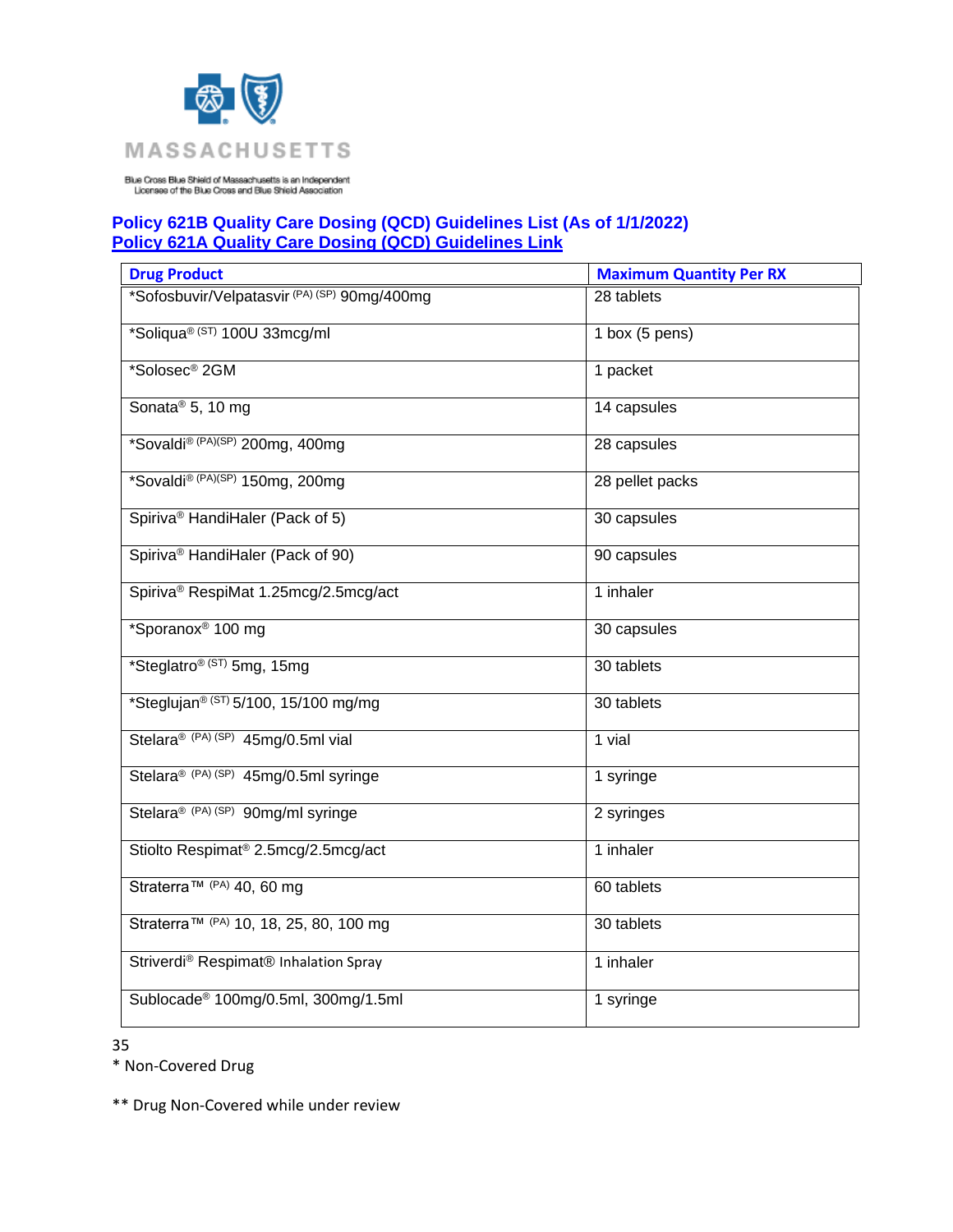

## **Policy 621B Quality Care Dosing (QCD) Guidelines List (As of 1/1/2022) [Policy 621A Quality Care Dosing \(QCD\) Guidelines Link](https://www.bluecrossma.org/medical-policies/sites/g/files/csphws2091/files/acquiadam-assets/621A%20Quality%20Care%20Dosing%20Guidelines%20prn.pdf)**

| <b>Drug Product</b>                                             | <b>Maximum Quantity Per RX</b> |
|-----------------------------------------------------------------|--------------------------------|
| Suboxone <sup>®</sup> 4mg/1mg, 12mg/3mg                         | 30 film strips                 |
| Suboxone <sup>®</sup> 8mg/2mg                                   | 60 film strips                 |
| Suboxone <sup>®</sup> 2mg/0.5mg                                 | 90 film strips                 |
| *Subsys <sup>TM (PA)</sup>                                      | 3 kits (90 units)              |
| sumatriptan 25, 50, 100 mg                                      | 9 tablets                      |
| sumatriptan 5mg, 20 mg nasal spray                              | 6 nasal spray devices          |
| sumatriptan syringe (injection)                                 | 1 kit (2 syringes)             |
| Sumatriptan 6mg/0.5ml                                           | 3 vials                        |
| sumatriptan/naproxen 85mg/500mg                                 | 9 tablets                      |
| *Sumavel Dosepro® 4mg/0.5ml, 6mg/0.5 mL                         | 3 systems                      |
| *Sunosi 75mg, 100mg                                             | 30 tablets                     |
| Symbicort <sup>®</sup> Inhaler <sup>(PA)</sup>                  | 2 inhalers                     |
| Symbyax <sup>™</sup> 6/25, 6/50, 12/25, 12/50 mg/mg             | 30 capsules                    |
| Symdeko® (PA)(SP) 100mg/150mg/150mg                             | 56 tablets (1 carton)          |
| Symjepi ® 0.15mg/0.3ml, 0.3mg/0.3ml                             | 2 injectors                    |
| *Symproic <sup>®</sup> 0.2mg                                    | 30 tablets                     |
| Synjardy® (ST) 5/500, 5/1,000, 12.5/500, 12.5/1,000 mg/mg       | 60 tablets                     |
| Synjardy XR® (ST) 5/1,000, 10/1,000, 12.5/1,000, 25/1,000 mg/mg | 30 tablets                     |
| Tagrisso <sup>® (PA)(SP)</sup> 40mg, 80mg                       | 30 tablets                     |
| Taltz® (PA)(SP) 80mg/ml                                         | 4 pens/syringes                |

36

\* Non-Covered Drug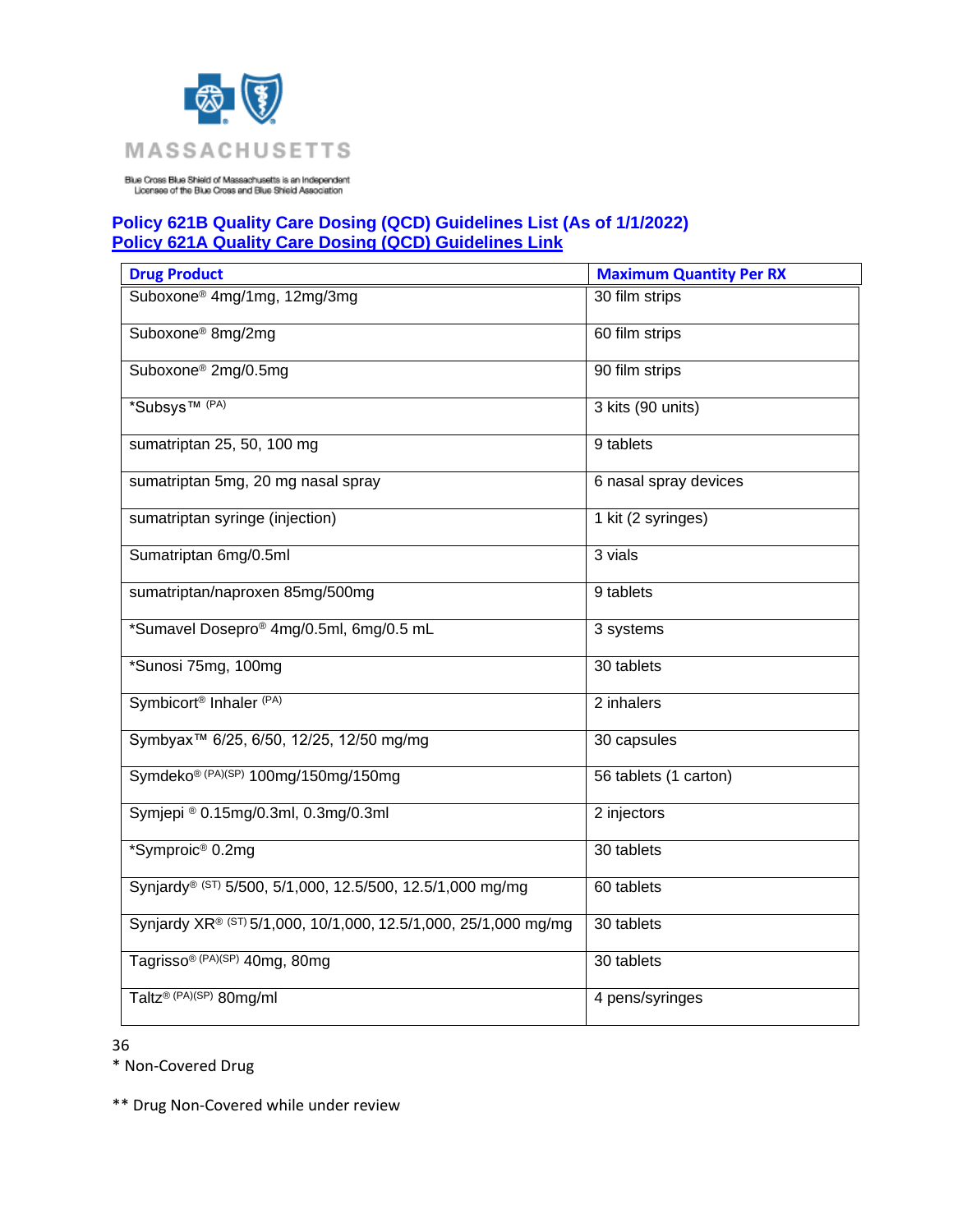

# **Policy 621B Quality Care Dosing (QCD) Guidelines List (As of 1/1/2022) [Policy 621A Quality Care Dosing \(QCD\) Guidelines Link](https://www.bluecrossma.org/medical-policies/sites/g/files/csphws2091/files/acquiadam-assets/621A%20Quality%20Care%20Dosing%20Guidelines%20prn.pdf)**

| <b>Drug Product</b>                                       | <b>Maximum Quantity Per RX</b> |
|-----------------------------------------------------------|--------------------------------|
| *Tanzeum 30, 50mg                                         | 4 pens                         |
| Tavaborole 5%                                             | 10ml                           |
| **Tavneos <sup>®</sup> 10mg                               | 180 capsules                   |
| *Tecnivie <sup>® (PA)(SP)</sup> 12.5/75/50mg              | 56 tablets                     |
| Tegsedi® (PA)(SP) 284mg/1.5ml                             | 6ml (4 syringes)               |
| Tepmetko® (PA) 225mg                                      | 60 tablets                     |
| terazosin 1, 5 mg                                         | 30 tablets/capsules            |
| terazosin 2, 10 mg                                        | 60 tablets/capsules            |
| terbinafine 250 mg                                        | 30 tablets                     |
| *Teriparatide (PA)(SP) 620mcg/2.48ml                      | 2.48ml                         |
| *Tivorbex 20, 40mg                                        | 90 capsules                    |
| *Tolsura <sup>®</sup> 65mg                                | 60 capsules                    |
| Tosymra 10mg                                              | 6 nasal spray devices          |
| Toujeo <sup>®</sup> Solostar                              | 3 boxes (13.5ml)               |
| Toujeo <sup>®</sup> Max Solostar 300U/mL                  | 3 boxes (18mL)                 |
| tranexamic acid                                           | 30 tablets                     |
| *Trelegy Ellipta® 100mcg/62.5mcg/25mcg, 200mg/62.5mg/25mg | 30 blisters                    |
| Tremfya® (PA)(SP) 100mg/ml                                | 1 syringe/autoinjector         |
| *Tresiba <sup>®</sup> 100U/ml vial                        | 40ml                           |
| *Tresiba® FlexTouch 100U/mL                               | 3 packs (45 mL)                |

37

\* Non-Covered Drug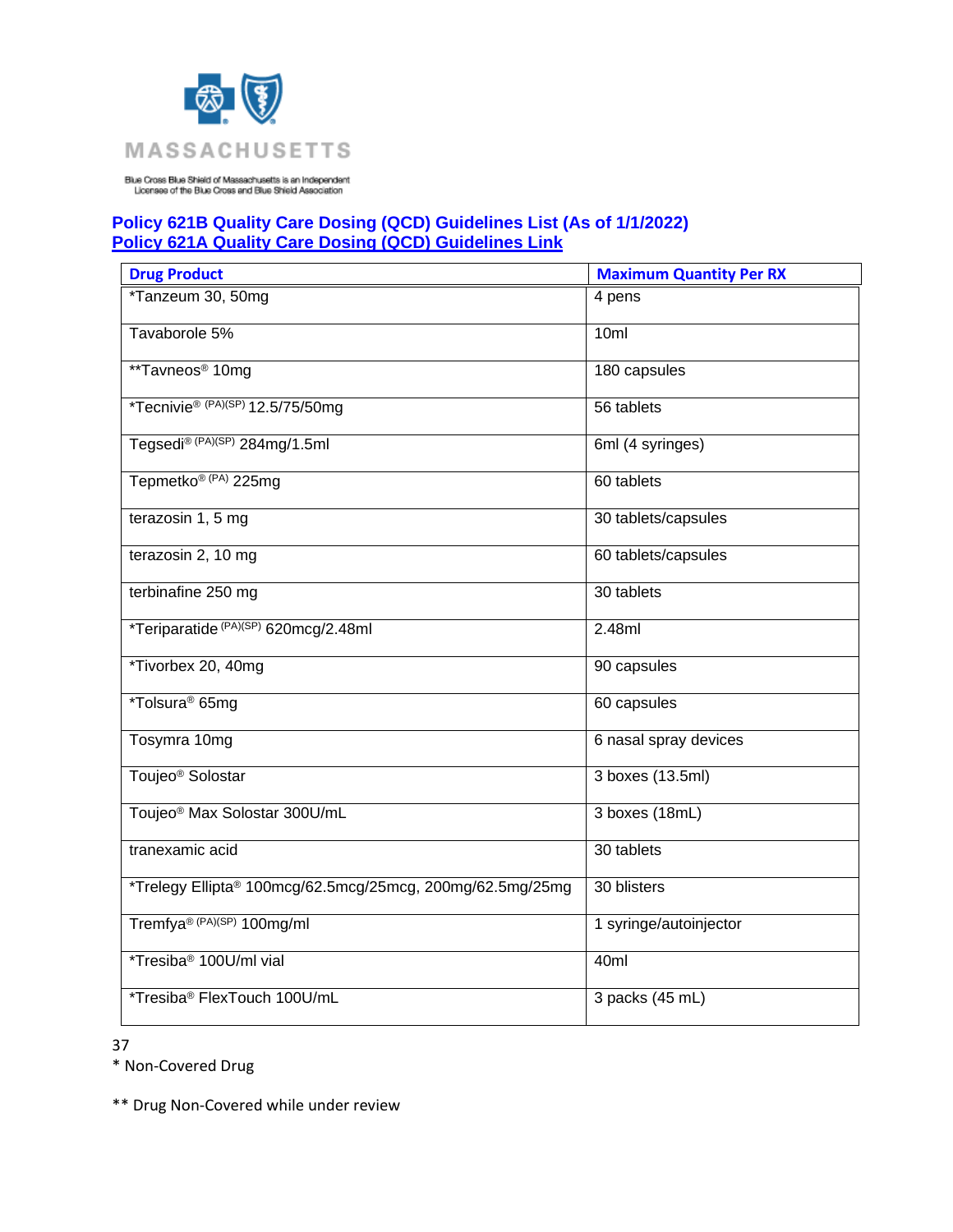

## **Policy 621B Quality Care Dosing (QCD) Guidelines List (As of 1/1/2022) [Policy 621A Quality Care Dosing \(QCD\) Guidelines Link](https://www.bluecrossma.org/medical-policies/sites/g/files/csphws2091/files/acquiadam-assets/621A%20Quality%20Care%20Dosing%20Guidelines%20prn.pdf)**

| <b>Drug Product</b>                                              | <b>Maximum Quantity Per RX</b> |
|------------------------------------------------------------------|--------------------------------|
| *Tresiba <sup>®</sup> FlexTouch 200U/mL                          | 3 packs (27 mL)                |
| *Treximet™ 85 mg/500mg, 10mg/60mg                                | 9 tablets                      |
| triamcinolone 0.147mg/spray                                      | 126GM                          |
| *Trijardy XR <sup>®(ST)</sup> 5mg/2.5mg/1000mg, 10mg/5mg/1000mg, |                                |
| 12.5mg/2.5mg/1000mg, 25mg/5mg/1000mg                             | 30 tablets                     |
| Trikafta® (SP) (PA) 100mg/50mg/75mg and 150mg                    | 84 tablets (1 carton)          |
| Triptodur 22.5mg                                                 | 1 kit                          |
| *Trintellix® 5, 10, 20 mg                                        | 30 tablets                     |
| *Trudhesa <sup>® (ST)</sup>                                      | 12 devices                     |
| *Trulance <sup>®</sup> 3mg                                       | 30 tablets                     |
| Trulicity® (ST) 0.75mg/0.5ml, 1.5mg/0.5ml, 3mg/0.5ml,            |                                |
| 4.5mg/0.5ml                                                      | 2 ml (4 pens)                  |
| Truseltiq® (PA) 50mg, 75mg, 100mg, 125mg daily dose packs        | 1 carton/pack                  |
| *Tudorza <sup>™</sup> Pressair <sup>™ (PA)</sup>                 | 1 inhaler                      |
| Tukysa 50mg, 150mg                                               | 120 tablets                    |
| Tymlos® (PA) 80mcg/0.04ml                                        | 1 pen                          |
| *Tyrvaya® (PA) 0.03mg nasal spray                                | 2 bottles                      |
| Ubrelvy® (PA) 50mg, 100mg                                        | 16 tablets                     |
| Udenyca® (SP) 6mg/0.ml                                           | 2 syringes                     |
| Ukoniq 200mg                                                     | 120 tablets                    |
| *Utibron® Neohaler 27.5mcg/15.6mcg/act                           | 60 capsules                    |

38

\* Non-Covered Drug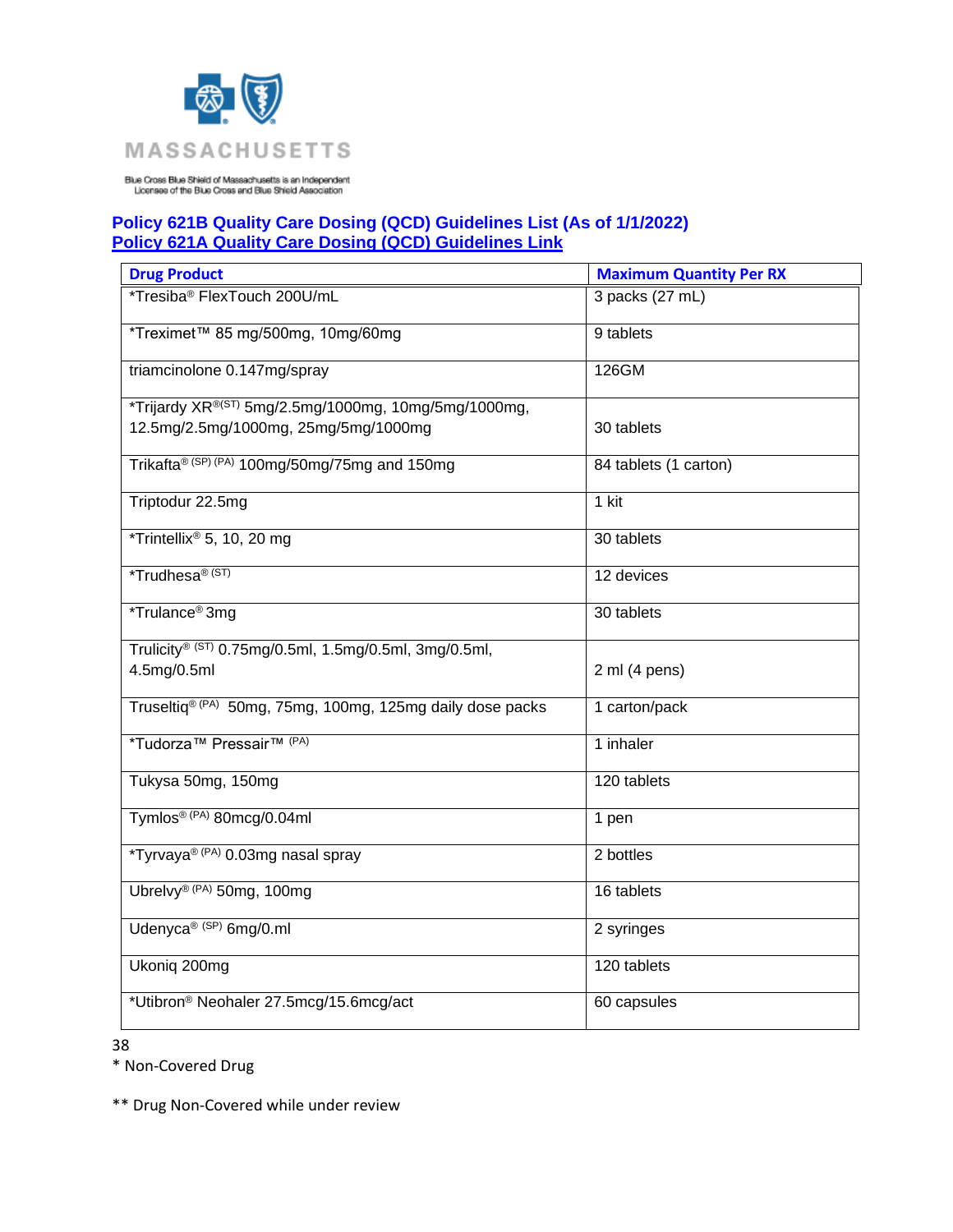

# **Policy 621B Quality Care Dosing (QCD) Guidelines List (As of 1/1/2022) [Policy 621A Quality Care Dosing \(QCD\) Guidelines Link](https://www.bluecrossma.org/medical-policies/sites/g/files/csphws2091/files/acquiadam-assets/621A%20Quality%20Care%20Dosing%20Guidelines%20prn.pdf)**

| <b>Drug Product</b>                                     | <b>Maximum Quantity Per RX</b> |
|---------------------------------------------------------|--------------------------------|
| valacyclovir 500mg, 1gm                                 | 30 tablets                     |
| Valtrex <sup>®</sup> 500mg, 1gm                         | 30 tablets                     |
| Varubi <sup>®</sup> 90mg                                | 2 tablets                      |
| venlafaxine ER capsules 150 mg                          | 60 capsules                    |
| venlafaxine ER capsules 37.5                            | 30 capsules                    |
| venlafaxine ER capsules 75mg                            | 90 capsules                    |
| venlafaxine ER tablets 37.5, 75, 225 mg                 | 30 tablets                     |
| venlafaxine ER tablets 150 mg                           | 60 tablets                     |
| *Ventolin <sup>®</sup> HFA 90 mcg/act                   | 2 inhalers                     |
| Verquvo <sup>® (ST)</sup> 2.5mg, 5mg, 10mg              | 30 tablets                     |
| Verzenio <sup>® (PA)(SP)</sup> 20mg, 50mg, 100mg, 150mg | 60 tablets                     |
| *Viberzi® 75mg, 100mg                                   | 60 tablets                     |
| *Victoza® (ST) 2 pack 18mg/3ml                          | 6 ml                           |
| *Victoza® (ST) 3 pack 18mg/3ml                          | 9 ml                           |
| *Viekira PAK <sup>® (PA)(SP)</sup>                      | 1 carton                       |
| Vigamox <sup>™</sup> 0.5%                               | 1 bottle (3 mL)                |
| *Viibryd® 10, 20, 40mg                                  | 30 tablets                     |
| Vitrakvi® (PA)(SP) 25mg, 100mg                          | 30 capsules                    |
| Vivelle <sup>®</sup> -Dot                               | 8 patches                      |
| Vivitrol®                                               | 1 vial                         |

39

\* Non-Covered Drug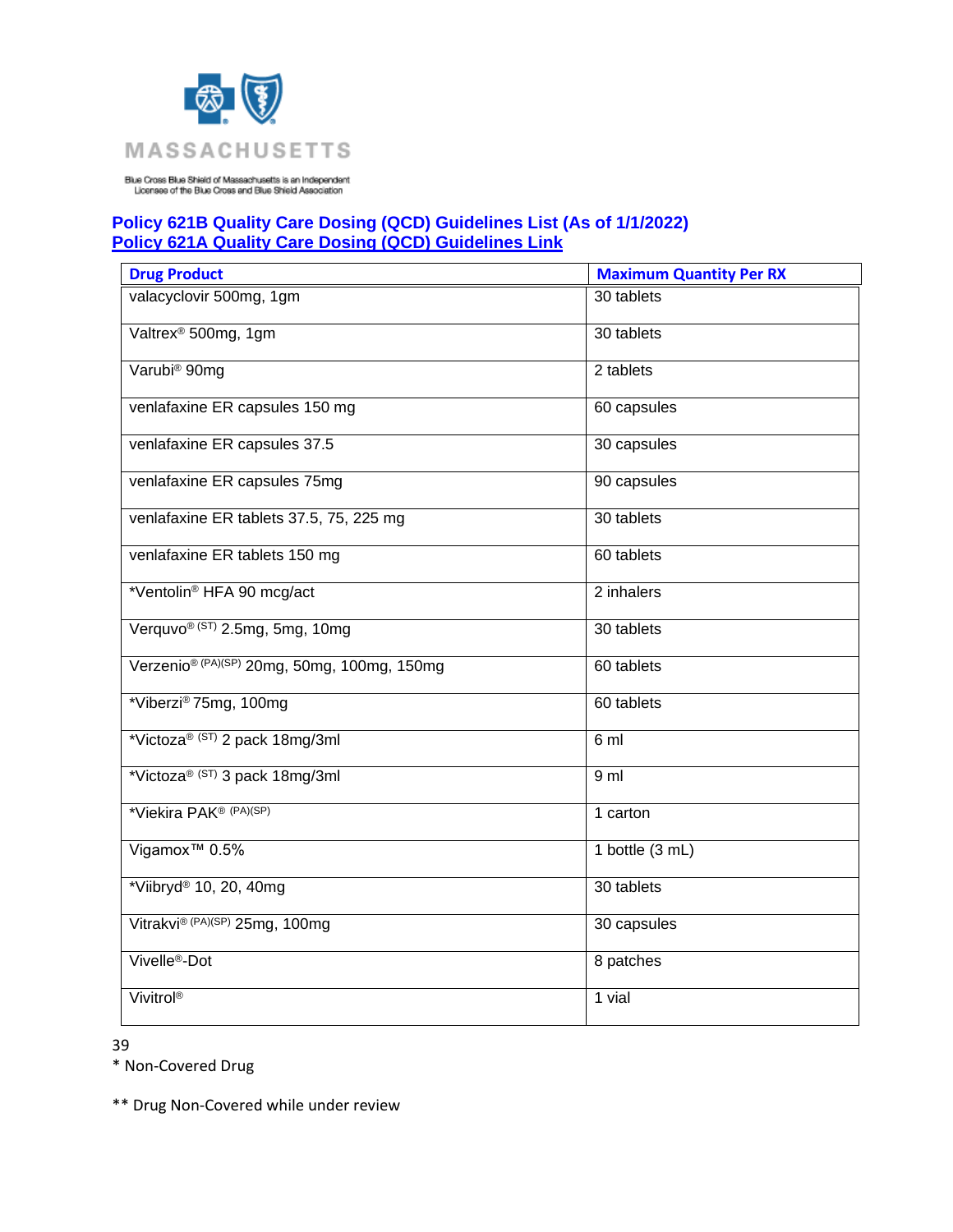

## **Policy 621B Quality Care Dosing (QCD) Guidelines List (As of 1/1/2022) [Policy 621A Quality Care Dosing \(QCD\) Guidelines Link](https://www.bluecrossma.org/medical-policies/sites/g/files/csphws2091/files/acquiadam-assets/621A%20Quality%20Care%20Dosing%20Guidelines%20prn.pdf)**

| <b>Drug Product</b>                                | <b>Maximum Quantity Per RX</b> |
|----------------------------------------------------|--------------------------------|
| *Vivlodex <sup>®</sup> 5, 10mg                     | 30 capsules                    |
| Vosevi® (PA) 400mg/100mg/100mg                     | 28 tablets                     |
| *Vumerity®(SP) DR 231mg                            | 120 capsules                   |
| Vyleesi® 1.75mg/0.3mL                              | 4 autoinjectors                |
| Vyndagel® (PA)(SP) 20mg                            | 120 capsules                   |
| Vyndamax ® (PA)(SP) 61mg                           | 30 capsules                    |
| *Vytorin™ 10/10, 10/20, 10/40, 10/80 mg/mg         | 30 tablets                     |
| *Vyvanse <sup>™</sup> 10, 20,30, 40, 50, 60, 70 mg | 30 capsules                    |
| *Vyvanse <sup>™</sup> 10, 20,30, 40, 50, 60 mg     | 30 chew tabs                   |
| *Wakix® (PA)(SP) 4.45mg, 17.8mg                    | 60 tablets                     |
| Wegovy® (PA) 0.25mg/0.5ml, 05mg/0.5ml, 1mg/0.5ml,  |                                |
| 1.7mg/0.75ml, 2.4mg/0.75mg                         | 4 pens                         |
| *Wellbutrin® SR 100, 150, 200 mg                   | 60 tablets                     |
| *Wellbutrin® XL 150, 300 mg                        | 30 tablets                     |
| *Wixela Inhub (PA) 100mcg/50mcg, 250mcg/50mcg,     |                                |
| 500mcg/50mcg                                       | 1 package (60)                 |
| Xeljanz® (PA) 5mg, 10mg                            | 60 tablets                     |
| Xeljanz® XR (PA) 11mg, 22mg                        | 30 tablets                     |
| Xenleta <sup>®</sup> 600mg                         | 10 tablets                     |
| Xermelo <sup>®</sup> 250mg                         | 84 tablets (1 pack)            |
| Xiidra <sup>®</sup> 5%                             | 1 carton                       |

40

\* Non-Covered Drug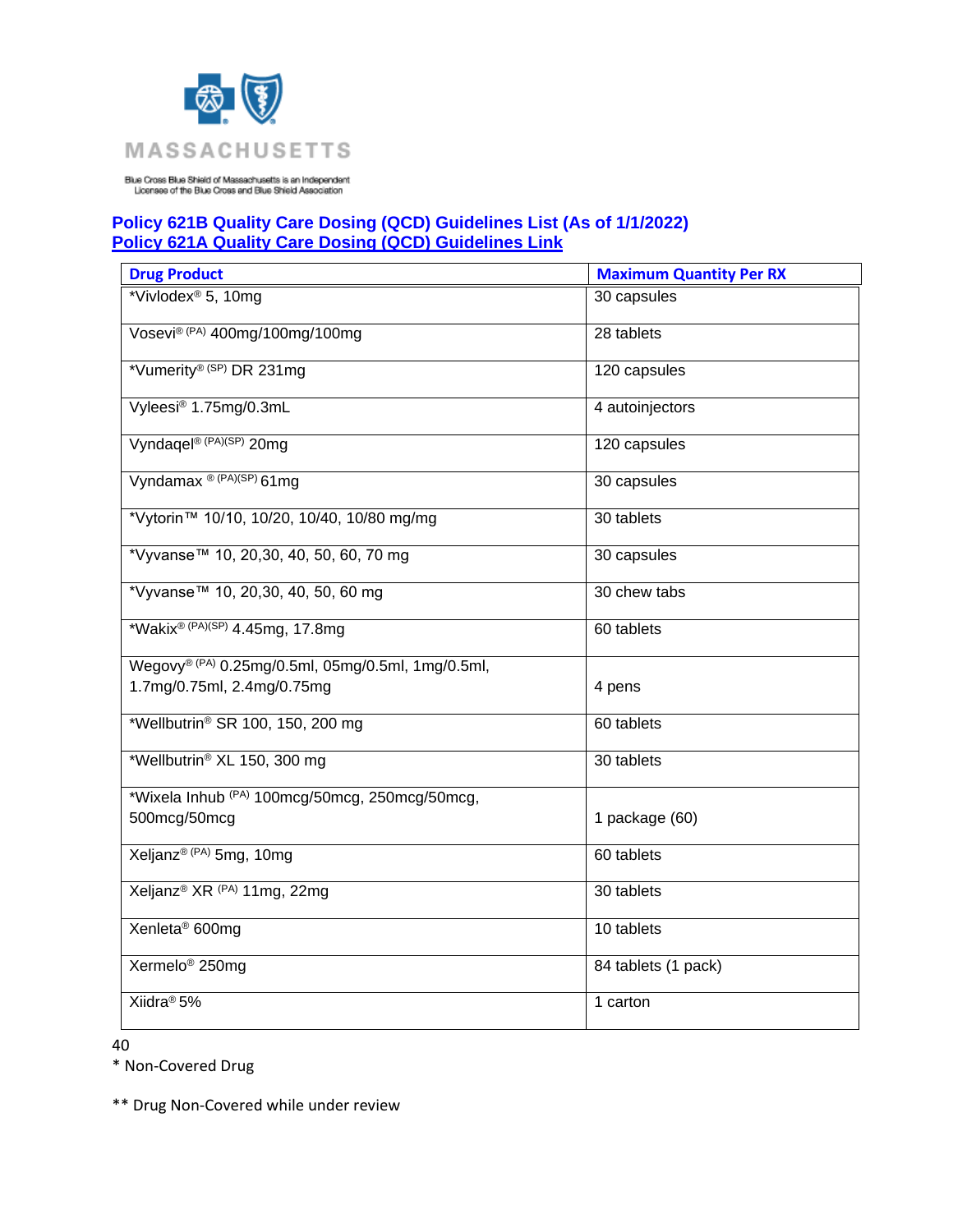

## **Policy 621B Quality Care Dosing (QCD) Guidelines List (As of 1/1/2022) [Policy 621A Quality Care Dosing \(QCD\) Guidelines Link](https://www.bluecrossma.org/medical-policies/sites/g/files/csphws2091/files/acquiadam-assets/621A%20Quality%20Care%20Dosing%20Guidelines%20prn.pdf)**

| <b>Drug Product</b>                                         | <b>Maximum Quantity Per RX</b> |
|-------------------------------------------------------------|--------------------------------|
| *Xifaxin <sup>®</sup> 200mg                                 | 9 tablets                      |
| *Xifaxin <sup>®</sup> 550mg                                 | 60 tablets                     |
| *Xigduo® XR (ST) 5/500, 2.5/1,000, 10/500, 10/1,000mg       | 30 tablets                     |
| *Xigduo <sup>®</sup> XR <sup>(ST)</sup> 5mg/1,000mg         | 60 tablets                     |
| Xofluza <sup>®</sup> 20mg                                   | 4 tablets                      |
| Xofluza <sup>®</sup> 40mg                                   | 2 tablets                      |
| *Xopenex <sup>®</sup> HFA Inhaler                           | 2 inhalers                     |
| Xospata® (PA)(SP) 40mg                                      | 30 tablets                     |
| Xtampza ER® (PA) 9mg, 13.5mg, 18mg, 27mg, 36mg              | 60 capsules                    |
| *Xultophy® (ST) 100U-3.6mg/ml                               | 15ml (5, 3ml pens)             |
| <b>Xuriden<sup>®</sup></b>                                  | 4 cartons (120 packs)          |
| *Xyosted® 50mg/0.5ml, 75mg/0.5ml, 100mg/0.5ml               | 2mL                            |
| *Yupelri 175mcg/3mL                                         | 30 vials                       |
| Yosprala® 81mg/40mg, 325mg/40mg                             | 30 tablets                     |
| zaleplon 5, 10 mg                                           | 14 capsules                    |
| Zarxio <sup>® (SP)</sup> 300mcg/0.5ml                       | 15 mL                          |
| Zarxio <sup>® (SP)</sup> 480mcg/0.8ml                       | $24$ mL                        |
| *Zegerid® (PA) 20mg, 40mg (Excluded for 18 years and older) | 60 capsules/packets            |
| *Zembrace® Symtouch 3mg/0.5ml                               | 2ml                            |
| *Zepatier® (PA) 50mg/100mg                                  | 28 tablets                     |

41

\* Non-Covered Drug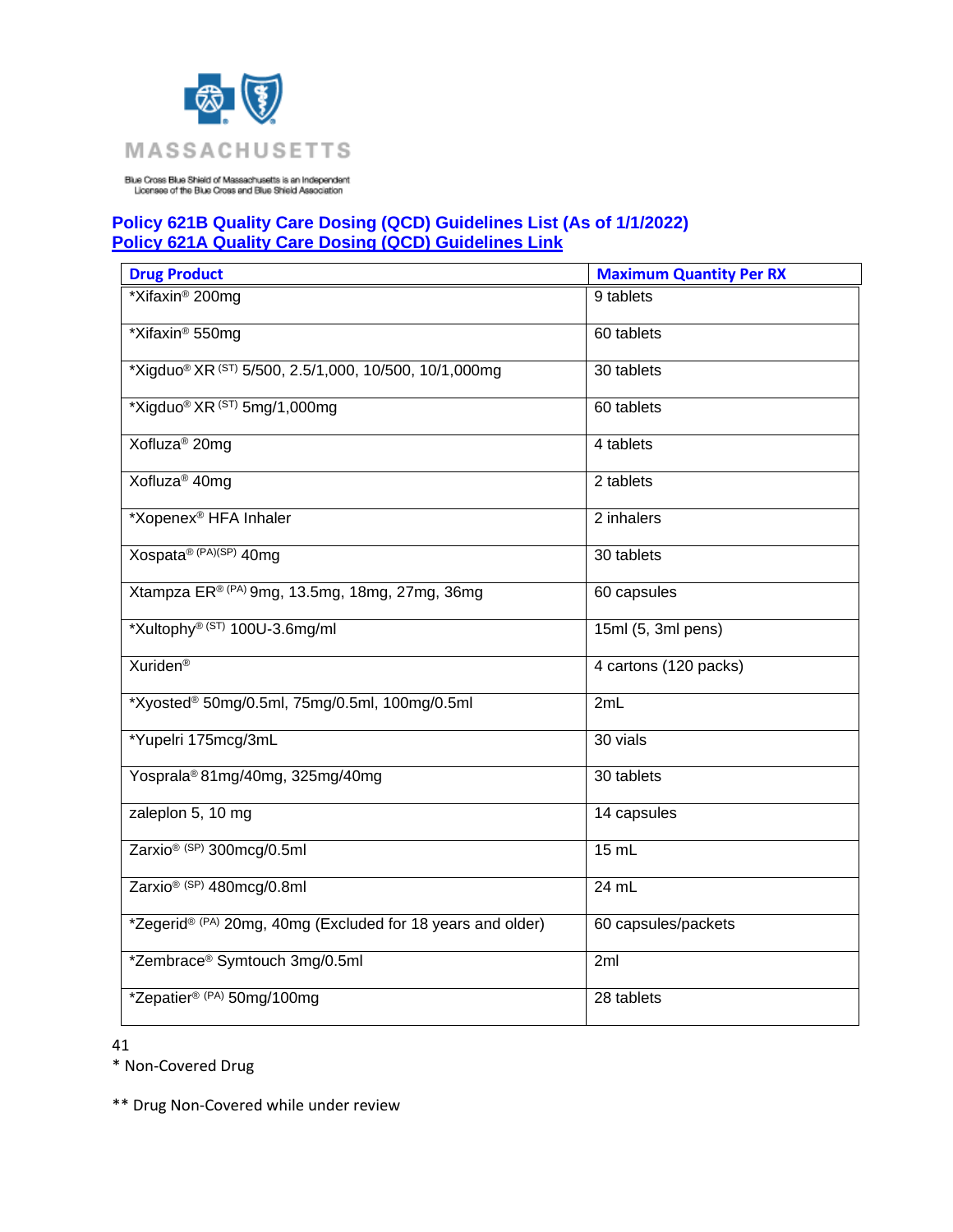

## **Policy 621B Quality Care Dosing (QCD) Guidelines List (As of 1/1/2022) [Policy 621A Quality Care Dosing \(QCD\) Guidelines Link](https://www.bluecrossma.org/medical-policies/sites/g/files/csphws2091/files/acquiadam-assets/621A%20Quality%20Care%20Dosing%20Guidelines%20prn.pdf)**

| <b>Drug Product</b>                           | <b>Maximum Quantity Per RX</b>           |
|-----------------------------------------------|------------------------------------------|
| Zeposia® (PA) 0.92mg                          | 30 capsules                              |
| Zetia™ 10 mg                                  | 30 tablets                               |
| Ziextenzo <sup>® (SP)</sup> 6mg/0.6ml         | 2 syringes                               |
| *Zocor <sup>®</sup> 5, 10, 20, 40, 80 mg      | 30 tablets                               |
| *Zofran® ODT 4, 8 mg                          | 24 tablets/orally disintegrating tablets |
| Zofran® solution 4 mg/5 mL                    | 150 mL                                   |
| Zoladex 3.6mg, 10.8mg                         | 1 syringe                                |
| zolmitriptan 2.5 mg                           | 12 tablets                               |
| zolmitriptan 5 mg                             | 9 tablets                                |
| zolmitriptan nasal spray 2.5mg, 5mg           | 6 nasal spray devices                    |
| zolmitriptan ODT 2.5 mg                       | 12 tablets                               |
| zolmitriptan ODT 5 mg                         | 9 tablets                                |
| Zoloft <sup>™</sup> 25, 50 mg                 | 45 tablets                               |
| zolpidem 5, 10 mg                             | 14 tablets                               |
| zolpidem CR 6.25, 12.5 mg                     | 14 tablets                               |
| zolpidem SL 1.75mg, 3.5mg                     | 14 tablets                               |
| *Zolpimist <sup>®</sup>                       | 7.7 mL (1 package)                       |
| *Zomig® nasal spray 2.5, 5 mg                 | 6 nasal spray devices                    |
| *Zomig <sup>®</sup> / ZMT <sup>™</sup> 2.5 mg | 12 tablets                               |
| *Zomig <sup>®</sup> / ZMT <sup>™</sup> 5 mg   | 9 tablets                                |

42

\* Non-Covered Drug